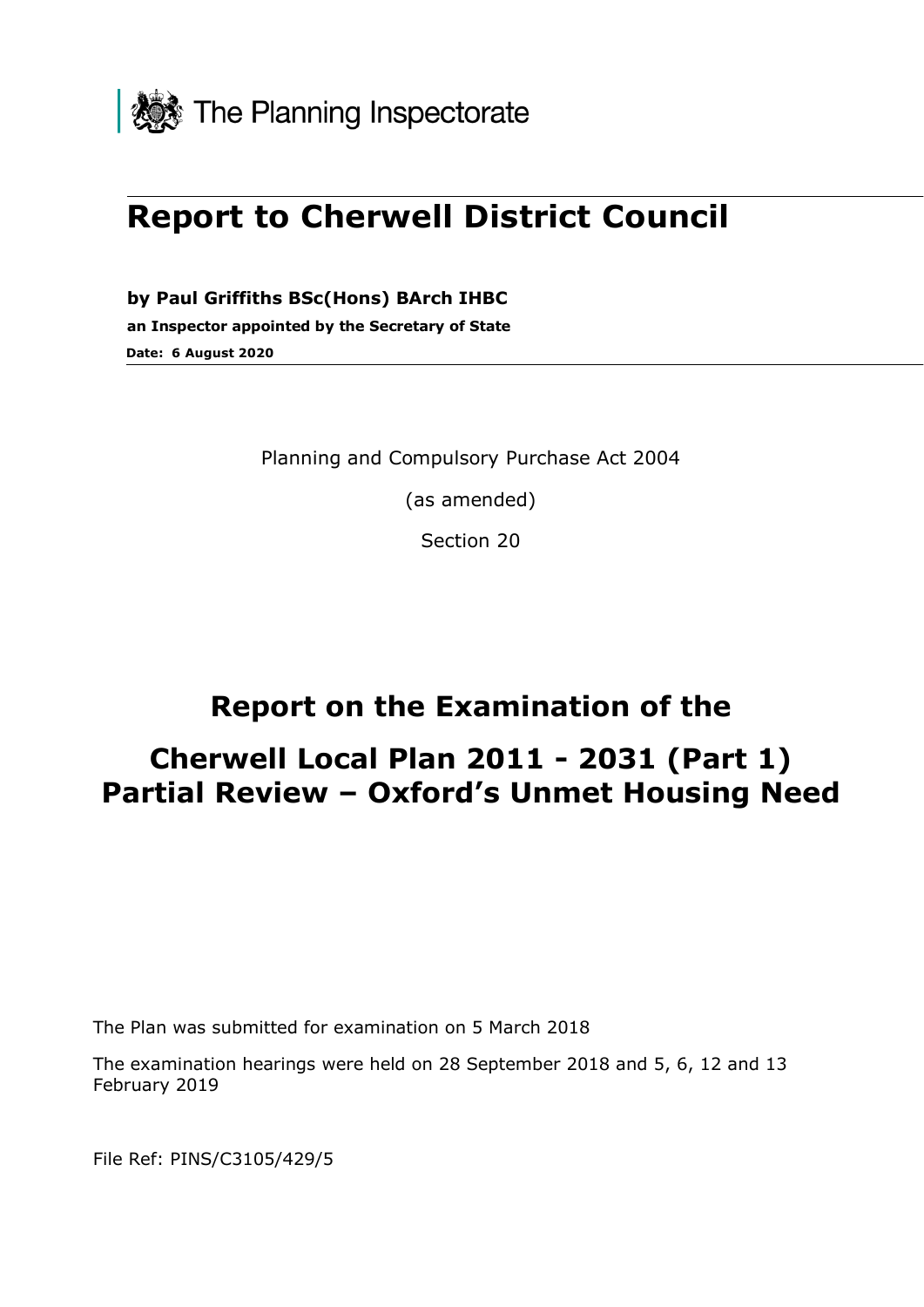# **Contents**

| Abbreviations used in this report                                                                                                                                                                                                                                                  |                                                                         |  |  |  |
|------------------------------------------------------------------------------------------------------------------------------------------------------------------------------------------------------------------------------------------------------------------------------------|-------------------------------------------------------------------------|--|--|--|
| Non-Technical Summary                                                                                                                                                                                                                                                              |                                                                         |  |  |  |
| Introduction                                                                                                                                                                                                                                                                       | page 5                                                                  |  |  |  |
| <b>Plan Context</b>                                                                                                                                                                                                                                                                | page 6                                                                  |  |  |  |
| <b>Public Sector Equality Duty</b>                                                                                                                                                                                                                                                 | page 6                                                                  |  |  |  |
| Assessment of Duty to Co-operate                                                                                                                                                                                                                                                   | page 6                                                                  |  |  |  |
| Assessment of Other Aspects of Legal Compliance                                                                                                                                                                                                                                    | page 7                                                                  |  |  |  |
| Assessment of Soundness                                                                                                                                                                                                                                                            |                                                                         |  |  |  |
| Issue 1 - Housing Figures<br>Issue 2 - Vision and Spatial Strategy<br>Issue 3 - Exceptional Circumstances<br>Issue 4 - The Allocations<br>Issue 5 - The Ramifications of Deleting Policy PR10<br>Issue 6 - The Remains of the Allocation Policies<br>Issue 7 - Supporting Policies | page 8<br>page 9<br>page 11<br>page 12<br>page 13<br>page 18<br>page 24 |  |  |  |
| Overall Conclusion and Recommendation                                                                                                                                                                                                                                              |                                                                         |  |  |  |
| Schedule of Main Modifications                                                                                                                                                                                                                                                     | Appendix                                                                |  |  |  |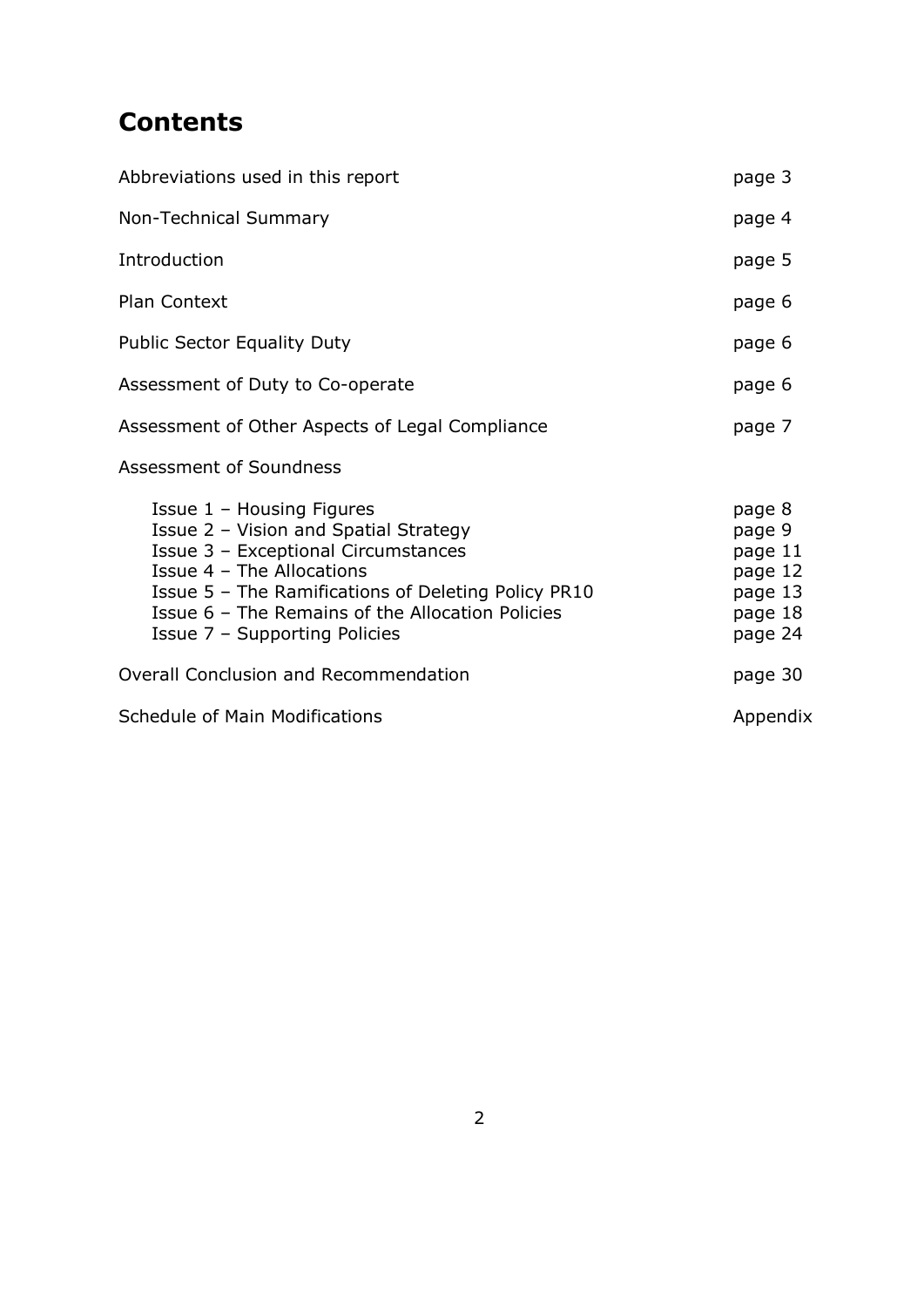# **Abbreviations used in this report**

| D <sub>t</sub> C   | Duty to Co-operate                                              |
|--------------------|-----------------------------------------------------------------|
| GI                 | Green Infrastructure                                            |
| <b>HMA</b>         | <b>Housing Market Area</b>                                      |
| <b>HRA</b>         | <b>Habitats Regulations Assessment</b>                          |
| Local Plan<br>2015 | The Cherwell Local Plan adopted in 2015                         |
| MM.                | <b>Main Modification</b>                                        |
| <b>The</b>         | The National Planning Policy Framework (2012)                   |
| Framework          |                                                                 |
| <b>OGB</b>         | Oxfordshire Growth Board                                        |
| The Plan           | The Cherwell Local Plan $2011 - 2031$ (Part 1) Partial Review - |
|                    | Oxford's Unmet Housing Need                                     |
| <b>PPG</b>         | <b>Planning Practice Guidance</b>                               |
| <b>SHMA 2014</b>   | <b>Strategic Housing Market Assessment 2014</b>                 |
| <b>SHLAA</b>       | Strategic Housing Land Availability Assessment                  |
| <b>SA</b>          | Sustainability Appraisal                                        |
| <b>SSSI</b>        | Site of Special Scientific Interest                             |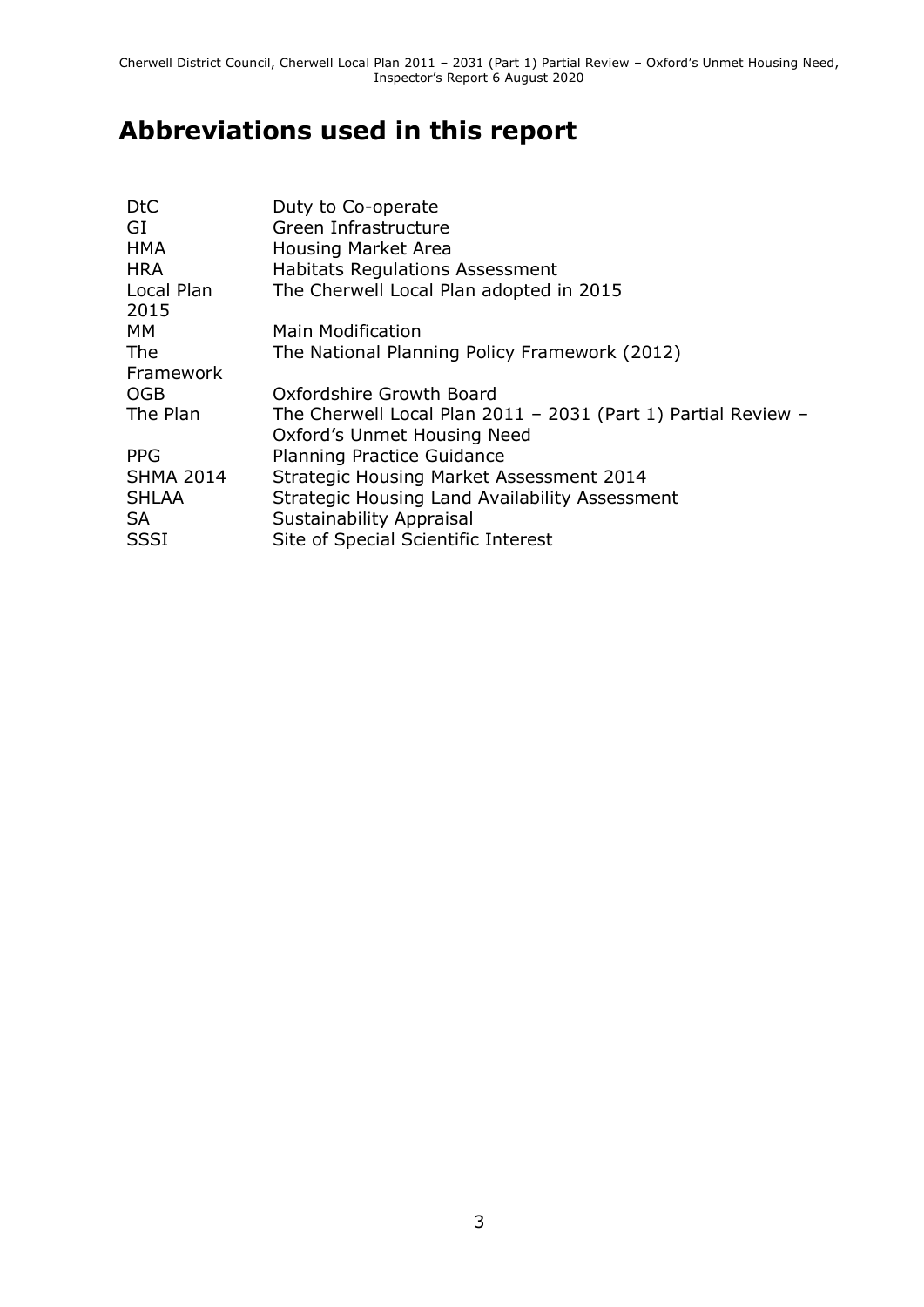# **Non-Technical Summary**

This report concludes that the Cherwell Local Plan 2011 – 2031 (Part 1) Partial Review – Oxford's Unmet Housing Need (the Plan) provides an appropriate basis for the District to meet its commitment to dealing with the unmet housing need of the City of Oxford, provided that a number of main modifications (MMs) are made to it. Cherwell District Council has specifically requested that I recommend any MMs necessary to enable the Plan to be adopted.

Following the hearings, the Council prepared a schedule of proposed modifications and carried out sustainability appraisal (SA) of them, alongside a series of other assessments, including an addendum Habitats Regulations Assessment (HRA), and a second Addendum to the Green Belt Study. The MMs were subject to public consultation over a six-week period. I have recommended their inclusion in the Plan after considering the SA and associated assessments and studies, and all the representations made in response to consultation on them.

The Main Modifications can be summarised as follows:

- MMs to address the deletion of the Policy PR10 (Woodstock) allocation;
- MMs required to address the resulting shortfall in housing;
- MMs to ensure the allocation policies function effectively:
- MMs to make effective the supporting policies; and
- A number of other modifications to ensure that the plan is positively prepared, justified, effective and consistent with national policy.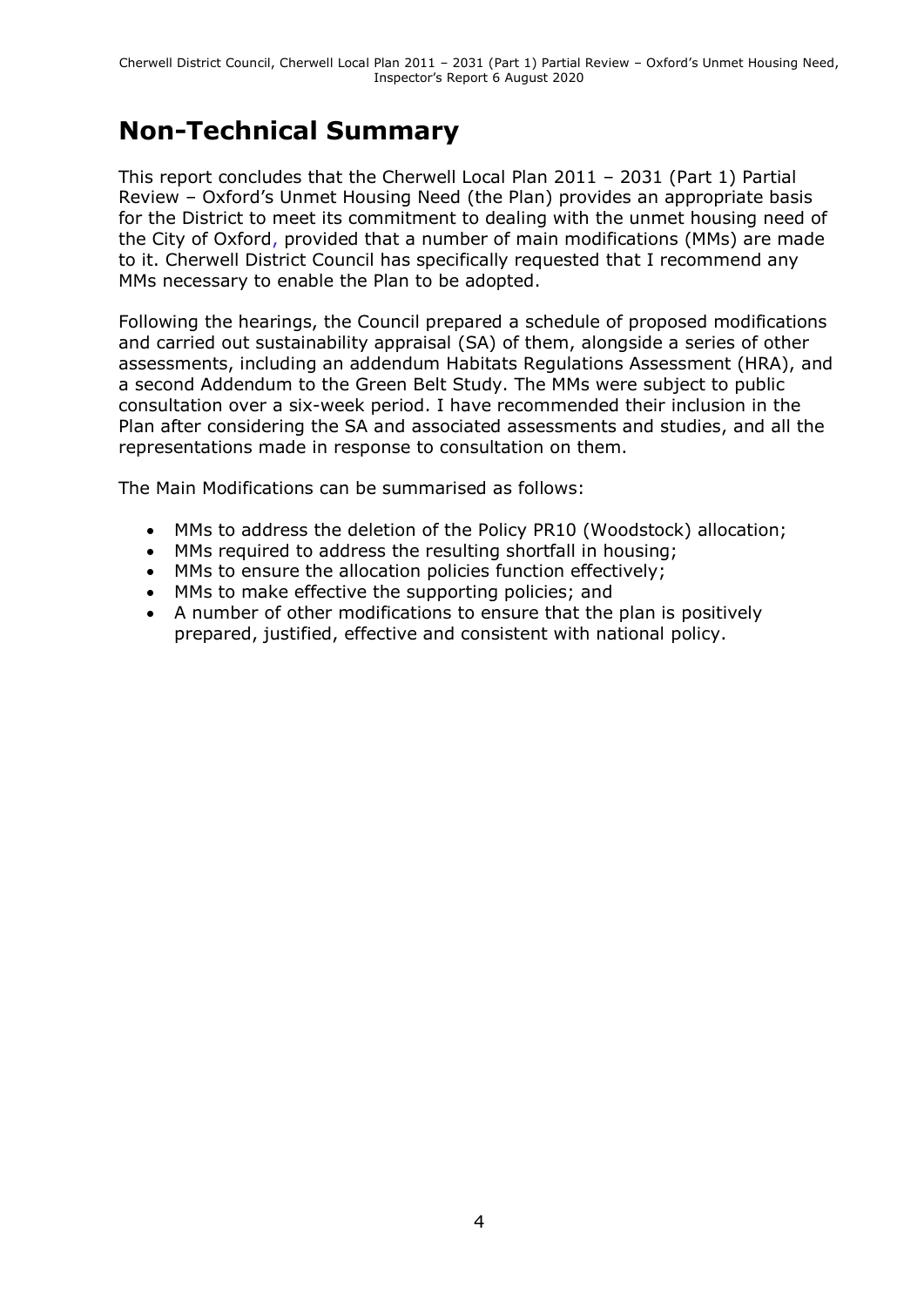# **Introduction**

- 1. This report contains my assessment of the Cherwell Local Plan 2011 2031 (Part 1) – Oxford's Unmet Housing Need (the Plan) in terms of Section 20(5) of the Planning & Compulsory Purchase Act 2004 (as amended). It considers first whether the Plan's preparation has complied with the duty to co-operate (DtC). It then considers whether the Plan is compliant with the legal requirements and whether it is sound. The National Planning Policy Framework 2012 (paragraph 182) (the Framework) makes it clear that in order to be sound, a Local Plan should be positively prepared, justified, effective and consistent with national policy.
- 2. The revised National Planning Policy Framework was published in July 2018 and further revised in February 2019. It includes a transitional arrangement in paragraph 214 which indicates that, for the purpose of examining this Plan, the policies in the 2012 Framework will apply. Similarly, where the Planning Practice Guidance (PPG) has been updated to reflect the revised Framework, the previous versions of the PPG apply for the purposes of this examination under the transitional arrangement. Therefore, unless stated otherwise, references in this report are to the 2012 Framework and the versions of the PPG which were extant prior to the publication of the 2018 Framework.

### **Main Modifications**

- 3. In accordance with section 20(7C) of the 2004 Act the Council requested that I should recommend any MMs necessary to rectify matters that make the Plan unsound and thus incapable of being adopted. My report explains why the recommended MMs are necessary. The MMs are referenced in bold in the report in the form **MM 1, MM 2** etc, and are set out in full in the attached Appendix with my (very minor) changes in strikethrough for deletions and red for additions.
- 4. Following the examination hearings, the Council prepared a schedule of proposed MMs and alongside that produced a Cherwell Green Belt Study (Second Addendum); a Cherwell Water Cycle Study Addendum; Ecological Advice Cumulative Impacts Addendum; HRA Stage 1 and Stage 2 Addendum; a Landscape Analysis for Policy PR9; a Transport Assessment Addendum; a Site Capacity Sense Check; a Local Plan Viability Assessment Addendum; a Policy PR7b Highways Update; a SA Addendum (including a non-technical summary); a Statement of Consultation Addendum; additional information on the significance of trees; an Equality Impact Assessment; and a DtC Addendum. The MM schedule and its attendant documentation was subject to public consultation for six weeks. I have taken account of the consultation responses in coming to my conclusions in this report.

## **Policies Map**

5. The Council must maintain an adopted policies map which illustrates geographically the application of the policies in the adopted development plan. When submitting a local plan for examination, the Council is required to provide a submission policies map showing the changes to the adopted policies map that would result from the proposals in the submitted local plan. In this case, the submission policies map comprises the annotated map in Appendix 1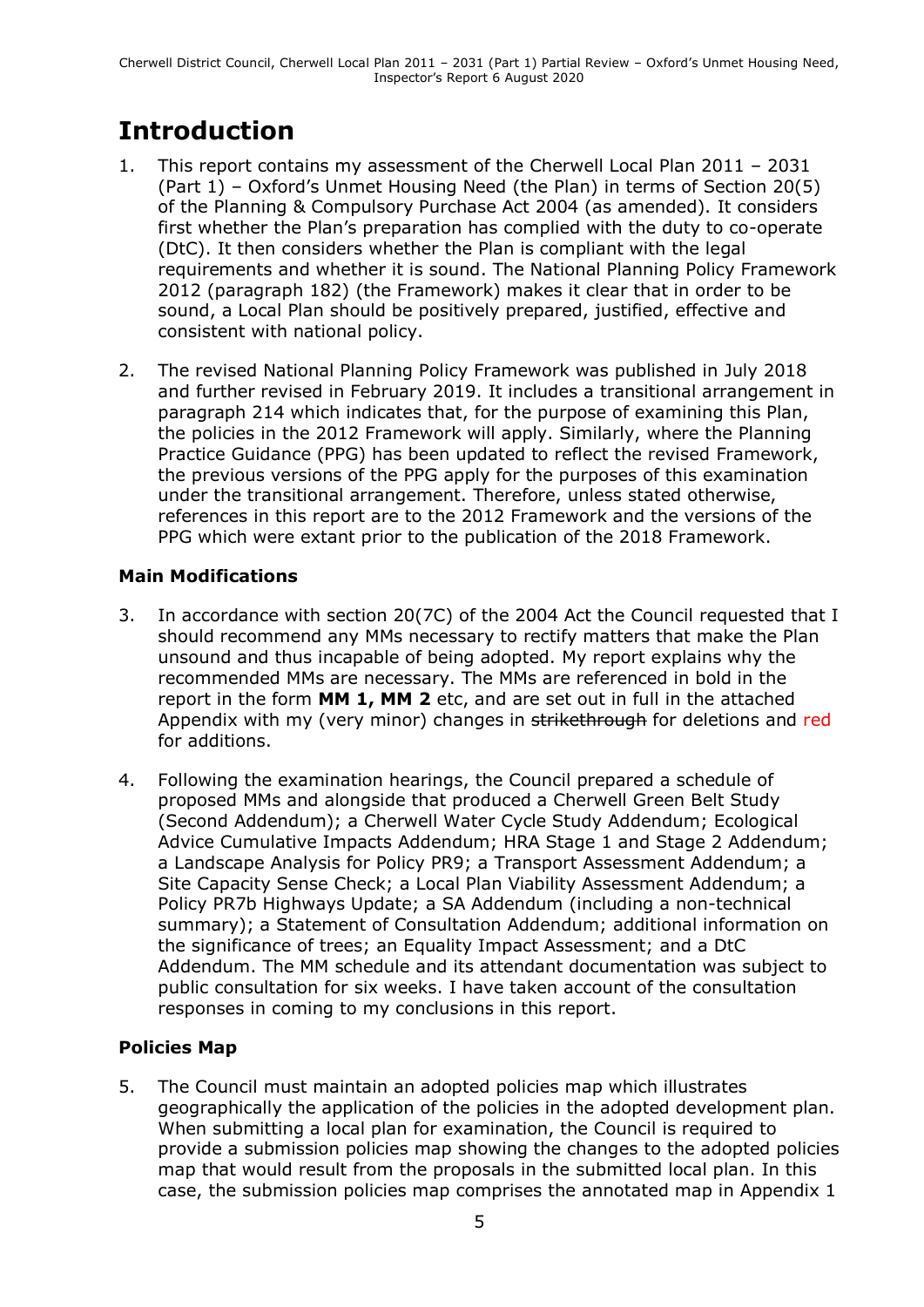to the Plan, along with various, larger scale, policy-specific Policies Maps inserted in the text.

- 6. The policies map is not defined in statute as a development plan document and so I do not have the power to recommend main modifications to it. However, a number of the published MMs to the Plan's policies require further corresponding changes to be made to the policies map. These further changes to the policies map were published for consultation alongside the MMs and given a MM number. I have included them, in the interests of clarity, in the Schedule of Main Modifications in the Appendix to this report, but I have amplified their wording to reflect the fact that revised versions of the various Policies Maps are not attached to this report, but can be found in the submitted modifications.
- 7. When the Plan is adopted, in order to comply with the legislation and give effect to the Plan's policies, the Council will need to update the adopted policies map to include all the changes published alongside the MMs. I have referred to these in what follows below.

# **Context of the Plan**

- 8. In the Cherwell Local Plan, adopted in 2015 (Local Plan 2015), the Council undertook to continue working with all other Oxfordshire authorities as part of the DtC to address the need for housing across the Housing Market Area (HMA). The authorities concerned had all understood that the City of Oxford might not be able to accommodate all of its housing requirement for the 2011- 2031 period within its own boundaries.
- 9. The Local Plan 2015 made clear that if joint work revealed that the Council, and other neighbouring authorities, needed to meet additional need for Oxford, then this would trigger a 'Partial Review' of the Local Plan 2015. As set out below, that joint work has revealed just such a requirement. The resulting 'Partial Review' is the Plan under examination here.
- 10. It is useful to recognise too the challenges faced by the City of Oxford. It is the driver of the County's economy and makes a significant contribution to the national economy. Alongside other constraints, the tightness of the Green Belt boundary around the city leads to intense development pressure because of the demand for market housing, the need for more affordable housing, and the parallel economic priority that must be given to key employment sectors.

# **Public Sector Equality Duty**

11. I have had due regard to the aims expressed in S149(1) of the Equality Act 2010. This has included my consideration of several matters during the examination, notably the provision of affordable housing.

# **Assessment of Duty to Co-operate**

12. Section 20(5)(c) of the 2004 Act requires that I consider whether the Council complied with any duty imposed on it by section 33A in respect of the Plan's preparation.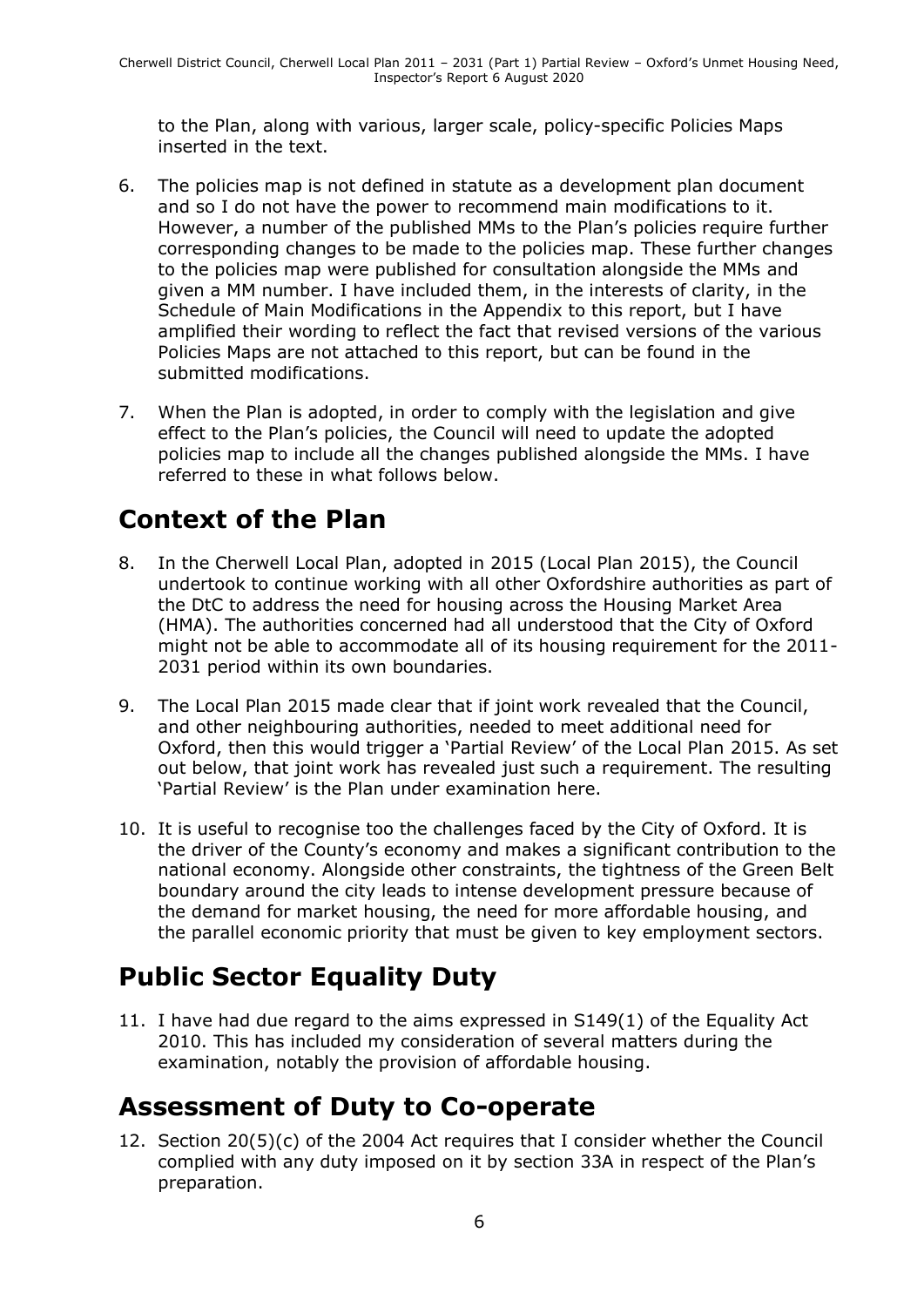- 13. In March 2014, prior to the publication of the Strategic Housing Market Assessment (SHMA 2014), the Oxfordshire Councils agreed a process, through a Statement of Cooperation, to address the SHMA's conclusions on housing need, anticipating that there would be unmet need arising from Oxford. Prior to that date, the Councils concerned had been working together as the Spatial Planning and Infrastructure Partnership. This became the Oxfordshire Growth Board (OGB) – a joint committee of six Oxfordshire Councils alongside other bodies including Oxford Universities, the Environment Agency, Network Rail, and the Highways Agency.
- 14. In November 2014, the OGB agreed that there was limited capacity in Oxford to accommodate the homes required and the resulting shortfall would have to be provided for in neighbouring Districts. A joint work programme was agreed through the OGB for considering the level of that unmet housing need, and the manner in which it could be divided between neighbouring authorities.
- 15. Oxford City's Strategic Housing Land Availability Assessment (SHLAA) set out the potential sources of supply in Oxford. After testing, the OGB agreed, in November 2015, that Oxford's overall need was 28,000 homes and that 13,000 could be provided within the confines of Oxford itself. That left an unmet housing need for Oxford of 15,000 homes.
- 16. The OGB then went on to consider how that figure of 15,000 should be apportioned. This was informed by, amongst other things, a review of the urban capacity of Oxford, a Green Belt Study to assess the performance of the Oxford Green Belt against Green Belt purposes, and sustainability testing of spatial options. This led to a decision by the OGB that the final unmet need figure was 14,850 homes and of that total, Cherwell District should accommodate 4,400 homes. That figure forms the basis of the Plan before me.
- 17. I deal with the provenance of the figures below because they are a separate matter. In pure DtC terms, it is abundantly clear from the process set out above that the Council has engaged through the OGB, constructively, actively and on an on-going basis, in the preparation of the Plan. The duty has therefore been met.

## **Assessment of Other Aspects of Legal Compliance**

- 18. The Plan has been prepared in accordance with the Council's Local Development Scheme.
- 19. Consultation on the Plan and the MMs was carried out in compliance with the Council's Statement of Community Involvement.
- 20. Sustainability Appraisal has been carried out and is adequate.
- 21. The HRA Stage 1 and Stage 2 Addendum, viewed alongside the original HRA sets out that a full assessment has been undertaken and that while the plan may have some negative impact which requires mitigation, that this mitigation has been secured through the Plan, as modified.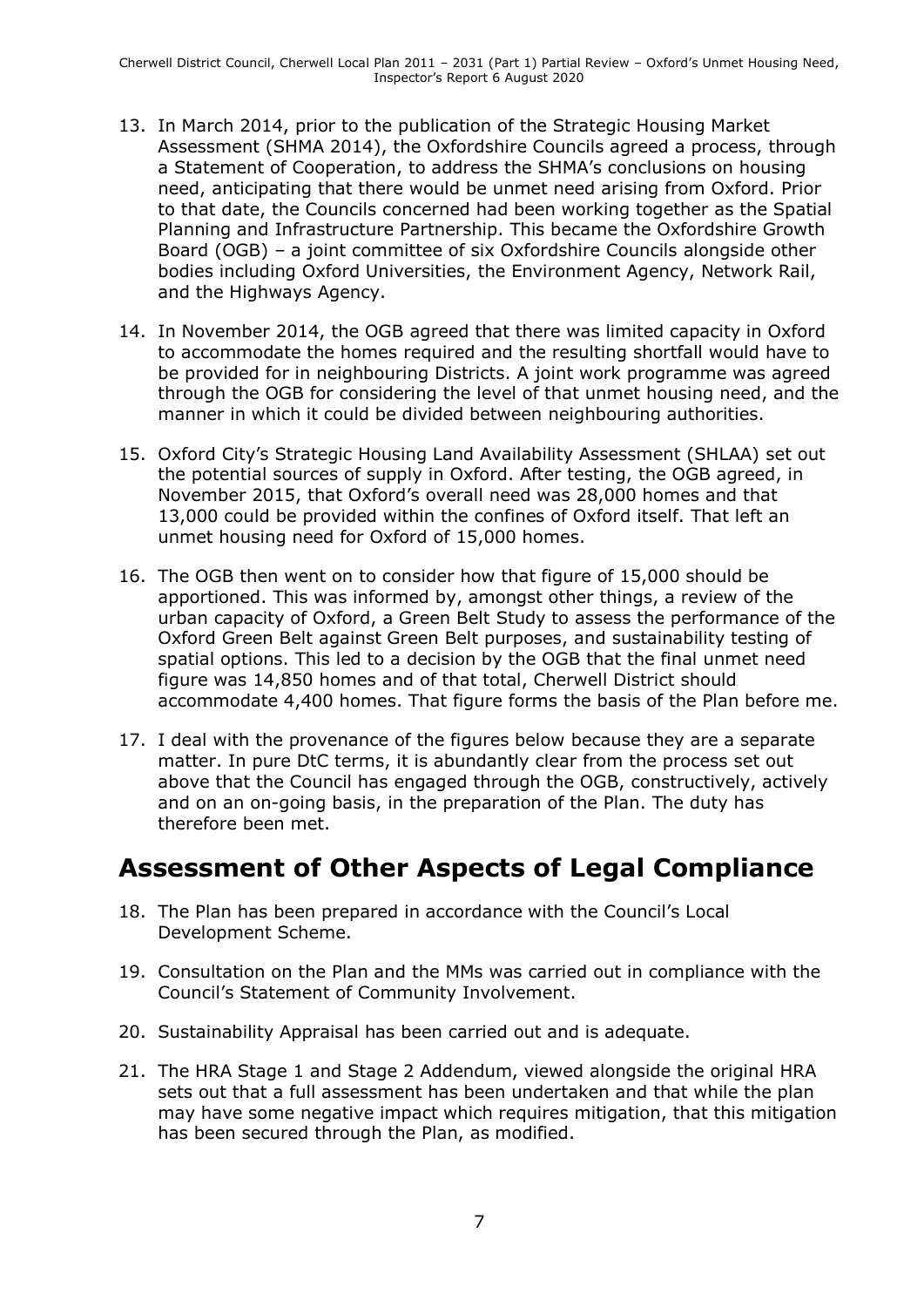- 22. The Development Plan, that is this Partial Review viewed alongside the adopted Cherwell Local Plan 2015, includes policies to address the strategic priorities for the development and use of land in the area.
- 23. The Development Plan, taken as a whole, includes policies designed to ensure that the development and use of land in the local planning authority's area contribute to the mitigation of, and adaptation to, climate change.
- 24. The Plan complies with all other relevant legal requirements, including in the 2004 Act (as amended) and the 2012 Regulations.

# **Assessment of Soundness**

#### **Main Issues**

- 25. Taking account of all the representations, the written evidence and the discussions that took place at the examination hearings, I have identified seven main issues upon which the soundness of this plan depends.
- 26. This report deals with these main issues. It does not respond to every point or issue raised by representors. Nor does it refer to every policy, or policy criterion in the Plan.

#### **Issue 1: Have the figures for Oxford's unmet need, and the apportionment for Cherwell been justified?**

- 27. As outlined above, informed by the SHMA 2014 and the SHLAA, the OGB concluded that Oxford has an unmet need of 14,850 homes between 2011 and 2031, and that of that total, Cherwell should accommodate 4,400 homes in the period to 2031.
- 28. It is relevant to note too that the OGB decided that of that 14,850 figure, alongside Cherwell's apportionment, Oxford itself should accommodate 550, South Oxfordshire 4,950, the Vale of White Horse 2,220, and West Oxfordshire 2,750. I say this is relevant because Inspectors conducting examinations in West Oxfordshire and the Vale of White Horse in relatively recent times have accepted the figures set out above, concluding that the process by which they were produced was a robust and reasonably transparent one.
- 29. However, at the hearings I conducted, informed in part by a critical review of the SHMA 2014 and the Oxford City SHMA Update 2018 carried out by Opinion Research Services, there was much criticism of the way Oxford City Council had calculated their overall housing need, and their unmet need, with the suggestion being that if the city concentrated more on providing housing rather than employment sites, then they could reduce the pressures on neighbouring authorities. It is not for me to examine Oxford's calculations but I am able to observe that the Inspectors who examined the Oxford Local Plan 2036, that was adopted on 8 June 2020, accepted Oxford's overall housing figures, the extent of unmet need, and the balance between housing and employment sites the city had struck.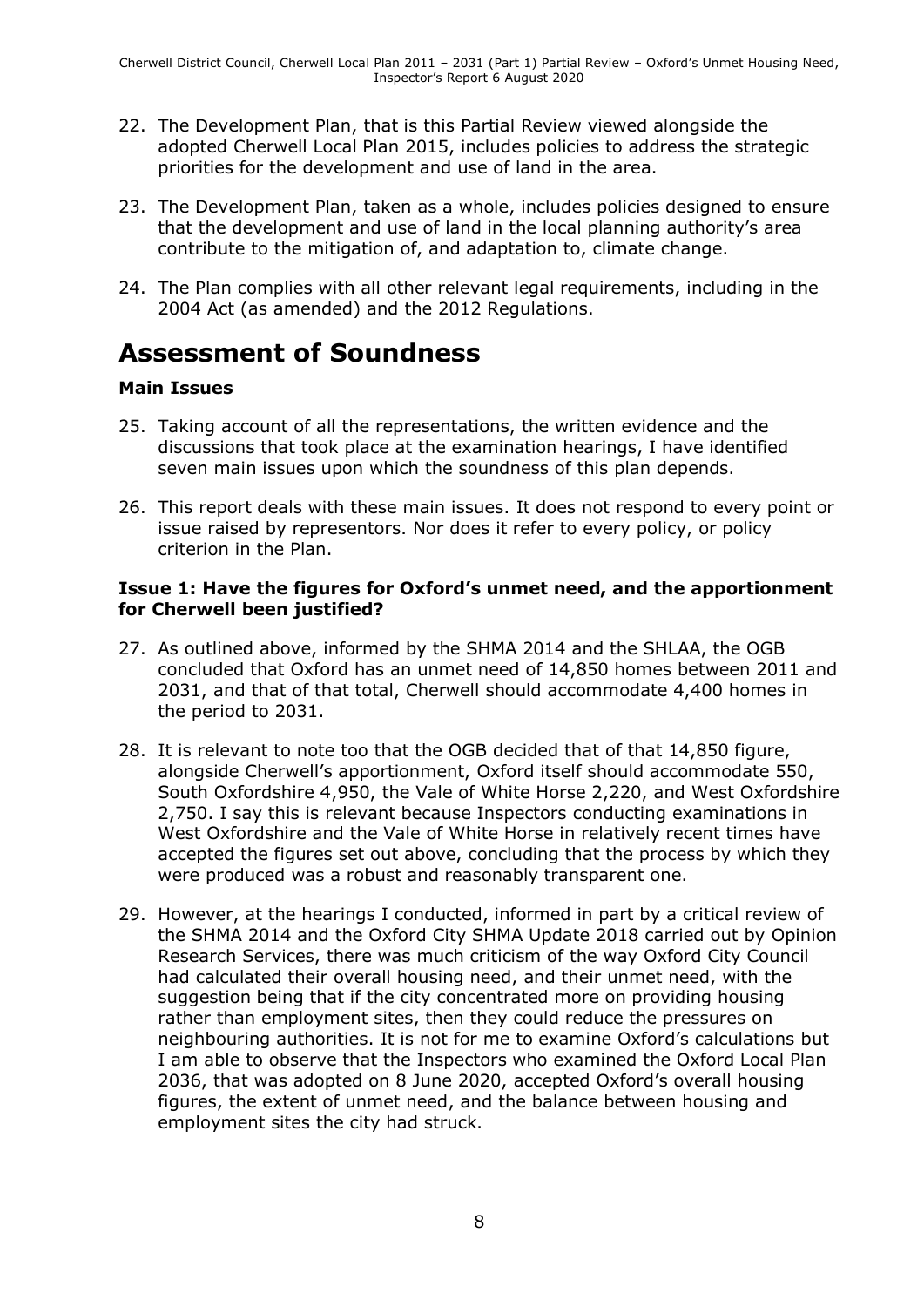- 30. In that overall context, I find no fault in the way the OGB have approached the difficult problem of identifying Oxford's unmet housing needs and apportioning them between the different authorities involved.
- 31. I am aware of the 2018-based household projections that were released by the Office for National Statistics on 29 June 2020. However, as I have outlined above, the 4,400 figure that the Plan seeks to address is derived from the inputs into and the approach adopted in the preparation of the Oxford Local Plan 2036. Those inputs, and the approach, have been found sound and the Oxford Local Plan 2036 has now been adopted. The 2018-based projections do not alter the validity of the approach taken by the OGB, or the fact that plans in Oxford, and other neighbouring Districts, have now been adopted. This represents significant progress in meeting Oxford's housing needs, and the adoption of the Plan before me will ensure that another piece of the jigsaw is put in place.

#### *Conclusion*

32. As a result, I conclude that the figure for Oxford's unmet need, and the apportionment for Cherwell, have been justified and form a robust basis for the Plan.

#### **Issue 2: Have the vision and spatial strategy of the Plan been positively prepared and are they justified and effective?**

- 33. It is useful to start by looking at the way the Council considered the options available to meet their commitment to meeting their portion of Oxford's unmet need through the SA process. Nine areas of search were identified as potential locations for the housing required: Option A: Kidlington and the surrounding area; Option B: North and East of Kidlington; Option C: Junction 9 of the M40 motorway; Option D: Arncott; Option E: Bicester and the surrounding area; Option F: RAF Upper Heyford and the surrounding area; Option G: Junction 10 of the M40 motorway; Option H: Banbury and the surrounding area; and Option I: Remainder of District/Rural dispersal.
- 34. Informed by the evidence base, including the SA, and a consultation process, Options C to I (inclusive) were ruled out on the basis that they are too remote from Oxford to accommodate communities associated with the city; they are too far away from Oxford to be well-connected by public transport or walking or cycling, and therefore likely to result in increased use of the private car; more dispersed options provide less potential for infrastructure investment in terms, for example, of transport and education; and significant additional housing could not be built at Bicester, Banbury and RAF Upper Heyford before 2031 alongside major commitments already made in the adopted Local Plan 2015. On top of that, it was concluded that Options C to I (inclusive) would have a greater detrimental impact on the development strategy for the District set out in the Local Plan 2015.
- 35. Notwithstanding that they are largely located in the Oxford Green Belt, Options A and B were considered by the Council to be much better solutions to meeting the unmet need. They were identified as such largely because of their proximity to Oxford with public transport links already available and ready potential to maximise its use, alongside cycling and walking, thereby creating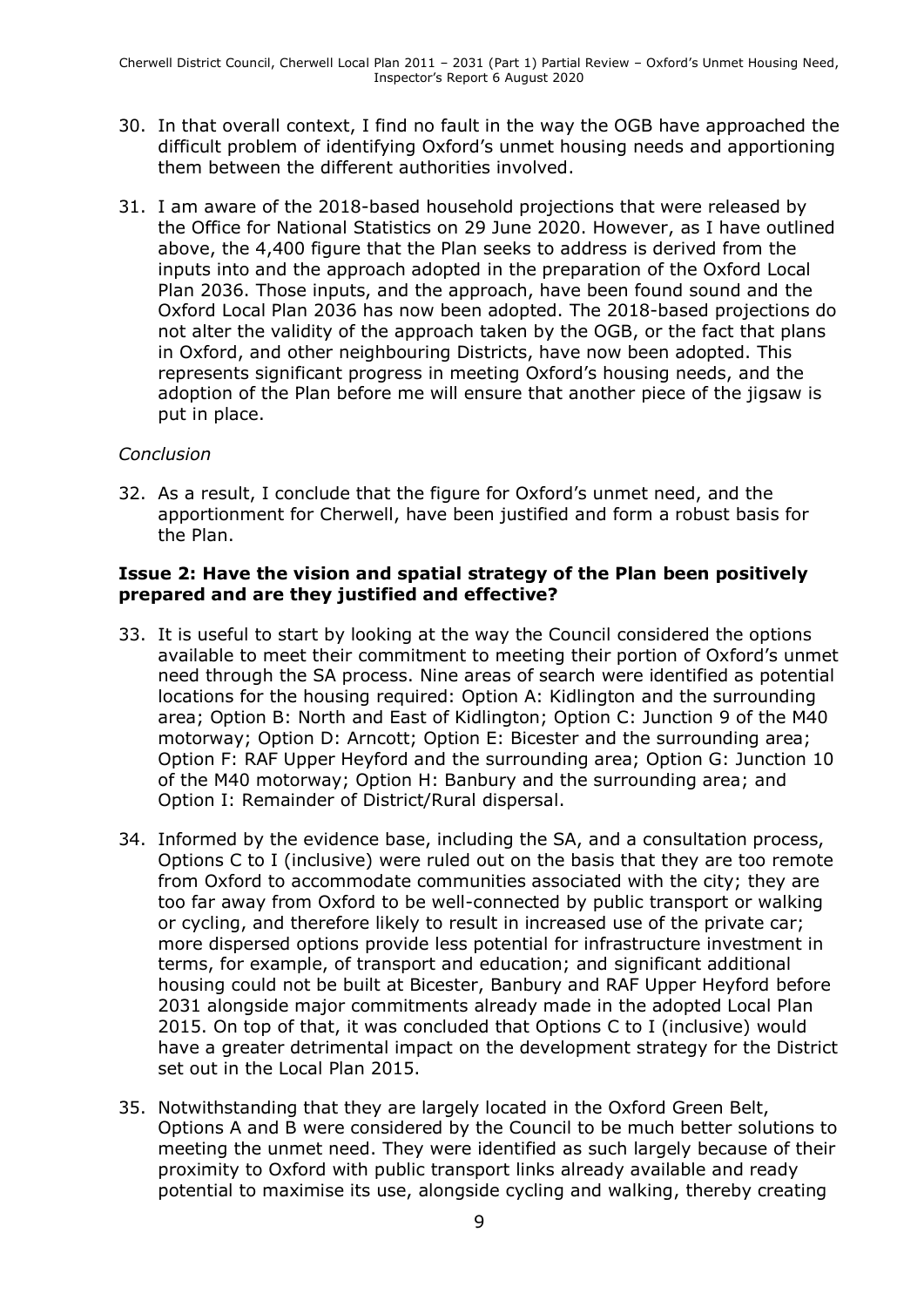travel patterns that are not reliant on the private car. Moreover, these areas already have a social and economic relationship with the city that can be bolstered. Importantly too, these options would allow affordable homes to be provided to meet Oxford's needs close to the source of that need. Finally, the proximity to Oxford and separation from other centres of population in Cherwell means that Options A and B would be unlikely to significantly undermine the development strategy in the Local Plan 2015.

- 36. That selection process, underpinned by the SA, which has fed into the vision and spatial strategy of the Plan, is logically based, and robust.
- 37. The Plan's vision is to meet Oxford's unmet housing need through the creation of balanced and sustainable communities that are well-connected to Oxford. The developments are intended to attain a high standard of contextuallyappropriate design that is supported by infrastructure. A range of housing types is to be provided to cater for a range of incomes, reflecting Oxford's diversity. Development must contribute to health and well-being and respond well to the natural environment.
- 38. That vision is augmented by a series of four Strategic Objectives intended to be read alongside those in the Local Plan 2015. SO16 commits the Council to work with Oxford City, and Oxfordshire County Councils and others, to deliver Cherwell's contribution to meeting Oxford's unmet housing need along with the associated infrastructure by 2031. In SO17 the Council undertakes to provide Cherwell's contribution to meeting Oxford's unmet housing need so that it supports the projected economic growth envisaged in the SHMA 2014 and the local economies of Oxford and Cherwell. SO18 ties the Council to providing well-designed housing for Oxford that provides ready access to homes for those in need of affordable housing, new entrants to the housing market, key workers, and those requiring access to the main employment centres in the city. Finally, SO19 seeks to ensure that the housing is provided in a way that complements the County Council's Local Transport Plan, including the Oxford Transport Strategy, and facilitates improvements to the availability of sustainable transport options for gaining access to Oxford
- 39. In seeking to address the pressing needs of a neighbouring authority in such a transparent and cooperative way, this vision is obviously positively prepared. On top of that, it results from a robust process and is thereby justified.
- 40. The vision and strategic objectives are then fed into a spatial strategy. In simple terms, the idea behind the spatial strategy is to locate development along the A44/A4260 corridor on a range of sites around North Oxford on land west and east of the Oxford Road (Policies PR6a and PR6b), with land at Frieze Farm reserved for a replacement golf course, if required (Policy PR6c); near Kidlington, on land south east of the settlement (Policy PR7a) and at Stratfield Farm (Policy PR7b); near Begbroke (Policy PR8); near Yarnton (Policy PR9); and near Woodstock (Policy PR10).
- 41. Leaving aside site-specific matters, especially around the site proposed adjacent to Woodstock, that I move on to below, the spatial strategy follows closely the cogent vision outlined by the Council. In particular, the proximity of (most of) the sites to Oxford itself, and the A44, takes advantage of existing social and economic relationships between these areas and the city and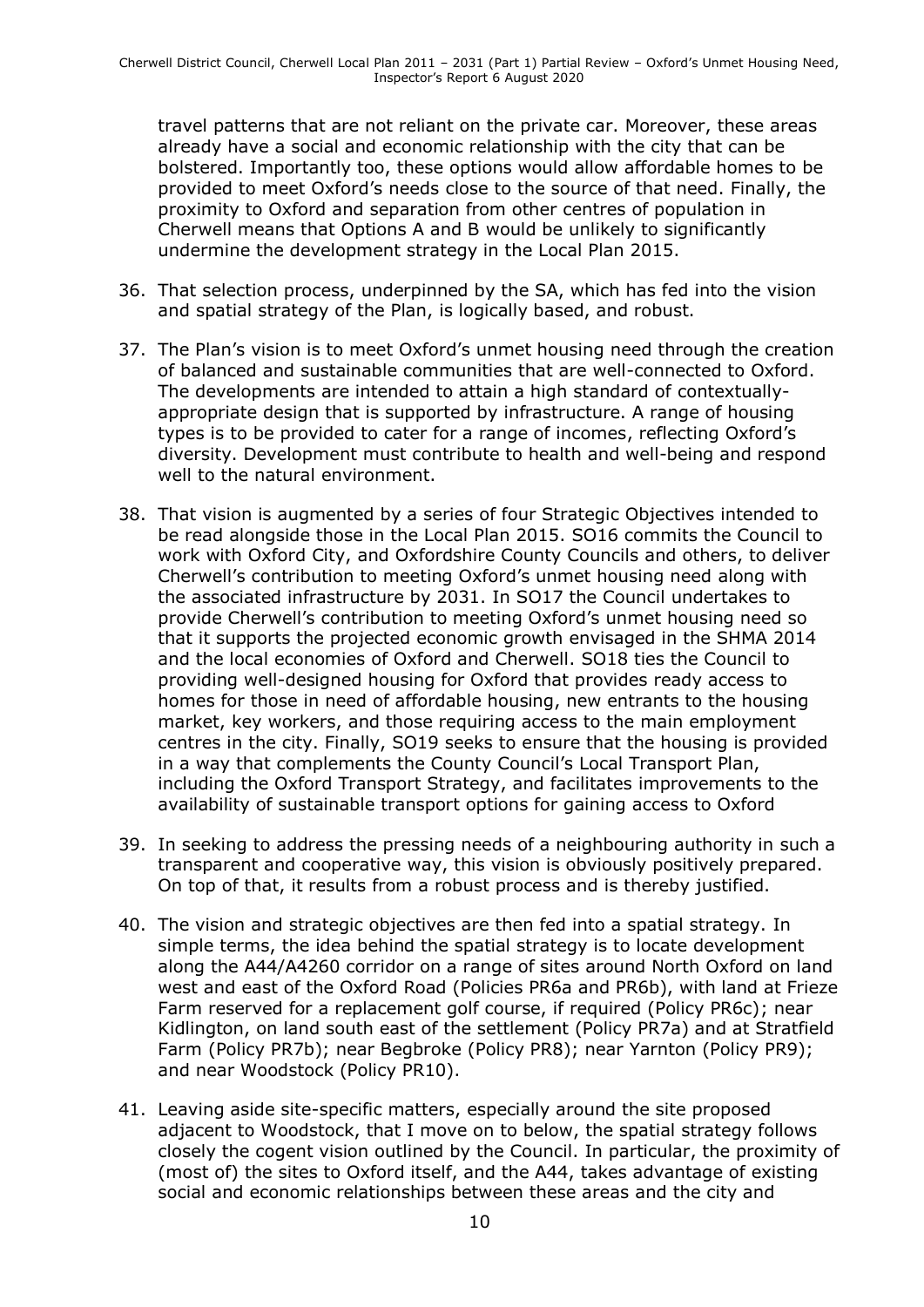maximises the potential to create travel patterns that obviate the need for the use of the private car. Further, (most of) the sites would place affordable housing designed to meet Oxford's needs as close as practicable to the city, along a line of communication (the A44) that would facilitate easily accessible means of travelling into the city by bus or cycling.

42. It is important too that, separated from the centres of development in the Cherwell Local Plan 2015 and Banbury, Bicester and RAF Upper Heyford in particular, these sites are unlikely to have a significant impact on the delivery of housing designed to meet Cherwell's own needs.

#### *Conclusion*

43. Taking all these points together, the vision and spatial strategy of the Plan have been positively prepared; they are justified; and likely to be effective. That said, most of the sites identified lie within the Oxford Green Belt and if adopted, the Plan will result in areas of land being removed from the Green Belt. I turn to that issue next.

#### **Issue 3: Are the exceptional circumstances necessary to justify the alterations to Green Belt boundaries proposed in the Plan in place so that the Plan is consistent with national policy?**

- 44. Paragraph 83 of the Framework says that once established, Green Belt boundaries should only be altered in exceptional circumstances, through the preparation or review of the Local Plan. Evidently, in preparing a Plan that proposes changes to the boundaries of the Oxford Green Belt, the Council has met the second part of that requirement.
- 45. In relation to the first part, there a number of factors in play that combined, lead me to the firm conclusion that the exceptional circumstances necessary to justify the alterations proposed to Green Belt boundaries have been demonstrated.
- 46. Chief amongst these is the obvious and pressing need to provide open-market and affordable homes for Oxford; a need that Oxford cannot meet itself. On top of that, in seeking to accommodate their part of Oxford's unmet need, the Council has undertaken a particularly rigorous approach to exploring various options. That process has produced a vision and a spatial strategy that is very clearly far superior to other options. There is a simple and inescapable logic behind meeting Oxford's open market and affordable needs in locations as close as possible to the city, on the existing A44/A4260 transport corridor, with resulting travel patterns that would minimise the length of journeys into the city, and not be reliant on the private car. On top of that, existing relationships with the city would be nurtured. Finally, this approach is least likely to interfere with Cherwell's own significant housing commitments set out in the Local Plan 2015.
- 47. It is important to note too the scale of what is proposed. The Oxford Green Belt in the District of Cherwell covers 8,409 Ha. As submitted, and I come on to further removals below, the Plan makes provision in Policy PR3 for the removal of 253 Ha, a reduction of 3%. That is a relatively small reduction that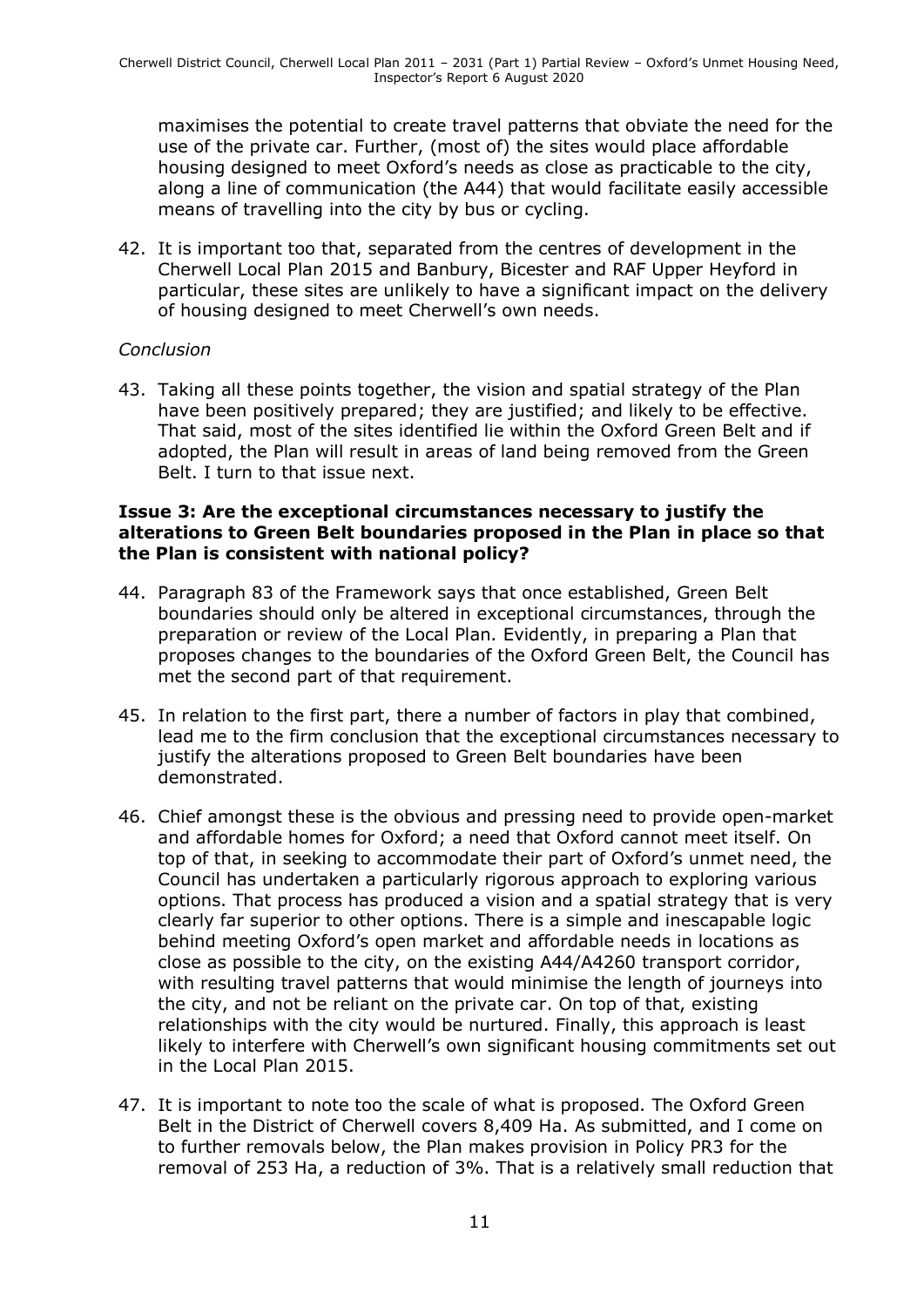must be seen in the context of the regional and indeed national benefits that would flow from meeting Oxford's unmet need in such a rational manner.

48. On top of that, as the evidence base, and notably the Green Belt Studies, show that while existing built-up areas of Oxford, Kidlington, Begbroke and Yarnton would be extended into the surrounding countryside, there would be clear, defensible boundaries, both existing ones that could be strengthened further as part of development proposals, and new ones, and whilst the release of some land parcels would result in harm, the overall sense of separation between Kidlington and Oxford in particular, would not be harmfully reduced. Further, the setting and special character of Oxford would not be adversely affected. In that context, the purposes of the Green Belt, as set out in paragraph 80 of the Framework, would not be undermined to any significant degree.

#### *Conclusion*

49. Overall, it is my judgment that the exceptional circumstances necessary to justify the alterations to Green Belt boundaries proposed in the Plan are in place. The Plan is therefore consistent with national policy.

#### **Issue 4: Are the sites proposed for allocation appropriately located in accordance with the Plan's spatial strategy and thereby justified?**

- 50. The sites proposed for housing in North Oxford (Policies PR6a Land East of Oxford Road and PR6b – Land West of Oxford Road); Kidlington (Policy PR7a – Land South East of Kidlington and Policy PR7b – Land at Stratfield Farm); Begbroke (Policy PR8 – Land East of the A44); and Yarnton (Policy PR9 – Land West of Yarnton) are relatively close to the boundaries of Oxford itself, adjacent to the A44/A4260, and in the case of the North Oxford sites, very close to Oxford Parkway Railway Station. All would have easy access to modes of travelling into the city that need not involve the private car and would provide opportunities to improve those facilities. Moreover, they would site housing and affordable housing close to where the need is located.
- 51. As such, this group of sites sit comfortably with the Plan's spatial strategy and their allocation to meet Oxford's unmet housing need has been justified.
- 52. That leaves the site proposed for housing adjacent to Woodstock (Policy PR10 – Land South East of Woodstock), a settlement that is in the district of West Oxfordshire. Lying outside the Oxford Green Belt, this site lies well beyond Begbroke and Yarnton. It would be identified more as a part of Woodstock than Oxford.
- 53. Moreover, while it would bound the A44 and benefit from its proximity to London Oxford Airport and the potential Park and Ride service between it and Oxford, and existing bus services, it is too far away from Oxford to make travelling into the city by means other than the private car sufficiently attractive. Walking would be out of the question, and cycling would only be a reasonable proposition for those who are particularly keen.
- 54. On top of that, the site itself has difficulties in that as a result of recently approved housing that is under construction, the south east boundary of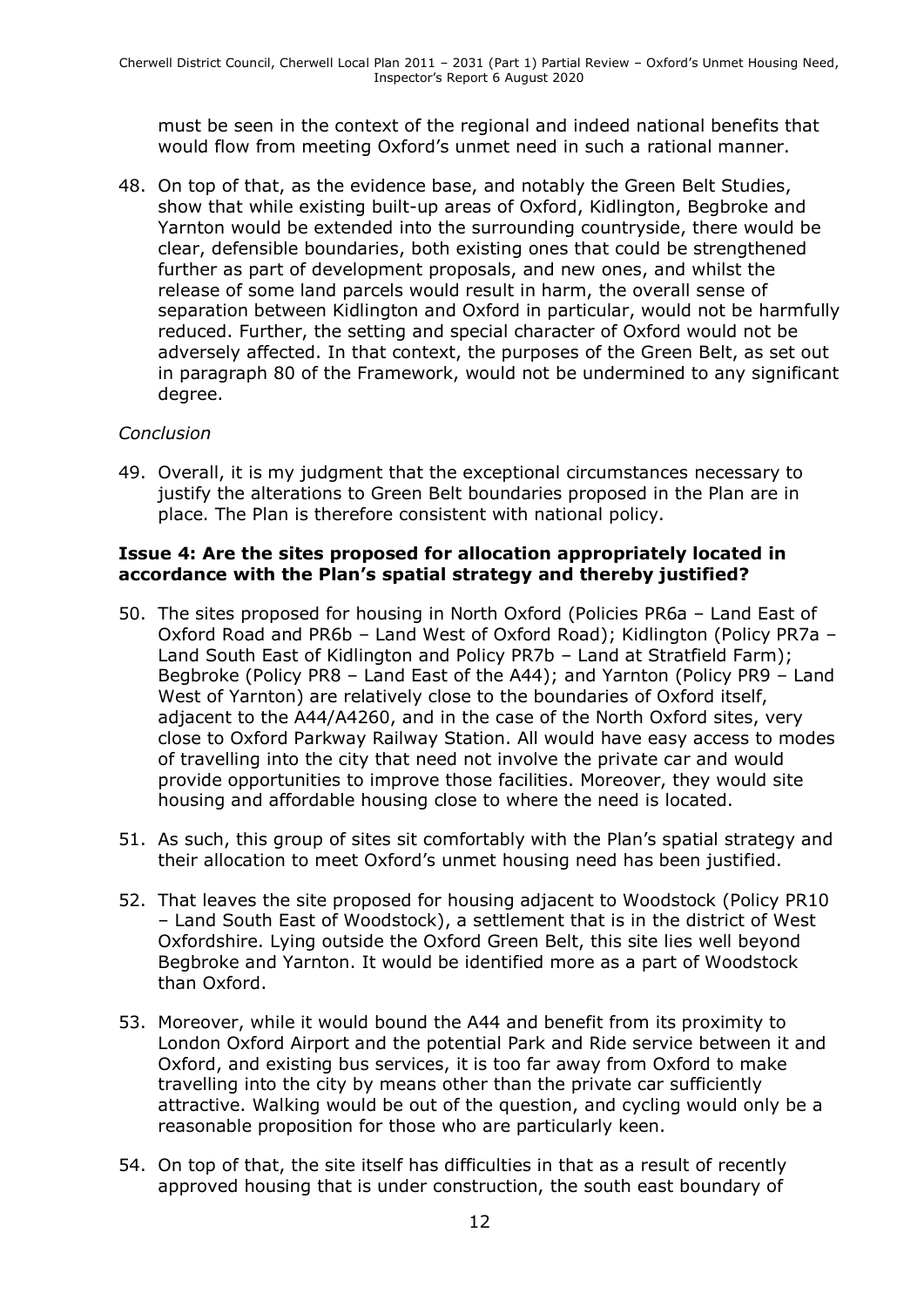Woodstock is well-defined. Its further extension in a south-easterly direction would appear incongruous and damage the character and appearance of the area. While not on its own a significant issue, this incongruity would cause some harm to the setting, and thereby the significance of the Blenheim Palace World Heritage Site that lies to the west of the proposed allocation. The challenges of developing the site in an acceptable way are evident in the rather contorted way in which housing on the site would be arranged in relation to green space and the need for screening woodland as shown on the Policy PR10 Policies Map.

- 55. All these latter points add weight to my fundamental concern about the separation between the proposed allocation and Oxford itself. This, considered alongside the difficulties around gaining access to the city by modes other than the private car, means that the site does not accord with the spatial strategy set out in the Plan. It is not, therefore, justified and Policy PR10 that allocates the site for housing, along with its supporting text must be removed **[MM124 and MM 126]**. The Policy PR10 Policies Map will need to be removed too [advertised by the Council as **MM 125**].
- 56. There are consequential changes required throughout the Plan **[MM 1, MM 2, MM 8, MM 9, MM 11, MM 22, MM 23, MM 24, MM 25, MM 26, MM 27, MM 28, MM 36, MM 37, MM 40, MM 128, MM 129, and MM 130]**.

#### *Conclusion*

- 57. The group of proposed allocations closest to Oxford (at North Oxford, Kidlington, Begbroke, and Yarnton) are fully in accord with the Plan's spatial strategy and have therefore been justified. The site proposed for allocation adjacent to Woodstock is not in accord with that spatial strategy, has not been justified, and must therefore be removed from the Plan.
- 58. That removal has consequences, not least the fact that it leaves the Plan 410 dwellings short of meeting Cherwell's apportionment of Oxford's unmet need. That leads me on to Issue 5.

#### **Issue 5: Have the ramifications of the deletion of the proposed Policy PR10 allocation been dealt with in a manner that is justified and effective?**

- 59. In setting out to the Council my reasons why the proposed Policy PR10 allocation should be deleted I also made some suggestions as to how the Council might approach the 410 dwelling shortfall that would result. Following on from discussions around residential densities and land take, I made the point that to best accord with the spatial strategy, these 410 dwellings could potentially be spread around the other allocations, with increased densities, and perhaps a western extension of developed area of the Policy PR9 site, with the possibility of housing on the Policy PR6c site (Land at Frieze Farm) reserved for a replacement golf course, if required, but left it to the Council to explore options.
- 60. To inform that process, the Council carried out further work, notably the Cherwell Green Belt Study (Second Addendum); a Site Capacity Sense Check; a Landscape Analysis for Policy PR9; and a SA Addendum (including a nontechnical summary). Having done that, the conclusion drawn was that the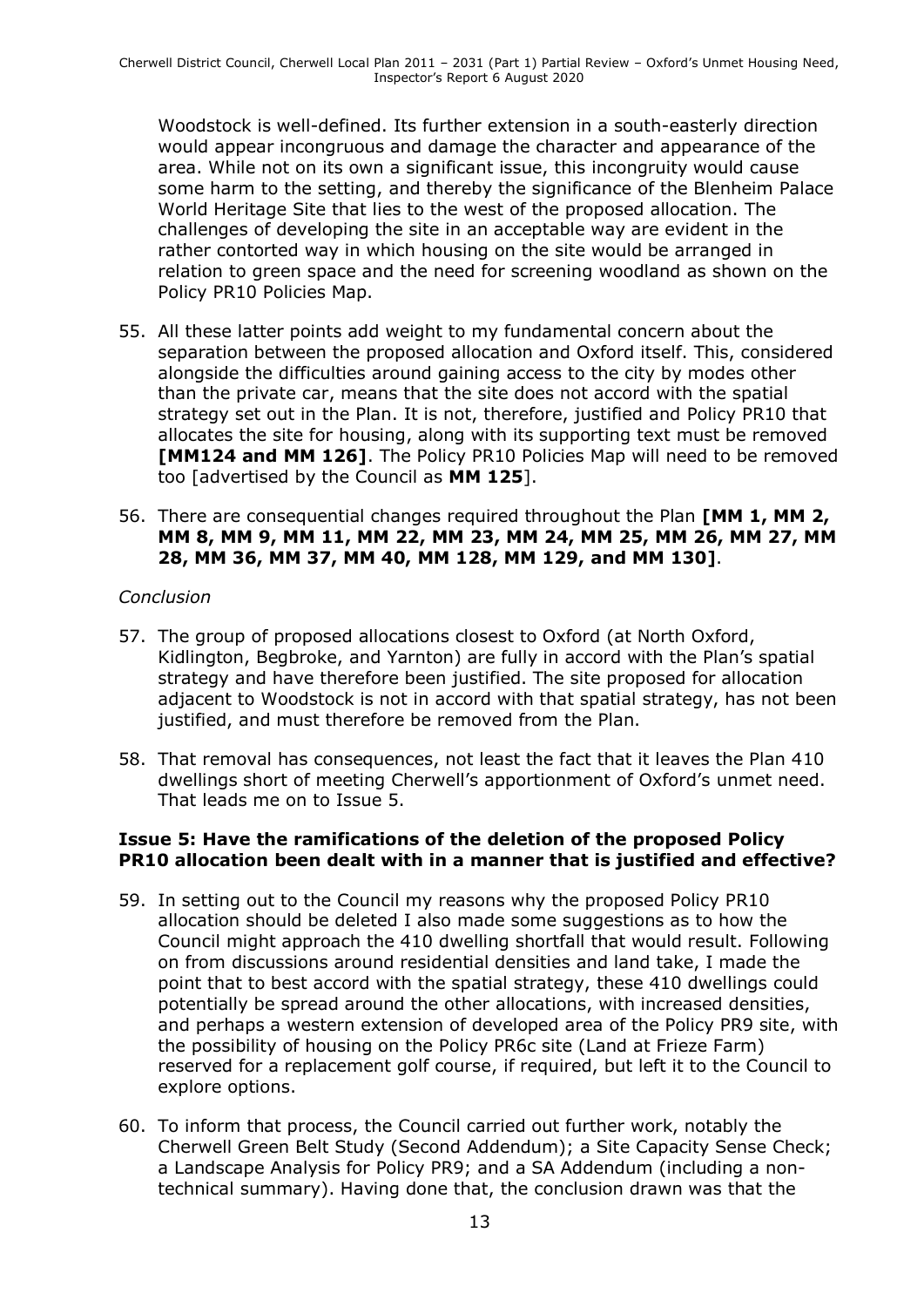shortfall caused by the deletion of the Policy PR10 allocation could best be accommodated by increasing the amount of housing on five of the remaining six sites, with, in some cases, adjustments to developable areas, site boundaries, and the extent of land to be removed from the Green Belt. Having regard to the additional work the Council carried out, I am satisfied that as a principle, that is the approach that best reflects the spatial strategy.

### *Policy PR6a*

- 61. In the form submitted, Policy PR6a Land East of Oxford Road allocated 48 Ha of land for the construction of 650 dwellings (50% affordable housing) as an urban extension to Oxford at an approximate net density of 40 dwellings per Ha. Also included were a three-form entry primary school (3.2 Ha), a local centre (0.5 Ha), on land to be removed from the Green Belt, alongside sports facilities, play areas, allotments and public open green space as an extension to Cutteslowe Park (11 Ha). The allocation also referred to the creation of a green infrastructure (GI) corridor (8 Ha) connecting Cutteslowe Park with Oxford Parkway Railway Station and the Water Eaton Park and Ride facility and the retention of 3 Ha of the site as agricultural land.
- 62. At this point it is relevant to deal with the reference to 'approximate net density' in Policy PR6a, and in the other allocation policies. Clearly, much wellinformed work has gone into the analysis of what this site, and other sites, can accommodate and the policy, along with others, is crystal clear about the number of dwellings to be provided. In that context, the reference to 'approximate net density' is superfluous. The same point can be made about the other allocations.
- 63. Further analysis has demonstrated that the density proposed for the residential element of the allocation is reasonable. Having said that, the Education Authority has confirmed that the required primary school need only be two- rather than three-form entry. This reduces the land take for the school from 3.2 Ha to 2.2 Ha. There is no good reason why the 1 Ha gained should not be given over to housing. This increases the housing capacity of the allocation from 650 dwellings to 690 dwellings. Changes to the Plan **[MM 3, MM 17,** the change advertised as **MM 45** but amended in the interests of clarity, **MM 46, and MM 47]** are required to reflect this increase, and the reasons behind it, and to make the policy, and the Plan, effective.

### *Policy PR6b*

- 64. As submitted, Policy PR6b Land West of Oxford Road proposed an urban extension to the city of Oxford on 32 hectares of land currently occupied by the North Oxford Golf Club with 530 dwellings (50% affordable housing) on 32 Ha of land at an approximate average net density of 25 dwellings per Ha. Land was also reserved within the site to allow for improvements to the existing footbridge over the railway on the western boundary of the site to improve links to the 'Northern Gateway' site which is an allocation in the recently adopted Oxford Local Plan 2036. The intention is to remove the entire site from the Green Belt.
- 65. Following the main hearings, I made plain that notwithstanding the value placed on the North Oxford Golf Club, the site it occupies is an excellent one for the sort of housing the Plan proposes, given its location so close to Oxford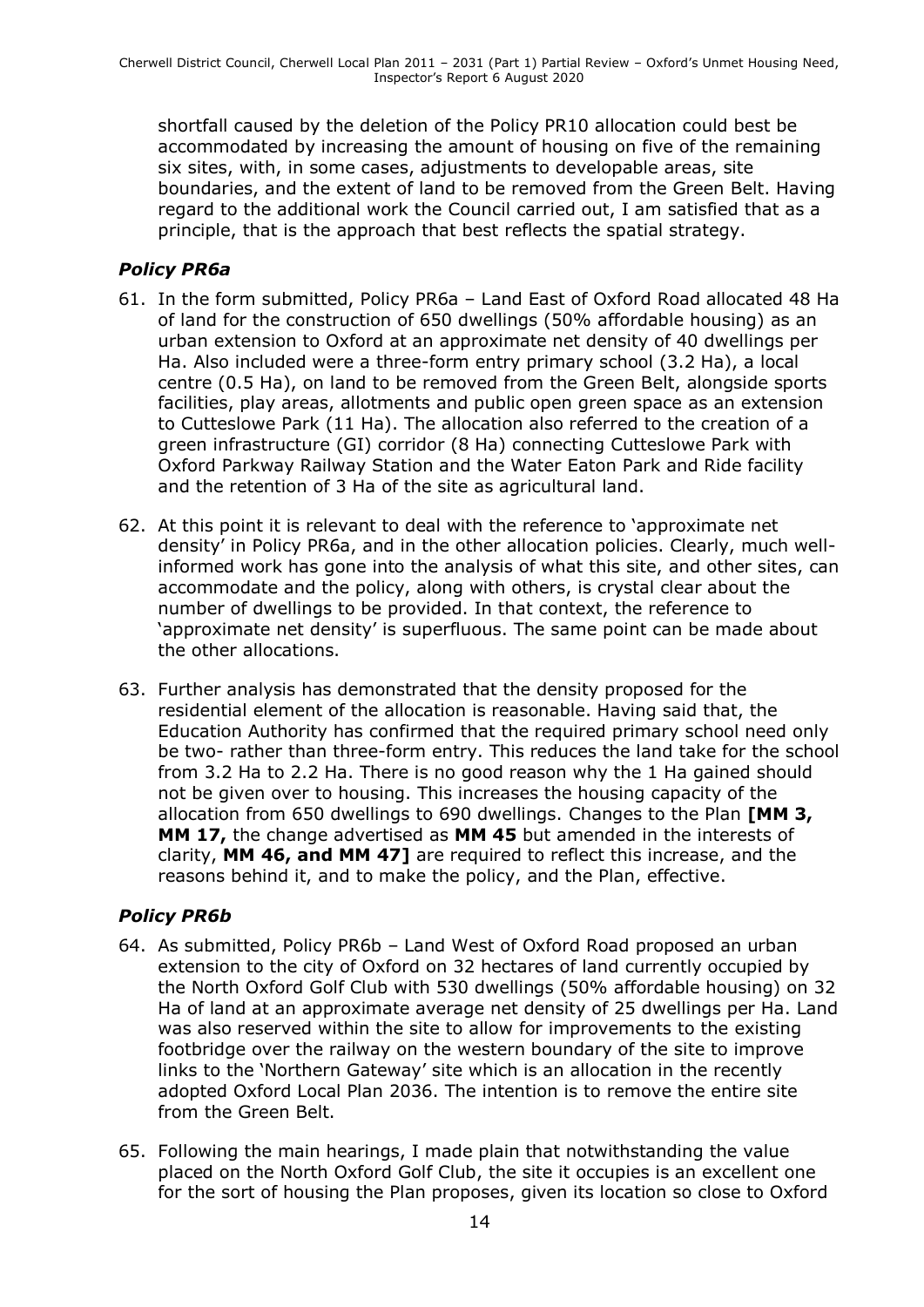Parkway, with its Park & Ride, and its proximity to the centre of Oxford. The principle of the allocation is sound, therefore.

- 66. Moreover, Policy PR6c Land at Frieze Farm allocates land for a replacement golf course and from what I saw of the existing course, it could, if necessary, provide equivalent or better provision in terms of quantity and quality, on a site very close to the existing facility.
- 67. The relatively low density of housing proposed reflected the presence of many mature trees on the golf course. Further and closer inspections of the trees have revealed that the low density proposed was unnecessarily cautious and that the density of development could be increased without having to remove any important individual specimens or groups of trees. Moreover, reflective of the position of the site as a 'gateway' to the city, the site could accommodate higher density housing types, not just detached or semi-detached dwellings. All this would allow the overall density to be increased to 30 dwellings per hectare which would mean that the allocation could provide for 670 dwellings, an increase of 140, overall.
- 68. Changes to the Plan **[MM 4, MM 18, and MM 59]** are required to reflect this uplift, the reasons behind it, and as outlined above, to remove the reference to approximate average net density, to make it function effectively.

### *Policy PR7a*

- 69. Policy PR7a Land South East of Kidlington, as submitted, proposed an extension to Kidlington on 32 Ha on land with 230 dwellings (50% affordable housing) on the northern portion (proposed for removal from the Green Belt) at an approximate average net density of 35 dwellings per Ha, with play areas and allotments, and 0.7 Ha of land reserved for an extension to the existing Kidlington Cemetery. The southern part of the allocation (that would remain within the Green Belt) was to provide around 21 Ha of formal sports facilities.
- 70. Bearing in mind the way that the settlement of Kidlington approaches the Kidlington roundabout, and the proposed Policy PR7b allocation, that I move on to below, the southern boundary of the area proposed for housing and to be removed from the Green Belt appears arbitrary. Further exploration has shown that extending it southward to follow an historic field boundary would give the site a more logical relationship with development on the opposite side of Bicester Road (a Sainsbury's supermarket complex), and the allocation proposed in Policy PR7b, and allow the allocation to make provision for an additional 200 dwellings, applying the same density metric allowed for the rest of the site. The parallel reduction in formal sports provision is in line with the Council's Playing Pitch Strategy (2018).
- 71. There would need to be additional land removed from the Green Belt but the boundary so formed would be much more likely to endure, and the sense of separation between Kidlington and Oxford would be largely maintained. As a result, the purposes of the Green Belt would not be harmed to any significant, additional degree. On that basis, bearing in mind the conclusions I have drawn above about the principle of removing land from the Green Belt to meet Oxford's unmet need, I am satisfied that the exceptional circumstances necessary to justify this additional removal are in place.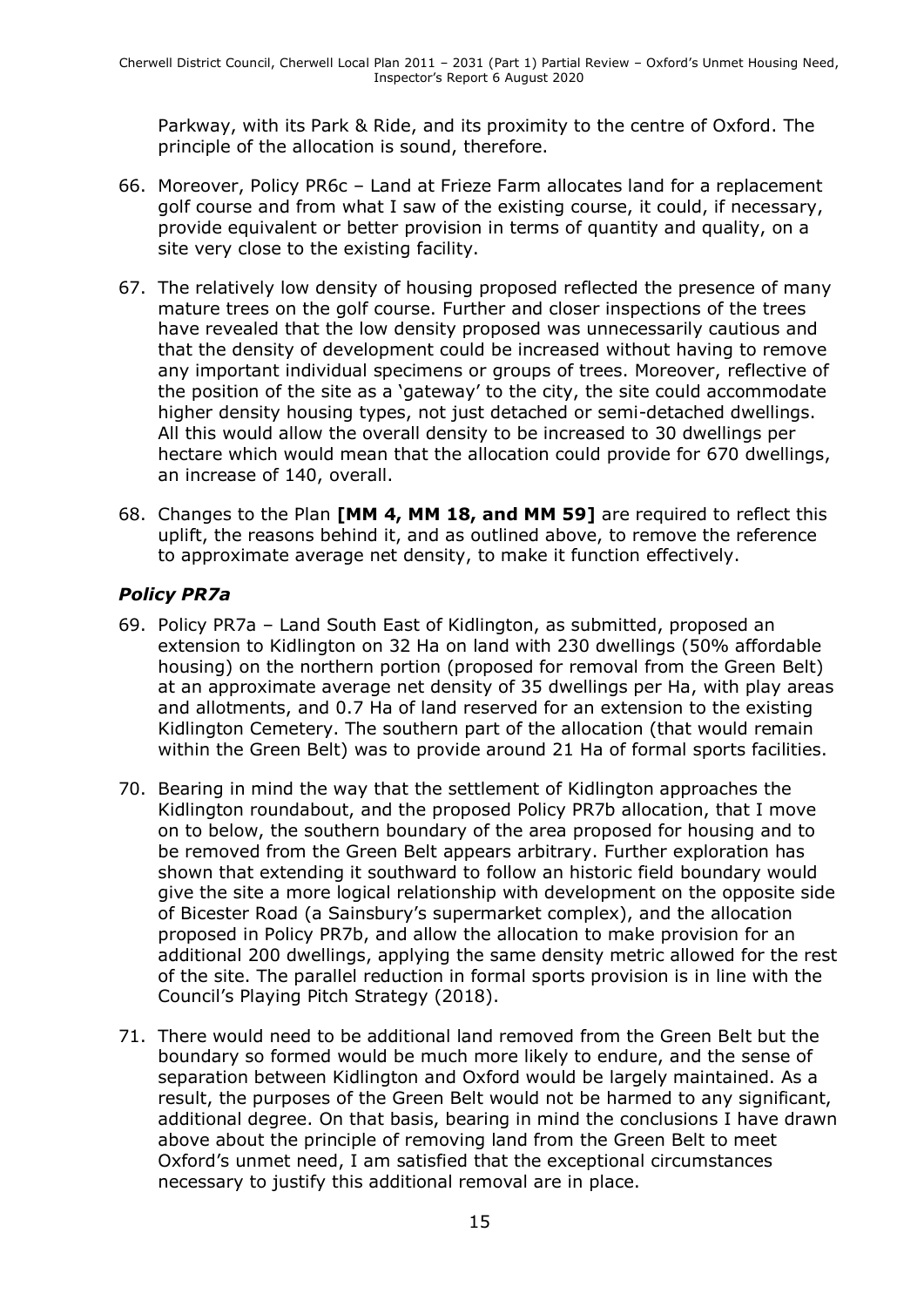- 72. To make it effective, the Plan needs to be updated **[MM 5, MM 19, MM 74 and MM 75]** to reflect that additional housing coming forward as part of the allocation, and to remove the reference to approximate average net density. There is a change needed too **[MM 69]** to paragraph 5.90 of the supporting text to reflect properly the situation in relation to the relationship between the allocation and existing field boundaries. This correction is needed in order to ensure the supporting text accurately and effectively supports the policy itself.
- 73. There will be consequential changes required to the Policies Map [advertised by the Council as **MM 72** but amended in the interests of clarity] and to clear up some confusion with the policy text that refers to GI [advertised by the Council as **MM 73** but amended in the interests of clarity].

### *Policy PR7b*

- 74. In its submitted form, Policy PR7b Land at Stratfield Farm allocated 10.5 Ha of land as an extension to Kidlington with 100 dwellings (50% affordable housing) proposed on 4 Ha (an approximate average net density of 25 dwellings per Ha) with associated play areas and allotments (all to be removed from the Green Belt). Also included was the improvement, extension and protection of an existing orchard linked to Stratfield Farmhouse (a Grade II listed building), the creation of a nature conservation area on 6.3 Ha of land, and links to other allocated sites (Policy PR8 across the Oxford Canal and sporting facilities that form part of Policy PR7a) and Oxford Parkway.
- 75. The allocation has significant constraints, notably capacity at the Kidlington Roundabout, the need to protect as far as possible the farm complex, and its setting, the presence of trees and woodlands, and the relationship with the Stratfield Brake. However, further analysis of capacity at the Kidlington Roundabout, potential layouts, and reducing the size of the nature conservation area by 1 Ha, alongside expansion of the developable area of the site which will ensure that the revised Green Belt Boundary follows a physical feature, in this case an established field boundary, without any significant increase in harm, has shown that 120 dwellings could be accommodated on 5 Ha earmarked for residential development without threatening any of the identified constraints.
- 76. As with Policy PR7a that I refer to above, there would need to be additional land removed from the Green Belt but this would not result in a significant increase in harm, and the Green Belt boundary so formed would follow a physical feature likely to endure, the sense of separation between Kidlington and Oxford would be maintained, and the relationship between the Policy PR7b allocation, the Policy PR7a allocation, and the Sainsbury's Supermarket between them would be a logical one. As a consequence, the purposes of the Green Belt would not be harmed to any significant, additional degree.
- 77. On that basis, bearing in mind the conclusions I have drawn above about the principle of removing land from the Green Belt to meet Oxford's unmet need, I am satisfied that the exceptional circumstances necessary to justify this additional removal are in place.
- 78. Changes are needed to take account of this increase in housing provision and to make Policy PR7b, and thereby the Plan, effective **[MM 6, MM 20, MM83,**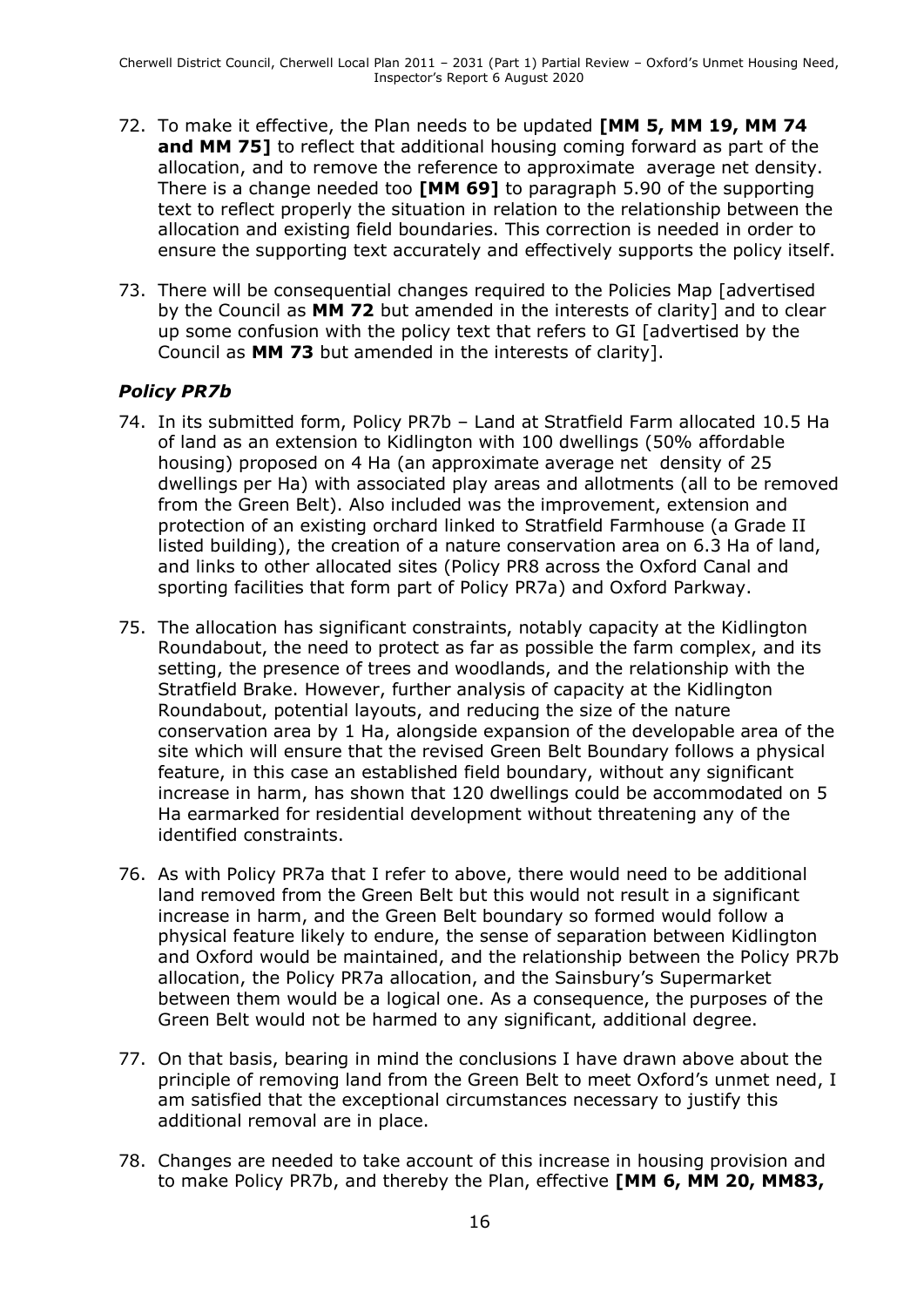**and MM 84]**. Amendments relating to Stratfield Farmhouse in paragraphs 5.95 and 5.96 of the supporting text are also necessary to properly reflect its aspect and position in relation to the associated orchard **[MM 70]** and to ensure it is one of the parameters for development **[MM 71]**. These changes are required in order to ensure the supporting text accurately and effectively supports the policy itself. There are associated changes required to the Policies Map too [advertised by the Council as **MM 82** but amended in the interests of clarity].

### *Policy PR8*

- 79. Policy PR8 Land East of the A44 as proposed in the Plan proposes a new urban neighbourhood on 190 Ha of land to the north of Begbroke and east of Kidlington. The allocation makes provision for 1,950 dwellings (50% affordable housing) on approximately 66 Ha of land (an approximate average net density of 45 dwellings per Ha), alongside a secondary school on 8.2 Ha of land, a three form entry Primary School on 3.2 Ha of land, a two form entry Primary School on 2.2 Ha, a Local Centre on 1 Ha of land as well as sports facilities and play areas. That area is to be removed from the Green Belt. Also included are a Local Nature Reserve on 29.2 Ha of land based around the Rowel Brook, a nature conservation area on 12.2 Ha of land to the east of the railway line, south of the Oxford Canal and north of Sandy Lane, public open space as informal canalside parkland on 23.4 Ha of land and 12 Ha of land retained in agricultural use.
- 80. There are to be new public bridleways connecting with existing rights of way and provision for a pedestrian, cycle, and wheelchair bridge over the Oxford Canal and public bridleways to allow connection with the allocation at Stratfield Farm (Policy PR7b) and beyond. Land within the allocation is to be reserved for a future railway station (0.5 Ha) and to allow for the future expansion of the Begbroke Science Park (14.7 Ha).
- 81. Bearing in mind the relatively high density proposed for the dwellings as part of the allocation, there is no capacity for any increase in housing numbers. That said, as set out, the reference to approximate average net density is superfluous, given that the number of houses to be provided, and details of other requirements are explicitly set out, and needs to be removed **[MM 95]** to make the policy and the Plan effective.

### *Policy PR9*

82. In the Plan as submitted, Policy PR9 – Land West of Yarnton proposes the development of an extension to Yarnton on 99 Ha of land to include 530 dwellings (50% affordable housing) on 16 Ha (an approximate average net density of 35 dwellings per Ha). On top of the 16 Ha, 1.6 Ha of land is set aside for use by the William Fletcher Primary School to enable expansion and replacement of playing pitches and amenity space. The developable area and land reserved for the primary school is proposed for removal from the Green Belt. Provision for formal sports, play areas and allotments within the developable area (unless shared or part shared with the school) is required along with public access to 74 Ha of land to the west of the residential area and a new Local Nature reserve accessible to the school. There is to be a community woodland in 7.8 Ha of land to the north west of the developable area, to the east of Dolton Lane.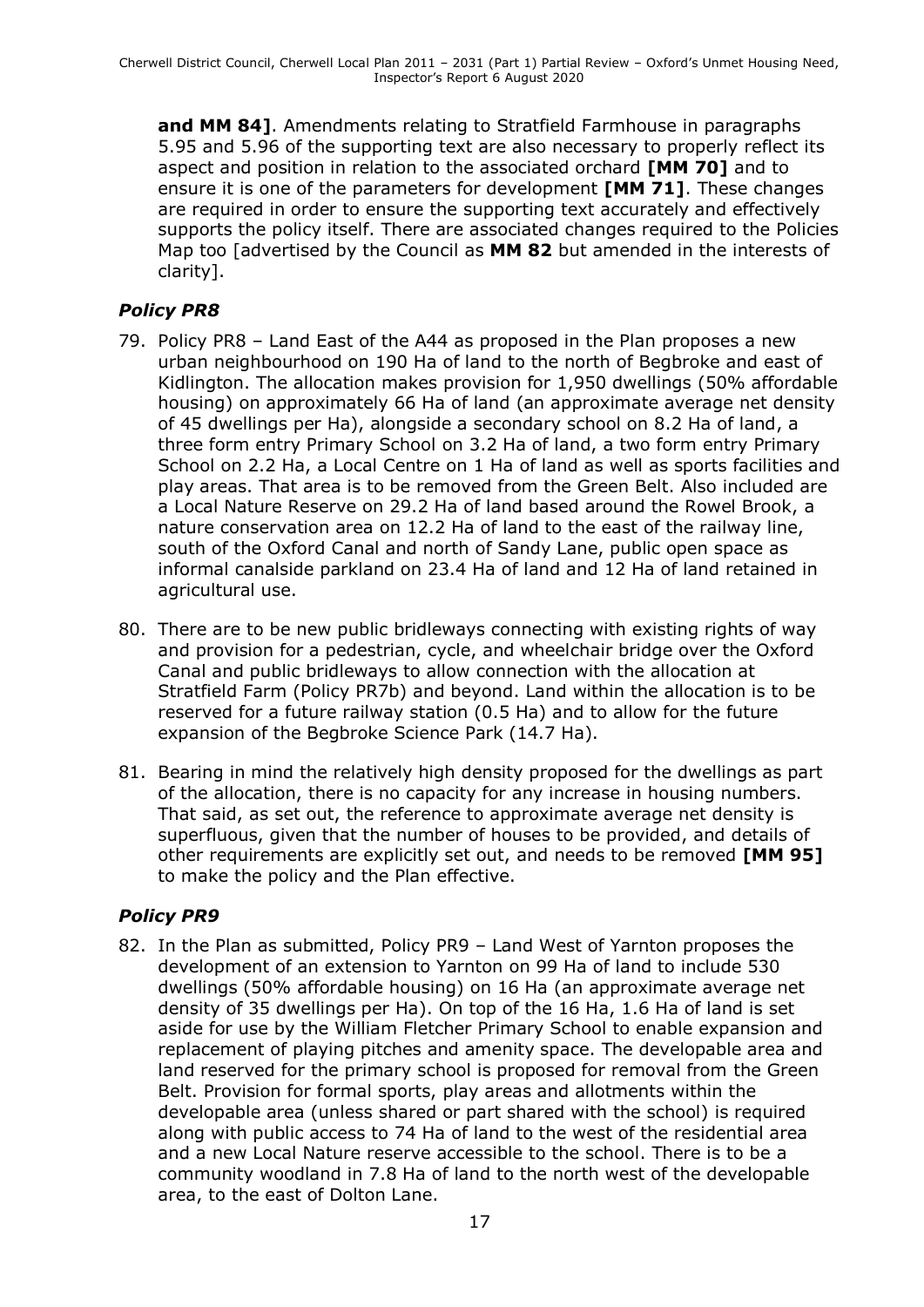- 83. Further discussions have shown that the area set aside for the school should be 1.8 Ha. Alongside that, analysis following the hearings has shown that while it would entail further removal of land from the Green Belt, extending the developable area to the west up to the 75m contour, which is approximately the lower end of this topography, would still avoid the greater harm associated with the release of the higher slopes.
- 84. However, the site does have significant constraints, not least the need to relate properly to the nature of the existing settlement, and it appears that the residential density originally proposed was optimistic. The upshot of an extended developable area, with additional land take from the Green Belt, and a reduced density is that the site can reasonably accommodate 540 dwellings.
- 85. Changes are required to the policy to address the increase in developable area to 25 Ha, the number of houses to 540, and to delete the reference to approximate average net density **[MM 7, MM21, MM 113]**, and the change relating to the school **[MM 114]**. Balancing changes need to be made to the area of accessible land (redefined as public open green space) which reduces to 24.8 Ha **[MM 115]** with the balance of 39.2 Ha being retained in agricultural use **[MM 116]**. The nature of the access to the countryside that will result needs to be properly explained in paragraph 5.121 of the supporting text **[MM 111]**. There will need to be corresponding changes to the Policies Map to take account of all that [advertised by the Council as **MM 112** but amended in the interests of clarity].
- 86. There would need to be additional land removed from the Green Belt but as stated above the Green Belt boundary so formed would correspond to the lower end of the topography and a new Green Belt edge could be established. Moreover, it would have no undue impact in landscape terms, and the impact of the change on the purposes of Green Belt would be marginal, in the light of the original deletion proposed. On that basis, bearing in mind the conclusions I have drawn above about the principle of removing land from the Green Belt to meet Oxford's unmet need, I am satisfied that the exceptional circumstances necessary to justify this additional removal are in place.

### *Conclusion*

- 87. The result of these changes to Policies PR6a, PR6b, PR7a, PR7b, PR8 and PR9, alongside others that I move on to below, is to reinstate the 410 dwellings lost from the overall requirement of 4,400 as a result of the deletion of the Policy PR10 allocation.
- 88. While I acknowledge that this involves further Green Belt releases, exceptional circumstances have been made out for them. Overall, I consider that the ramifications of the deletion of the Policy PR10 allocation been dealt with in a manner that is justified and effective.

#### **Issue 6: Are the remaining elements of the allocation policies, including Policy PR6c, justified, effective and compliant with national policy?**

89. While I acknowledge the need to cover a lot of ground in them, it is fair to say that what remains of the individual allocation Policies PR6a, 6b, 7a, 7b, 8 and 9 after their adjustment to account for the deletion of the PR10 allocation is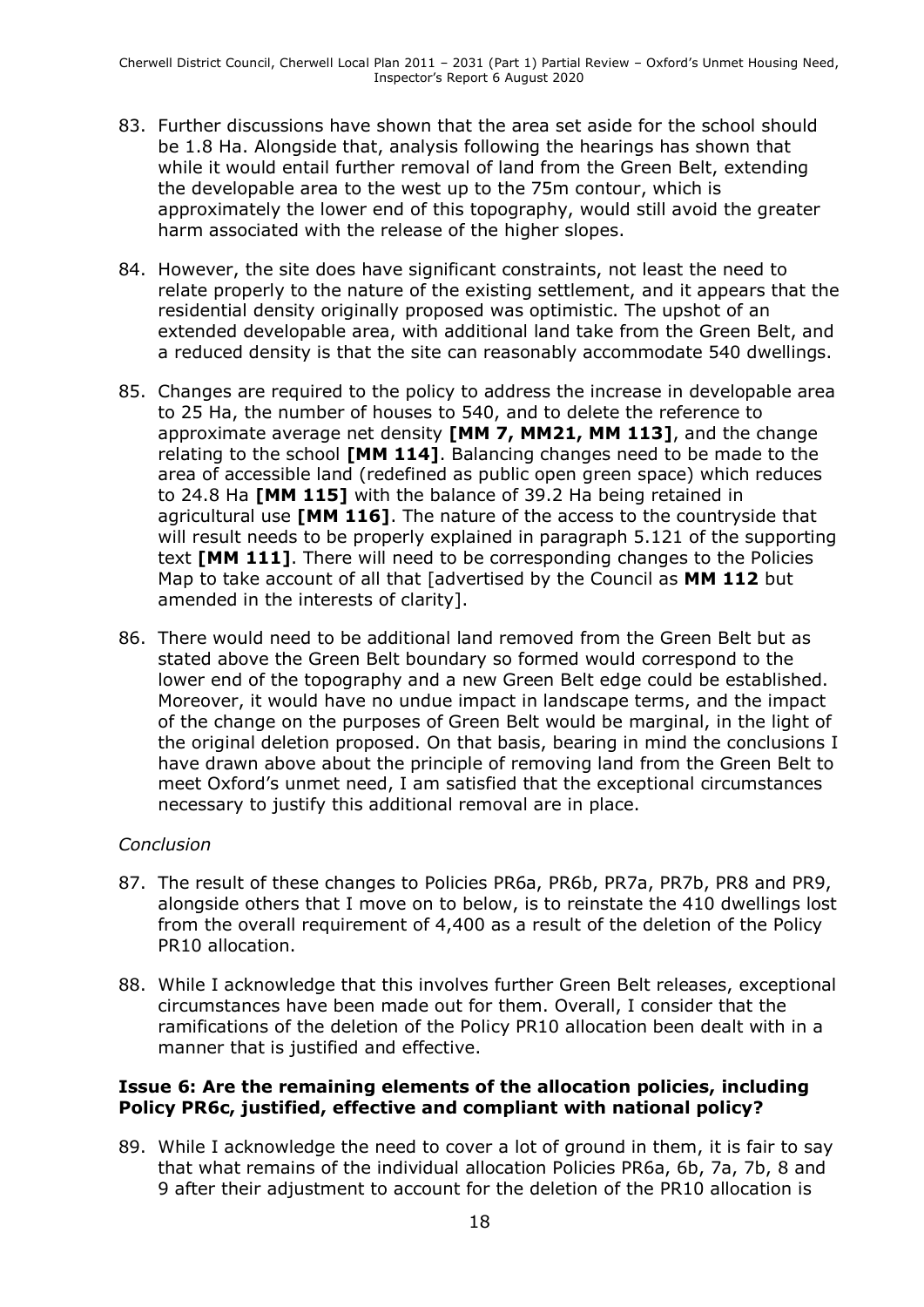lengthy, and broad in its compass. I make no criticism but would observe that the scrutiny through the examination process has resulted in a myriad of changes that as part of the policies themselves, need to be dealt with as MMs.

- 90. Some of these changes, required to make the policies effective, are common to all of them. Each allocation policy contains a criterion directed towards the production of Development Briefs. In each case, it needs to be made clear that minor variations in the location of specific uses from what is shown on the Policies Maps (as revised) will be permitted, where shown to be justified **[MM 49, MM 60, MM 76, MM 86, MM 99, and MM 117]**.
- 91. In a similar way, each of the allocation policies outlines the need for a Phase I Habitat Survey. To explain what is required fully, it needs to be made plain that this must include surveys for protected and other notable species, as appropriate **[MM 52, MM 62, MM 77, MM 89, MM 103 and MM 119]**.
- 92. On top of that, all the allocation policies as drafted contain a criterion that deals with foul drainage and the need for the developer to demonstrate that Thames Water have agreed that it can be accepted into its network. To function effectively, these criteria need to be broadened out to include reference to the Environment Agency as well as Thames Water, and to be more specific about the agreement reached to allow foul drainage to be accepted into the existing network **[MM 54, MM 64, MM 78, MM 90 MM 106 and MM 120]**.
- 93. None of the allocation policies include a criterion designed to deal with issues around the re-use and improvement of soils. All the sites are green field, or in the case of the Policy PR6b site, cultivated to function as a golf course, and it is evident that there will be a need for soil to be removed. It is an important part of mitigation to ensure that this is re-used in an environmentally effective manner and this needs to be secured in the individual policies to ensure effectiveness **[MM 56, MM 65, MM 80, MM 93, MM 109 and MM 122]**.
- 94. Each of the allocation policies refers to the need for a Delivery Plan including a start date, and a demonstration to show how the development would be completed by 2031. As drafted, the policies set out the need for a programme showing how a five-year supply of housing (for the site) will be maintained year on year. The inclusion of the term (for the site) introduces a rather inflexible element. The important point is that all sites designed to meet Oxford's unmet need should act in concert to maintain a five-year supply. To be effective, and comply with national policy, the relevant criterion in each allocation policy must be changed to reflect that by the deletion of (for the site) in each case **[MM 57, MM 67, MM 81, MM 94, MM 110, and MM 123]**.
- 95. Archaeology is the subject of a criterion in each of the allocation policies with reference to the need for desk-based archaeological investigations and subsequent mitigation measures, if found to be necessary. However, to be properly effective, the relevant criterion needs to be more specific and explain that the outcomes of those investigations need to be incorporated or reflected, as appropriate, in any development scheme **[MM 55, MM 63, MM 79, MM 92, MM 108, and MM 121]**.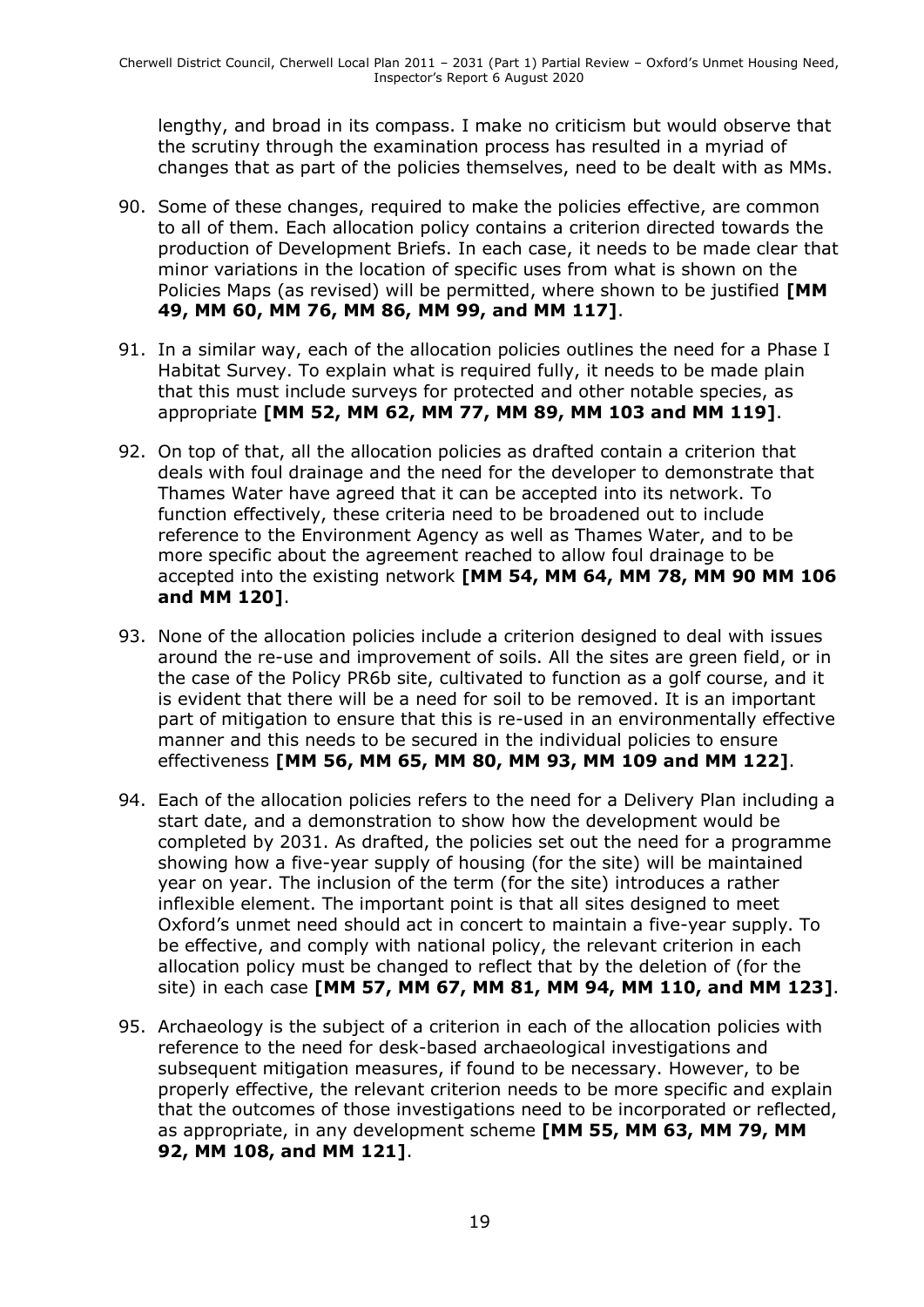96. There are then a series of changes required that are individual to the various allocations.

### *Policy PR6a*

- 97. As set out above, Policy PR6a allocates land east of Oxford Road, to the immediate north of the city, and south of the Oxford Parkway complex. In the supporting text that acts as a preamble to the policy itself, paragraph 5.85 refers to the emerging Cherwell Design Guide. The reference to 'emerging' needs to be removed as the document has now been adopted. Moreover, reference to Oxfordshire County Council's Cycling and Walking Design Guides should be included. These changes **[MM 44]** are needed to ensure the context for Policy PR6a is set out effectively.
- 98. Criterion 7 deals with the GI corridor and, as drafted, requires a pedestrian, wheelchair and all-weather cycle route along the site's eastern boundary as shown. To be consistent, and thereby effective, this needs to be more specific, and must make clear that the route is 'within the area of green space shown on the policies map' **[MM 48]**.
- 99. Criterion 10 sets out the details of the Development Brief required by criterion 9. Point (b) must be clear that two points of access will be required with primary access/egress from/to the Oxford Road. Point (c) deals with connectivity within the site itself, and with locations further afield but must make plain that access to existing property through the site should be maintained. These changes to criterion 10 **[MM 50, MM 51]** are required to make it effective.
- 100.The site contains heritage assets including St Frideswide Farmhouse, a Grade II\* listed building, and criterion 15 sets out the need for a Heritage Impacts Assessment. This needs to identify rather than include measures to avoid or minimise conflict with them and further, the criterion needs to make plain that these measures need to be incorporated in any scheme that comes forward for the site. These changes are needed to ensure effectiveness **[MM 53]**.
- 101.I have referred to archaeology in general terms above but there is a point specific to the site too. As drafted, criterion 28 refers to archaeological features, including the tumuli to the east of the Oxford Road, and the need to make them evident in the landscape design. To be effective, that requirement needs to be strengthened to make the point that the tumuli need to be incorporated into the landscape design as well as made evident **[MM 58]**.

### *Policy PR6b*

- 102.Policy PR6b allocates the site currently occupied by the North Oxford Golf Club, on the opposite side of the Oxford Road from the Policy PR6a site. There are some specific points to deal with here too.
- 103.Under the requirement for a Development Brief in criterion 8, point (b) talks of 'points of vehicular access and egress from and to existing highways'. To act as an effective pointer for development, this needs to make clear that two points of vehicular access and egress from and to existing highways are envisaged, with the primary access and egress being from and to Oxford Road **[MM 61]**.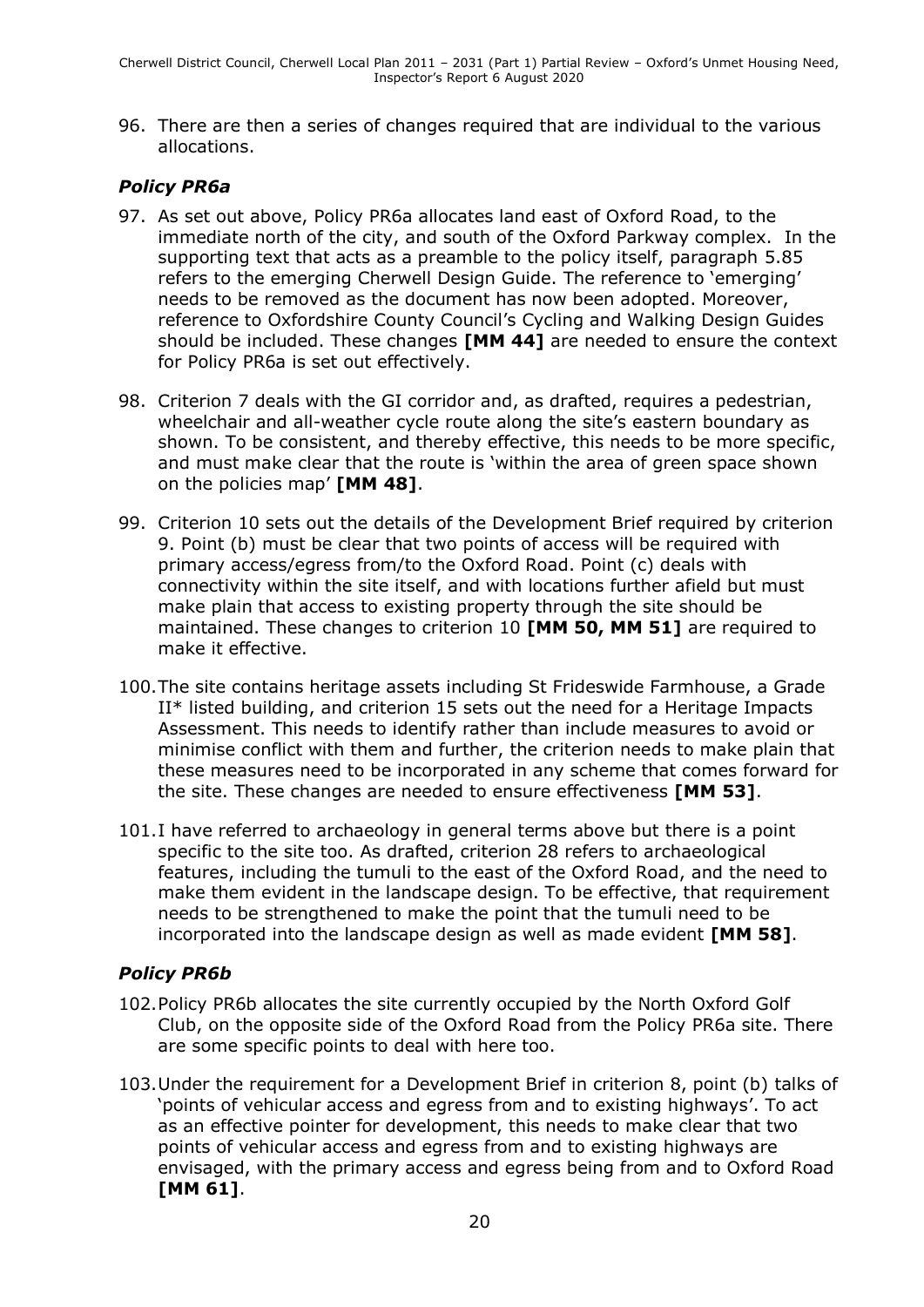- 104.Criterion 17 requires any planning application that flows from the allocation to be supported by sufficient information to demonstrate that the tests contained in paragraph 74 of the Framework are met, so as to enable the redevelopment of the golf course.
- 105.I expressed my concerns about this criterion during the hearings and afterwards because it is difficult to see how the allocation could be justified if there remain questions about compliance with paragraph 74. I do understand that the existing golf course is well-appreciated by its users but those that propose its replacement with housing have shown that it is underused, and that there are lots of other facilities where golf can be played nearby. Even if they are wrong on those points, the Plan includes in Policy PR6c that I deal with below, provision for a replacement golf course and, given the requirements of that policy (as proposed to be modified) I see no good reason why it need be inferior in quality or quantity to the existing course.
- 106.The essential point about paragraph 74 is that to pass the tests therein, the proposal only has to accord with one of the criteria. On that basis, given that criterion 21 of the policy requires a programme for the submission of proposals and the development of a replacement golf course on the Policy PR6c site, if it is needed, before work on the housing on the existing golf course commences, then the requirements of paragraph 74 have been passed already. Criterion 17 serves no purpose, therefore. On that basis, to make the policy effective, the criterion needs to be removed **[MM 66]**.

### *Policy PR6c*

- 107.While it is not an allocation that includes housing, it is as well to deal with Policy PR6c at this juncture. In the form submitted, the policy allocates land at Frieze Farm for the potential construction of a golf course, should this be required as a result of the development of the site of the Policy PR6b allocation. It goes on to explain that the application for development of the golf course will need to be supported by a Development Brief prepared jointly, in advance, by representatives of the landowner(s) and the Council, in consultation with Oxfordshire County Council. It is then explained that the intention is that the Development Brief will incorporate design principles that respond to the landscape and Green Belt setting (the site is intended to remain part of the Green Belt) and the historic context of Oxford.
- 108.As I have explained above, I consider that the extent of the site is such that it could provide a facility that would be similar, or superior, in quality and quantity to the existing course so there is no difficulty in principle here. Nevertheless, the examination showed the policy as drafted to be rather lacking in coverage and detail. There are constraints that will influence any provision of a golf course and associated facilities on the site that need to be addressed. These need to be identified as requirements for the Development Brief referred to above and, as a result, the policy requires significant expansion.
- 109.The Development Brief will have to include a scheme and outline layout of the golf course and associated infrastructure, and points of vehicular access/egress will need to be identified. Alongside that, connectivity within the site for vehicular, cycle, pedestrian and wheelchair traffic, and their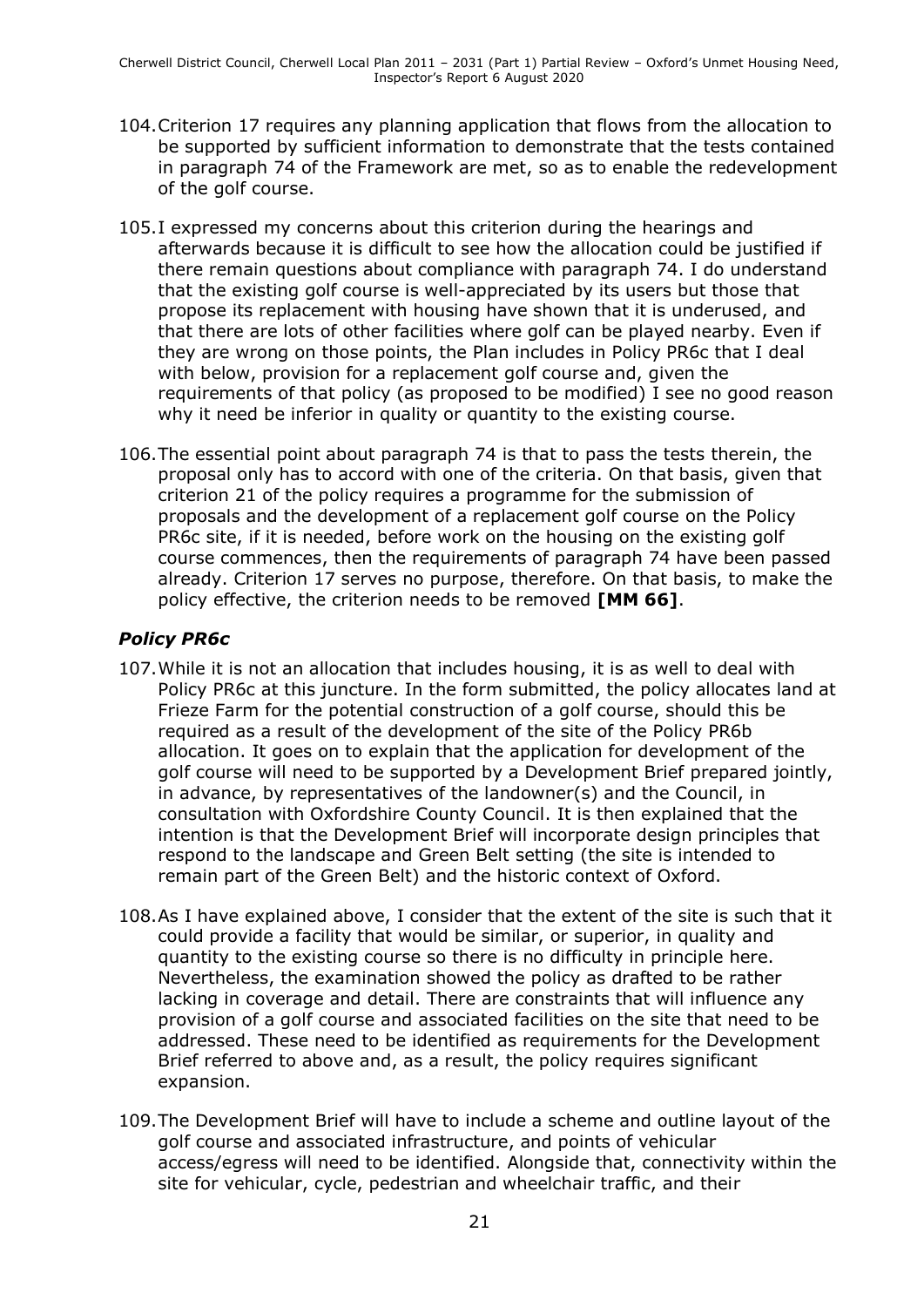connections to off-site infrastructure and public transport will need to be set out, as will details of the protection of, and linkage to, existing rights of way. Using some of the language of the policy as submitted, it will need to be made clear that design principles that respond to the landscape, canal-side, and Green Belt setting, and the historic context of Oxford, will be expected. Moreover, the Development Brief will need to address biodiversity gains informed by a Biodiversity Impact Assessment, something I move on to below, and details will be needed of the provision for access by emergency services.

- 110.Aside from a Development Brief, in line with the other allocations, any application will need to be supported by a Biodiversity Impact Assessment and a Biodiversity Improvement and Management Plan. The latter would need to cover measures for securing net biodiversity gain, and for the protection of biodiversity during the construction process; measures for retaining and securing any notable and/or protected species; a demonstration that designated environmental assets on the site will not be harmed; measures for the protection and enhancement of existing wildlife corridors, hedgerows, and trees; the creation of a GI network with connected wildlife corridors; measures to control any spillage of artificial light, and noise; the provision of bird and bat boxes and for the provision of green walls and roofs; farmland bird compensation; and proposals for long-term wildlife management and maintenance.
- 111.The policy will also need to address the presence of Frieze Farmhouse, a Grade II listed building, and its environs, as part of the site. This will require a Heritage Impact Assessment which should identify measures to avoid or minimise conflict with designated heritage assets within and adjacent to the site, with these measures then incorporated in any development proposals. There is a need to ensure too that the issue of archaeology is dealt with.
- 112.A golf course on the site is clearly going to generate trips so there is a need to clarify that any application should include a Transport Assessment and a Travel Plan aimed at maximising access by means other than the private car. The site is well located, close to the northern boundary of Oxford itself, and adjacent to transport corridors, which ought to ensure that is not too onerous a requirement.
- 113.There will need to be a Flood Risk Assessment, informed by ground investigations and detailed modelling of existing watercourses, with an allowance for climate change. It will also need to be made clear that landforms should not be raised, or new buildings located, in the modelled flood zone.
- 114.Of course, any application will need to be supported by a detailed landscaping scheme, which should include measures for the appropriate re-use and management of soils. It will also need to be demonstrated that foul drainage can be accepted into the existing network.
- 115.Finally, the expectation that a single, comprehensive scheme is required for the whole site will need to be made plain in the policy. In parallel to that, there will need to be a Delivery Plan that co-ordinates development with any taking place on the Policy PR6b allocation; the idea being that, if deemed necessary, there will be no period when golfing facilities are unavailable.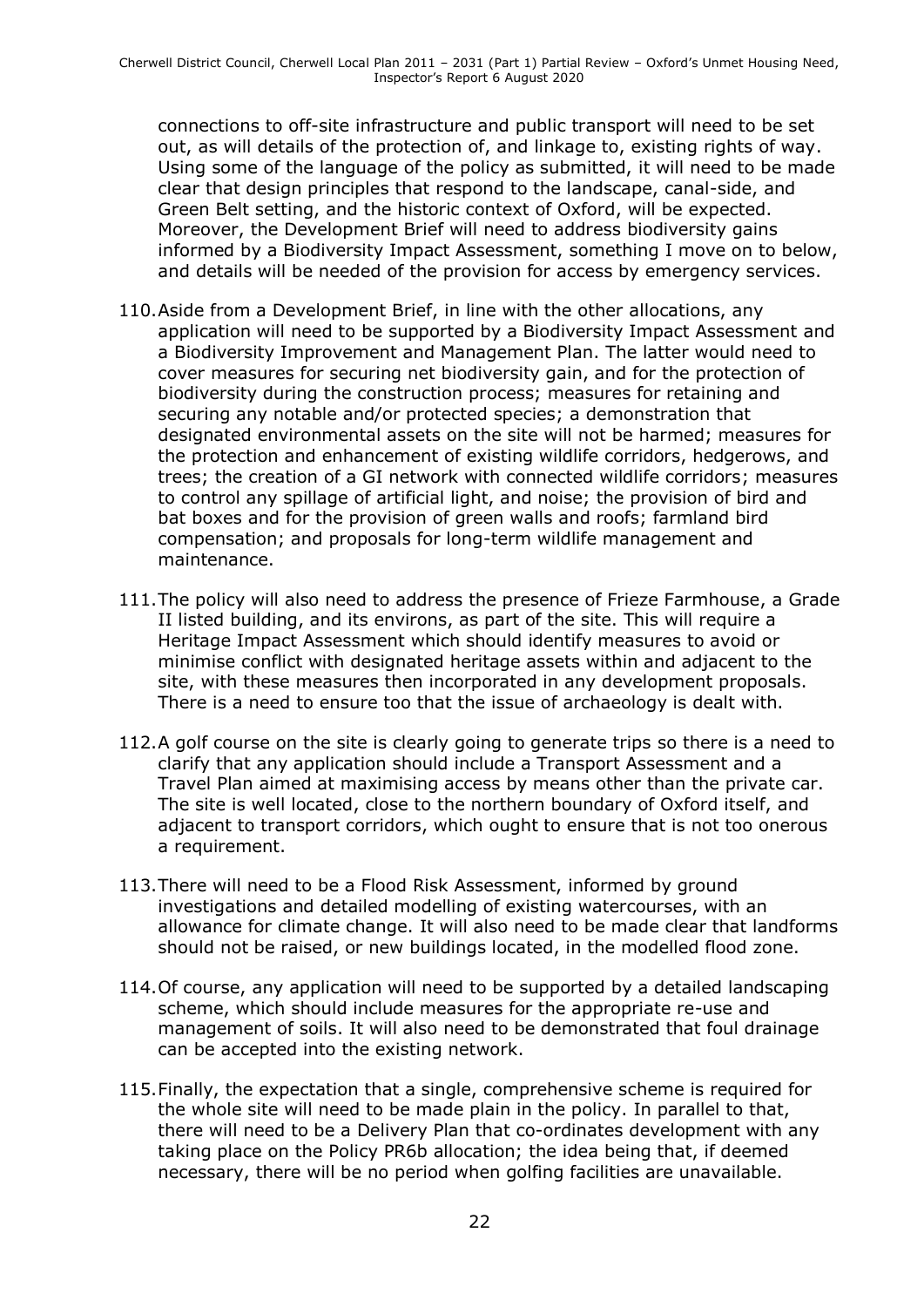116.These additions and alterations to Policy PR6c **[MM 68]** are necessary to ensure it functions in an effective manner.

### *Policy PR7b*

- 117.Policy PR7b allocates land for housing, amongst other things at Stratfield Farm. In the form submitted, criterion 9 refers to the need for a Development Brief for the site, to be prepared in consultation with Oxfordshire County Council and Oxford City Council. To be properly effective, given the nature of the requirements in the policy, and in particular the need for a link across the Oxford Canal, there also needs to be consultation with the Canal and River Trust **[MM 85]**.
- 118.Criterion 10 sets out the requirements for the Development Brief. Point (b) deals with access and egress and identifies two specific points – the Kidlington Roundabout junction and from Croxford Gardens. This is rather inflexible and to permit other possible solutions using a single access/egress, point (b) needs to include the phrase 'unless otherwise approved'. This addition **[MM87]** is needed to make the policy effective. Linked to that, point (c) refers amongst other things, to an access road from the Kidlington Roundabout to the easternmost parcels of development and the Stratfield Farm building complex only, as shown on the inset Policies Map. Again, to provide flexibility and the potential for alternative solutions, the word 'only' needs to be deleted as does the reference to the inset Policies Map. This change is needed to make the policy effective **[MM 88]**.
- 119.The need for a Heritage Impact Assessment is set out in criterion 17 with particular reference to Stratfield Farmhouse. This criterion needs to be made more specific in that it should 'identify' rather than 'include' measures to avoid or minimise conflict with identified heritage assets. It also needs to be clarified that heritage assets might well be found adjacent to the site as well as within it. Finally, it needs to be made plain that identified measures should be incorporated or reflected in any development scheme that might come forward. These changes **[MM 91]** are necessary in order to ensure that criterion 17 operates in an effective way.

### *Policy PR8*

- 120.As set out above, Policy PR8 allocates land east of the A44 at Begbroke. Criteria 4 and 5 relate to the Primary Schools and as drafted, the policy sets out that these should be at least three form entry and at least two form entry. It is clear though that no capacity beyond three form entry, and two form entry, will be necessary. On that basis, to ensure the policy is justified, the term 'at least' needs to be removed in each criterion **[MM 96 and MM 97]**.
- 121.Criterion 17 refers to the need for a Development Brief and lists the need for consultation with the County Council and Oxford City Council. Given the requirements of the policy, and in particular the potential for a railway station/halt, alongside linkages to and over the Oxford Canal, this list needs to include the Network Rail and the Canal and River Trust. These additions are needed to make the policy effective **[MM 98]**.
- 122.Policy criterion 18 deals with the extent of coverage of the Development Brief. Point (b) refers to access and egress from and to existing highways. The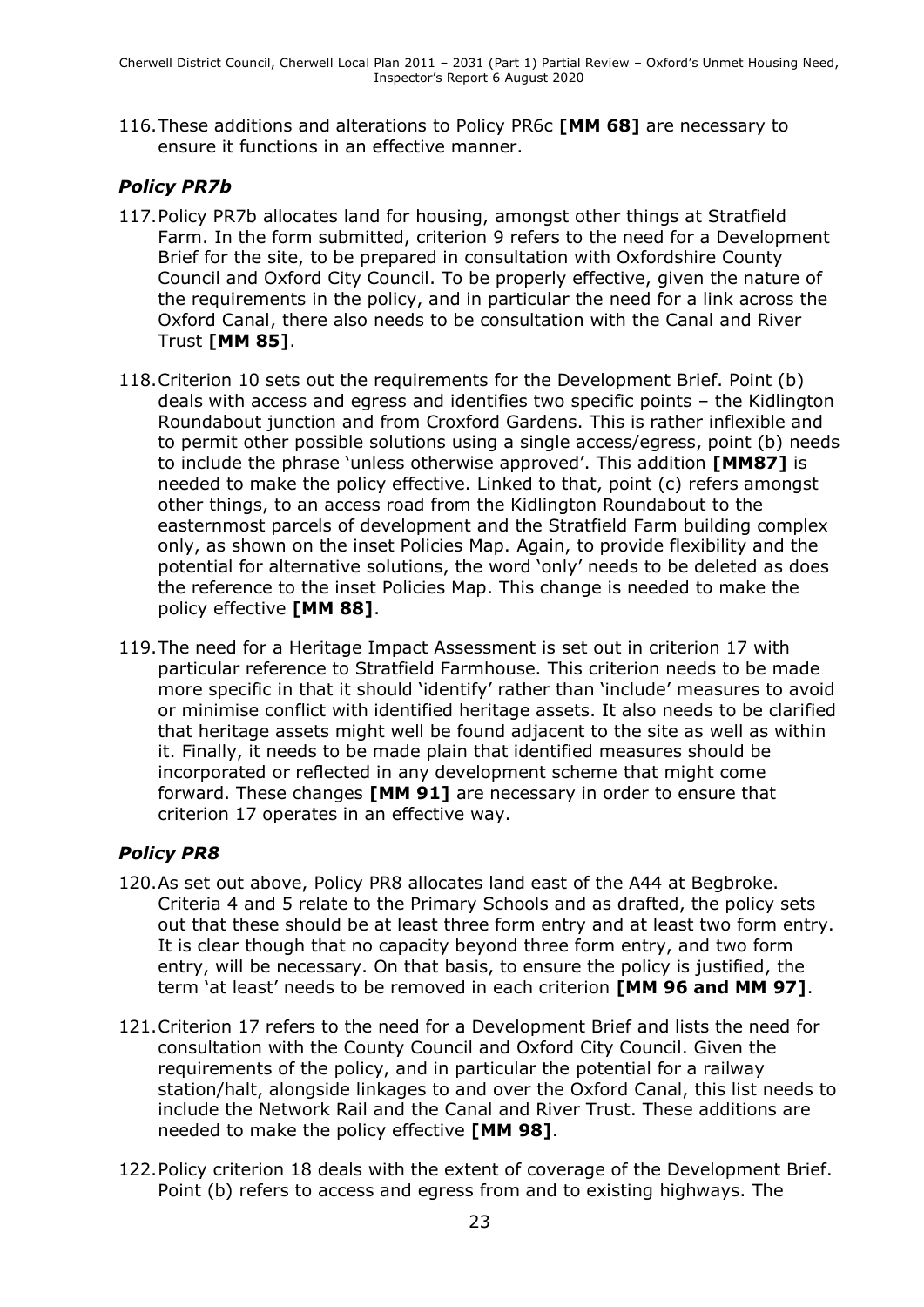criterion needs to be clear that two separate 'connecting' points from and to the A44 are needed, to include the use of the existing access road to the Science Park. These changes **[MM 100]** are needed to make the criterion and thereby the policy function effectively.

- 123.Point (f) of criterion 18 covers the proposed closure/unadoption of Sandy Lane and talks of the need to consult with the County Council. Given that Sandy Lane crosses the railway by way of a level crossing, consultation should also take place with Network Rail. An addition to point (f) is needed **[MM 101]** to make this clear and to make the criterion and the policy effective.
- 124.Criterion 19 outlines the requirements of the policy in relation to a Biodiversity Impact Assessment. As drafted, the criterion says that there should be investigation of any connectivity, above or below ground, between Rowel Brook and Rushy Meadows Site of Special Scientific Interest (SSSI). Following on from the Rushy Meadows Hydrological and Hydrogeological Desk Study, this requirement for investigation can be made more specific. To reflect the study, the requirement needs to make clear that the Biodiversity Impact Assessment should be informed by a hydrogeological risk assessment to determine whether there would be any material change in ground water levels as a result of the development and any associated impact, particularly on Rushy Meadows SSSI, requiring mitigation. This addition **[MM 102]** is necessary to ensure the criterion and thereby the policy is effective.
- 125.The need for a Transport Assessment and Travel Plan is covered in criterion 22. Given the proximity to the railway, it needs to be made plain that the Transport Assessment should address the effect of vehicular and non-vehicular traffic resulting from the development on use of the level crossings on Sandy Lane, Yarnton Lane and Roundham. This further clarification **[MM 104]** is needed to make the criterion and the policy effective.
- 126.Criterion 23 sets out the need for a Flood Risk Assessment (FRA) but the expectation that residential development must be located outside the modelled Flood Zones 2 and 3 envelopes needs to be made explicit. This change **[MM 105]** is required to make the criterion effective.
- 127.The required Heritage Impact Assessment is the subject of criterion 25. This criterion needs to be made more specific in that it should 'identify' rather than 'include' measures to avoid or minimise conflict with identified heritage assets. Moreover, it needs to be explained that identified measures should be incorporated or reflected in any development scheme that might come forward. These changes **[MM 107]** are necessary in order to ensure that criterion 25 and the policy overall, operate in an effective way.

### *Policy PR9*

128.As set out above, Policy PR9 allocates land for housing, amongst other things, to the west of Yarnton. Criterion 8 deals with the Development Brief and point (b) refers to vehicular access and egress to and from the A44. This needs expansion to set out the expectation that there will be at least two separate points of access and egress with a connecting road in-between. This change **[MM 118]** is needed to make requirements plain and to ensure the criterion and the policy work in an effective manner.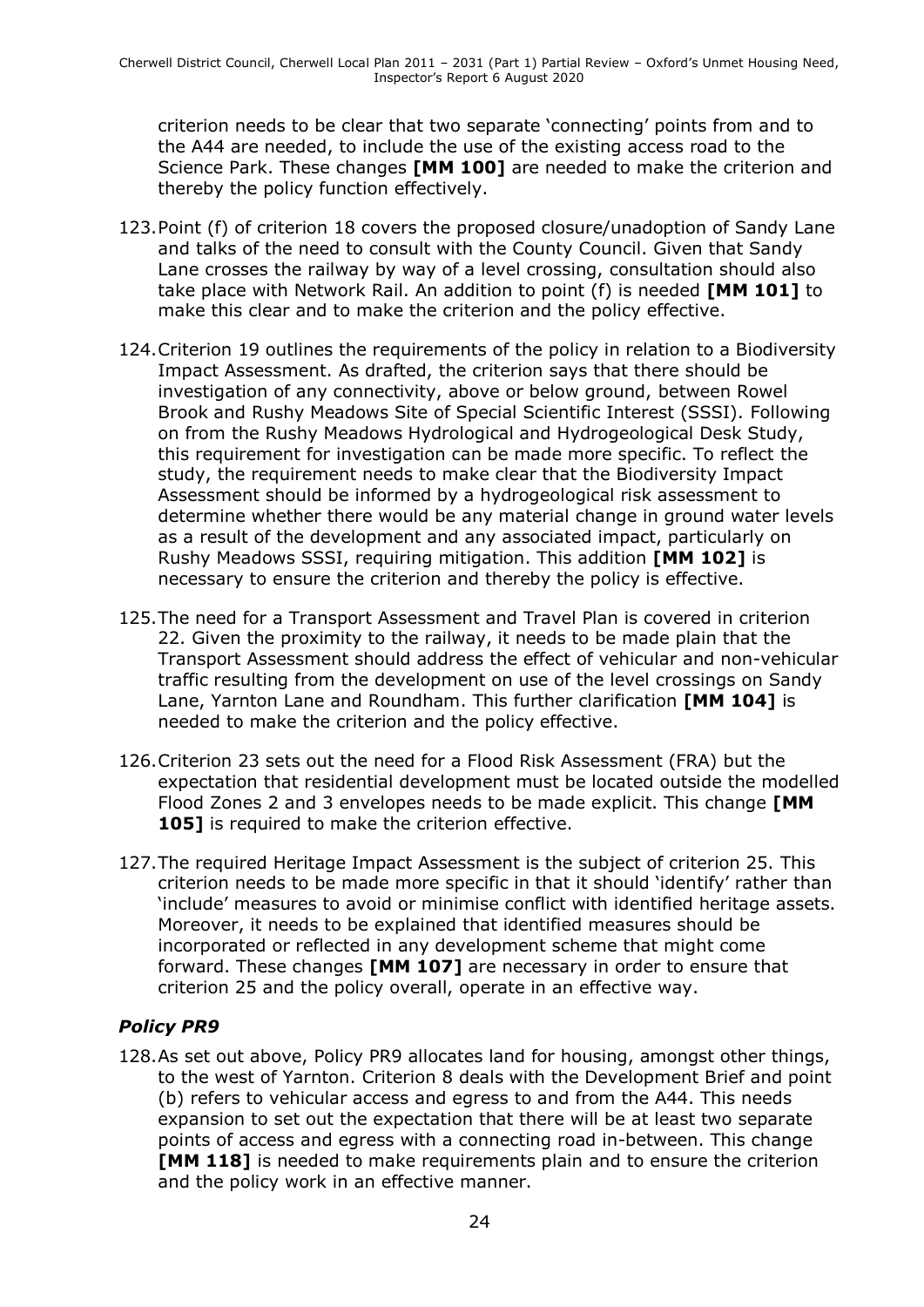#### *Conclusion*

129.With those MMs, the elements of allocation policies that remain and Policy PR6c will be justified, effective and compliant with national policy.

#### **Issue 7: Are the other policies in the Plan, aimed at supporting the allocation policies, and the appendices, justified, effective and consistent with national policy?**

- 130.The Plan presages the allocation policies discussed above with a series of policies that set the context for what follows.
- 131.Policy PR1: Achieving Sustainable Development for Oxford's Needs sets out the parameters and general principles of the Plan. The primary aim is to deliver 4,400 homes to help meet Oxford's unmet housing needs by 2031. However, this is a rather narrow definition because the housing needs to come forward alongside supporting facilities. To be absolutely clear, there needs to be a reference in this primary aim to the necessary supporting infrastructure. This addition **[MM 29]** is required to ensure the policy is effective.
- 132.Following on from that, Policy PR2 deals with housing mix, tenure and size. This covers a range of matters including the provision of 80% of the affordable housing (each allocation envisages it coming forward as 50% of overall house numbers) as affordable rent/social rented dwellings and 20% as other forms of intermediate affordable homes. That is justified by the evidence base but to be properly transparent there needs to be a confirmation in the policy that references to 'affordable housing' mean 'affordable housing as defined by the Framework'. This change **[MM 30]** is necessary to allow the policy to operate effectively. The precise wording of MM 30 says (as defined by the NPPF). I have proceeded on the basis that this means the current (2019) version of that document.
- 133.In Policy PR3, the Plan deals with the implications of its policies for the Oxford Green Belt. I have dealt above with the issue of 'exceptional circumstances' in relation to the original allocations and their extended forms. Paragraph 5.38 of the supporting text deals with the extent of the removals proposed in order to meet Oxford's unmet housing needs. The extension of some of the allocations through the examination process means that the 253 Ha originally identified for removal needs to be amended to read 275 Ha, alongside a corresponding change to the removal in percentage terms – 3.3% from 3%, and the percentage area of Cherwell that lies within the Green Belt – 13.8% rather than 13.9%, falling from 14.3%. These changes **[MM 31]** are required to ensure transparency and to make the Plan effective. Consequent changes will also be required to the Policies Maps [advertised by the Council as **MM 148** but amended in the interests of clarity].
- 134.Paragraph 5.39 of the supporting text makes reference under PR3(e) to the potential extension of the Begbroke Science Park. Obviously, this is not a matter for the Plan at issue but to give some context, a reference to Policy Kidlington 1 of the Local Plan 2015 that makes provision for that extension is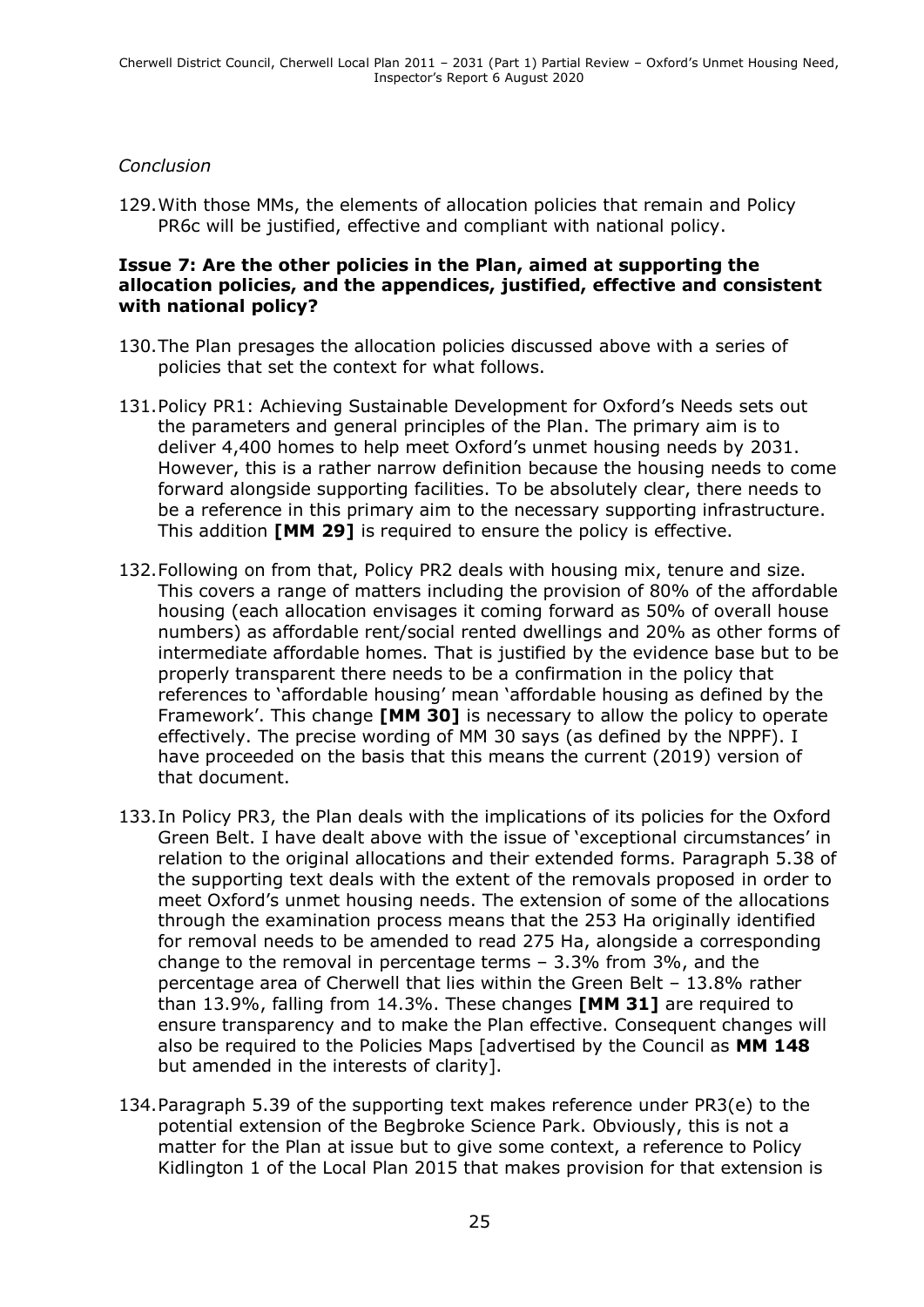needed. This addition **[MM 32]** is necessary to make the Plan accurate and thereby effective.

- 135.Unsurprisingly, Policy PR3 in the Plan as submitted reflects the allocations as originally promulgated. There have been changes to the areas to be removed from the Green Belt in Policies PR7a (from 10.8 to 21 Ha), PR7b (from 4.3 to 5 Ha) and PR9 (from 17.7 to 27 Ha). I have dealt with the reasoning behind these changes and the question of whether the exceptional circumstances necessary to justify the additional removals are in place above. Policy PR3 needs to be updated **[MM 33, MM 34 and MM 35]** to reflect the revised position post MMs and to be properly effective.
- 136.GI is dealt with in Policy PR5. Paragraph 5.67 of the supporting text explains that a connected network of GI is an integral part of the vision behind the Plan. It then goes on to list what the provision of GI involves. Point 5 deals with the need to integrate with other planning requirements. Amongst these, sub-point (v) refers to creating high-quality built and natural environments. To give further clarity, this needs to make clear that such environments must be sustainable in the long term. Moreover, the list needs to be expanded to include reference to the construction of sustainable urban drainage systems. These additions **[MM 38]** are required to ensure the explanation in paragraph 5.67 is an effective one.
- 137.Further, paragraph 5.69 of the supporting text, as drafted, sets out ten reasons why the delivery of GI is so important to the Plan. There is a need to add an eleventh – a reference to the enhancement GI would bring to health and well-being. This addition **[MM 39]** to the text is required in order to put the reasoning behind Policy PR5 on an effective footing.
- 138.Policy PR5 itself explains the presumption that GI will come forward as part of the strategic allocations with provision made on site except in exceptional circumstances, when financial contributions might be accepted in lieu. The policy then lists nine expectations of applications for development on the allocated sites.
- 139.The first requires the identification of existing GI and a demonstration of how this will, as far as possible, be protected and incorporated into the layout design and appearance of the proposed development. The 'as far as possible' offers an unreasonable amount of leeway to potential developers. Its removal **[MM 41]** is necessary to ensure the policy protects existing GI effectively.
- 140.The eighth expectation is for any application to demonstrate where multifunctioning GI can be achieved. This needs to be expanded to take in the ability of GI to address climate change impacts, and for applicants to follow best practice guidance. This addition **[MM 42]** is needed to ensure effectiveness.
- 141.Expectation 9 addresses the important point that details will be required of how the GI that comes forward will be maintained and managed. It is necessary to make clear that the intention is that GI coming forward will need to be maintained and manged in the long term. This addition **[MM 43]** is required in order that the policy functions in an effective way.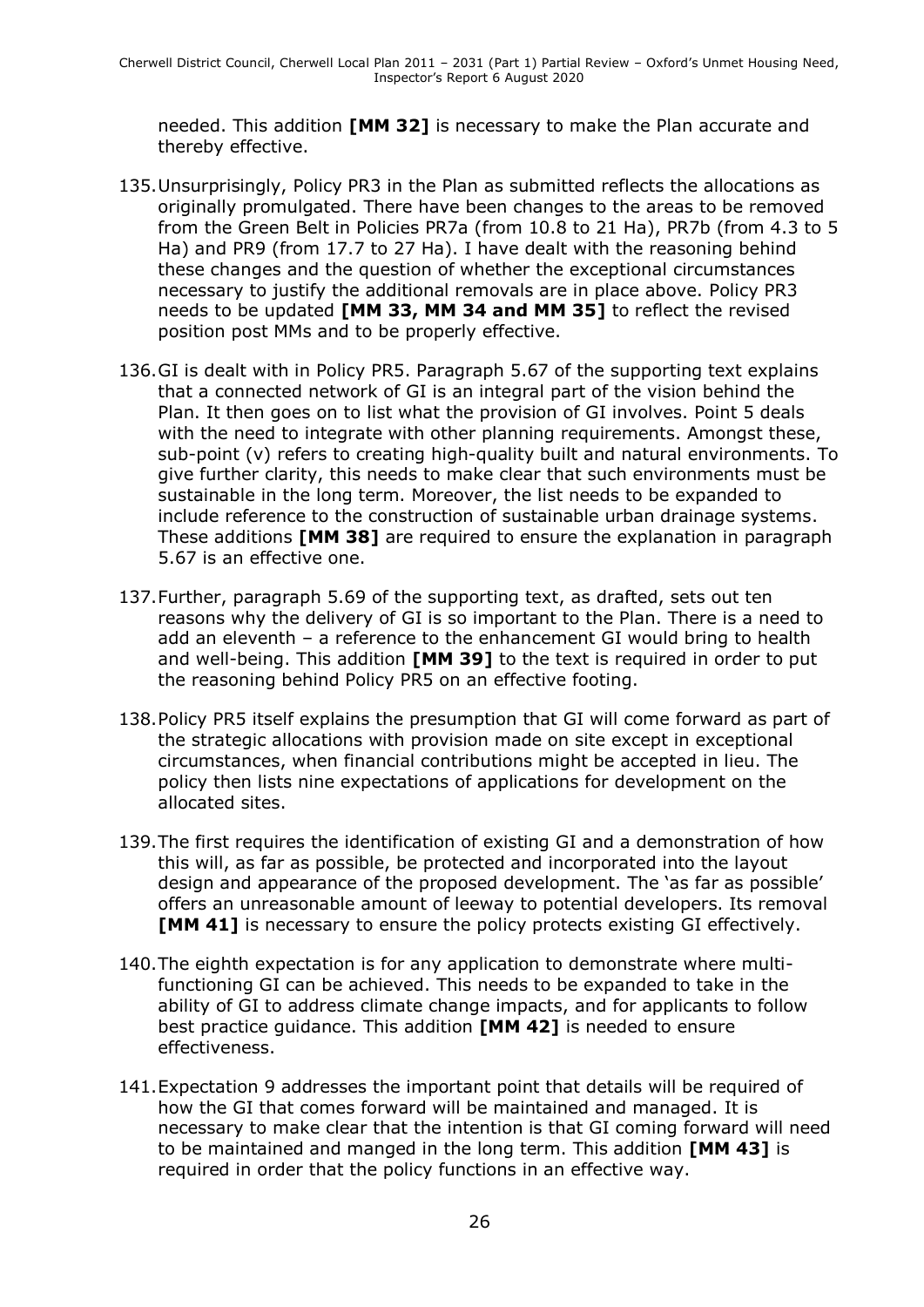- 142.Policy PR11 is concerned with the important question of infrastructure delivery. Paragraph 5.143 of the supporting text is part of the preamble to the policy and sets the scene for the way it is intended to operate. There is a reference to the Council's emerging Supplementary Planning Document on Developer Contributions; the descriptor 'emerging' needs to be removed to reflect current circumstances along with the final sentence that refers to an announcement being expected from the Government (about the Community Infrastructure Levy) in the 2017 budget. These changes **[MM 127]** are required in order to ensure the supporting text offers effective support to the policy itself.
- 143.Policy PR11 itself is concerned with the Council's approach to securing the delivery of infrastructure associated with the housing needed to address Oxford's unmet needs and sets out three ways in which this will be achieved.
- 144.The first way relates to the way in which the Council will work in partnership with others to address various infrastructure requirements. Of these various requirements, the first relates to the provision of physical, community and GI. However, to work as intended, this should cover not only provision but also maintenance. This change **[MM 131]** is required to ensure the policy functions effectively.
- 145.The second way refers to the completion and subsequent updating of a Development Contributions Supplementary Planning Document. As this has been completed, that reference needs to be removed **[MM 132]** to ensure effective operation.
- 146.The third way requires developers to demonstrate through their proposals that infrastructure requirements in a series of areas can be met and with developer contributions in line with adopted requirements. This series of areas needs an addition to cover sport while the reference to adopted requirements needs to refer to the Council's Supplementary Planning Document on Developer Contributions. Alongside another to better articulate what is expected of developers in this regard, these changes **[MM 133]** are needed to make the policy effective.
- 147.The three ways set out in the policy fail to have regard to the situation where forward funding for infrastructure has been provided by bodies such as the OGB as part of the Oxfordshire Housing and Growth Deal, which needs to be recovered from developers. A new criterion 4 is necessary to secure this **[MM 134]** and make the policy effective.
- 148.Policy PR12a is concerned with delivery and the maintenance of housing supply. I can see the sense of the Council wanting to separate out their commitment to meeting Oxford's unmet needs from their own commitments in the Local Plan 2015, as set out in the first paragraph of the policy. That would avoid the situation where meeting Oxford's unmet needs could be disregarded because of better than expected performance on the Local Plan 2015 Cherwell commitments, or vice versa. Paragraph 5.165 of the supporting text deals with the trajectory envisaged and sets out three principles. The second refers to the phased delivery of two sites which could be brought forward earlier if required. The passage of time means that phased delivery in this way is no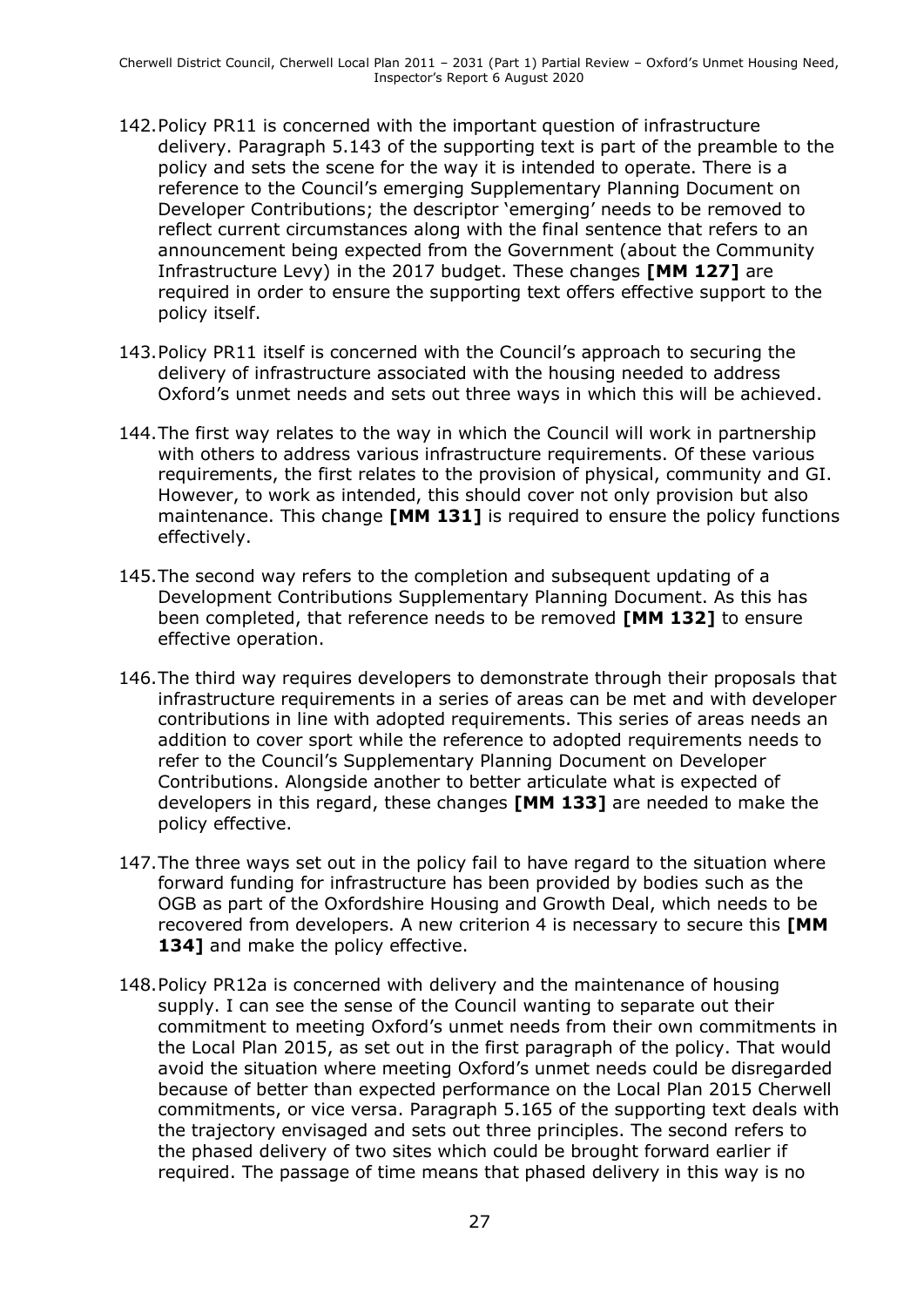longer possible and this criterion needs to be removed **[MM 135]** to ensure that the policy itself is supported in an effective way.

- 149.The third principle, as drafted, refers to the requirement that developers maintain a five-year supply for their own sites. As set out above in dealing with the individual allocations, this requirement is not necessary because it is supply overall that matters. The third principle needs to be amended to explain that what is required is that individual sites operate in concert to maintain a five-year supply. This change **[MM 136]** is necessary to make the policy effective and compliant with national policy.
- 150.The third paragraph of the policy refers to the phased delivery of the Policy PR7a site, and the Policy PR10 site. As dealt with above, this is now unnecessary, and the third paragraph must be removed **[MM 137]** to ensure effective policy operation.
- 151.The fifth paragraph of the policy as drafted says that permission will only be granted for any of the allocated sites if it can be demonstrated at application stage that they will deliver a continuous five-year supply on a site-specific basis. This needs to be amended to reflect the fact that, as set out in national policy, it is maintaining a five-year supply overall that matters. This change **[MM 138]** is required to make the policy comply with the national approach, and effective.
- 152.Policy PR12b is included in order to deal with applications that may be submitted to address Oxford's needs but not on sites allocated in the Plan. In principle, this seems to me a reasonable precaution but the policy in the form submitted has issues that need to be addressed. There are five qualifications that a site that came forward in this way must meet. The first is that the Council must have accepted in a formal way that sites beyond those allocated in the Plan are necessary to ensure a continuous five-year supply and the second requires compliance with Policy PR1. Both are reasonable requirements.
- 153.The third requires the site that is proposed to have been identified in the Council's Housing and Economic Land Availability Assessment as a potentially developable site. Given the wide compass of that assessment, that is reasonable too but to ensure this requirement is effective the word 'potentially' needs to be removed **[MM 139]**.
- 154.The fifth qualification sets out the material that will be required to support any application that comes forward. The first of these (a) is a Development Brief. To be effective, this needs to be expanded to include 'place shaping principles for the entire site'. It also needs to be confirmed that the Development Brief needs to be agreed in advance of any application. These changes **[MM 140]** are needed to ensure that this part of the policy is effective.
- 155.Point (b) refers to a delivery plan to show that the site itself will deliver a fiveyear supply of housing. As rehearsed above, it is the contribution of the site to supply overall that is important so (b) needs to be amended to reflect that. This amendment **[MM 141]** is needed to make the policy compliant with national policy, and effective.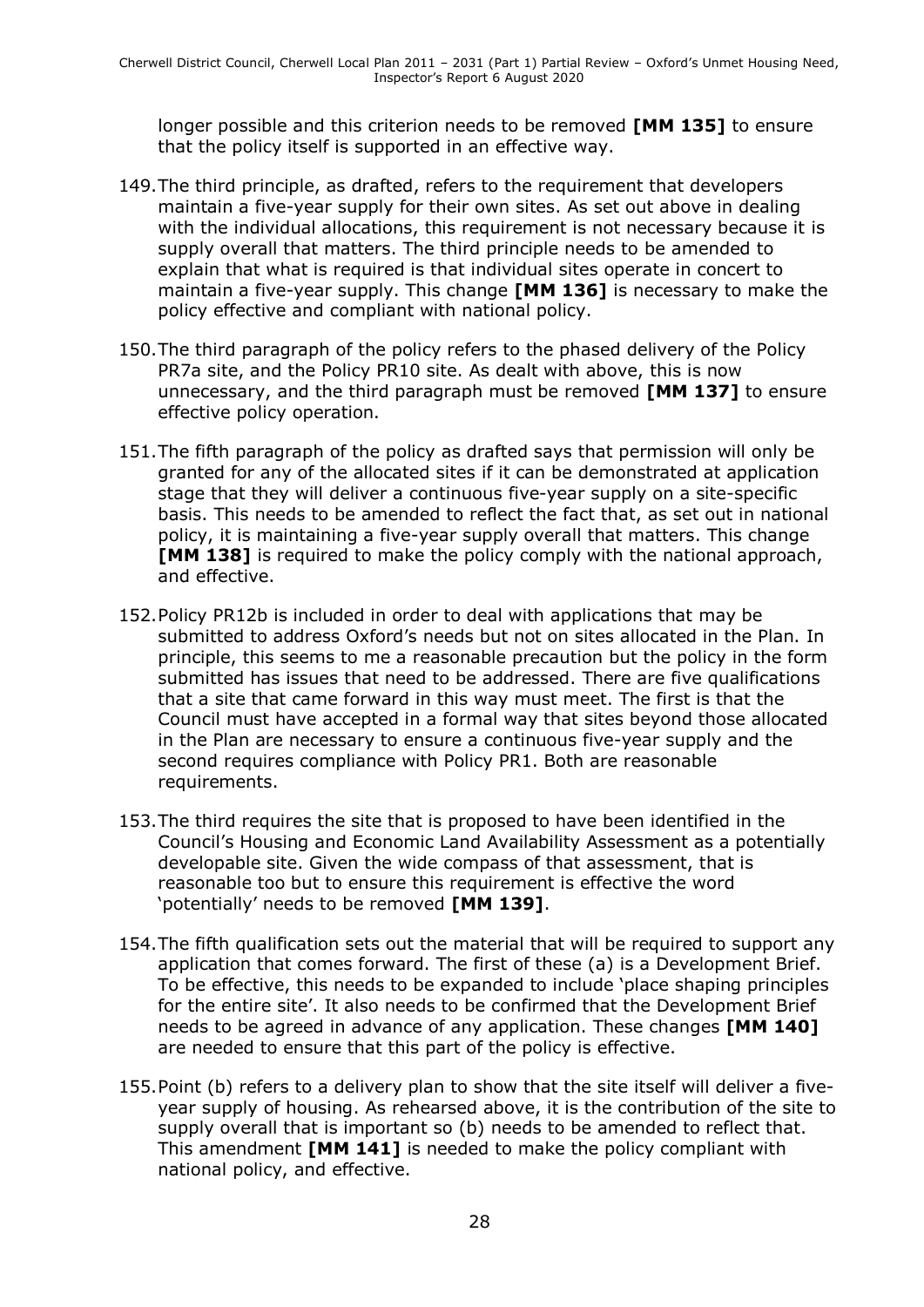- 156.Point (h) covers any Heritage Impact Assessment that might be required. This requirement needs to be amended to reflect modifications made in this regard to the allocation polices that is to require measures to be identified and for them to be included in any subsequent scheme that might come forward. These changes **[MM 142]** are required to make the policy effective.
- 157.Archaeology is the subject of point (i). This needs to be altered to bring it into line with the corresponding point in the allocation policies – requiring outcomes of any investigation to be incorporated or reflected in any scheme that comes forward. This change **[MM 143]** is required to make the policy effective.
- 158.There is a significant omission in the policy as submitted in that affordable housing is not mentioned. A new qualification is required to set out the requirement for 50% affordable housing as defined in the Framework (2019) in line with the allocation policies. This addition **[MM 144]** is required to ensure the policy is compliant with the national approach, and effective.
- 159.Policy PR13 deals with monitoring and securing delivery. It is largely effective in its approach but the last sentence of the third paragraph needs to acknowledge that any cooperative work to identify strategic requirements arising from cumulative growth in the County must take account not only of the Local Transport Plan and the Oxfordshire Infrastructure Strategy but also associated monitoring. This addition **[MM 145]** is necessary to make the policy and thereby the Plan effective.
- 160.Appendix 3 to the Plan sets out a housing trajectory. This needs to be updated to reflect the deletion of the Policy PR10 site, and the changes to the other allocations. This amendment **[MM 146** with my deletion and addition for the purposes of clarity**]**, is needed to ensure the Plan is consistent and therefore effective. A similar update **[MM 147** with my deletion and addition in the interests of clarity**]** is needed to Appendix 4 to the Plan which sets out the Infrastructure Schedule, for the same reasons.
- 161.There are parts of the Plan that relate to the manner in which the Plan was prepared, and its Oxford, and wider context. Changes are required to the text **[MM 10, MM 12, MM 13, MM 14, MM 15, and MM 16]** to ensure these parts of the Plan are up to date and thereby effective.

#### *Conclusion*

162.With those MMs, the policies of the Plan aimed at supporting the allocation policies, and the appendices, will be effective.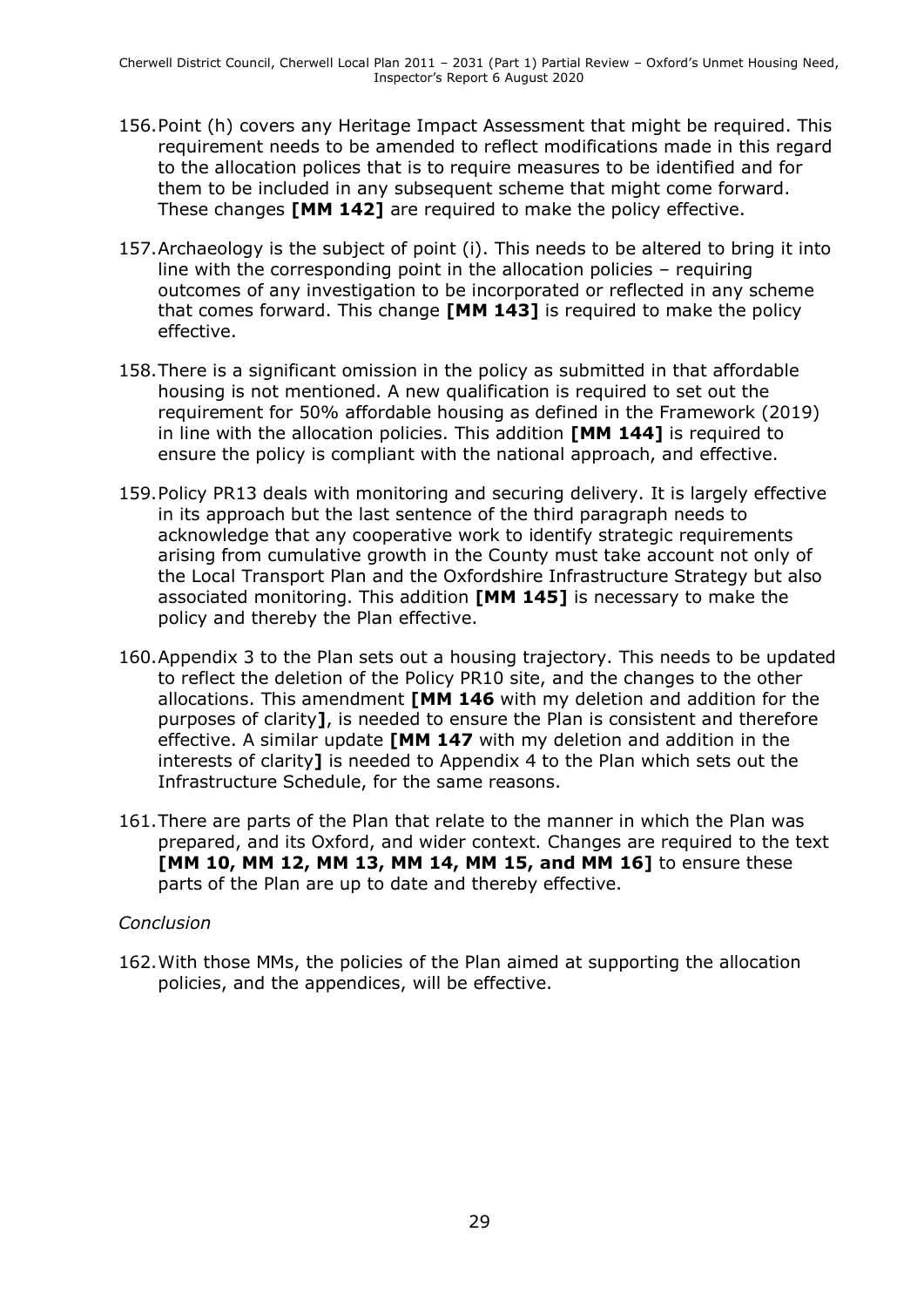# **Overall Conclusion and Recommendation**

- 163.The Plan has several deficiencies in respect of soundness for the reasons set out above, which mean that I recommend non-adoption of it as submitted, in accordance with Section 20(7A) of the 2004 Act. These deficiencies have been explained in the main issues set out above.
- 164.The Council has requested that I recommend MMs to make the Plan sound and capable of adoption. I conclude that the DtC has been met and that with the recommended MMs set out in the attached Appendix, the Cherwell Local Plan 2011 - 2031 (Part 1) Partial Review – Oxford's Unmet Housing Need satisfies the requirements referred to in Section 20(5)(a) of the 2004 Act and is sound.

*Paul Griffiths*

INSPECTOR

This report is accompanied by an Appendix containing the Main Modifications.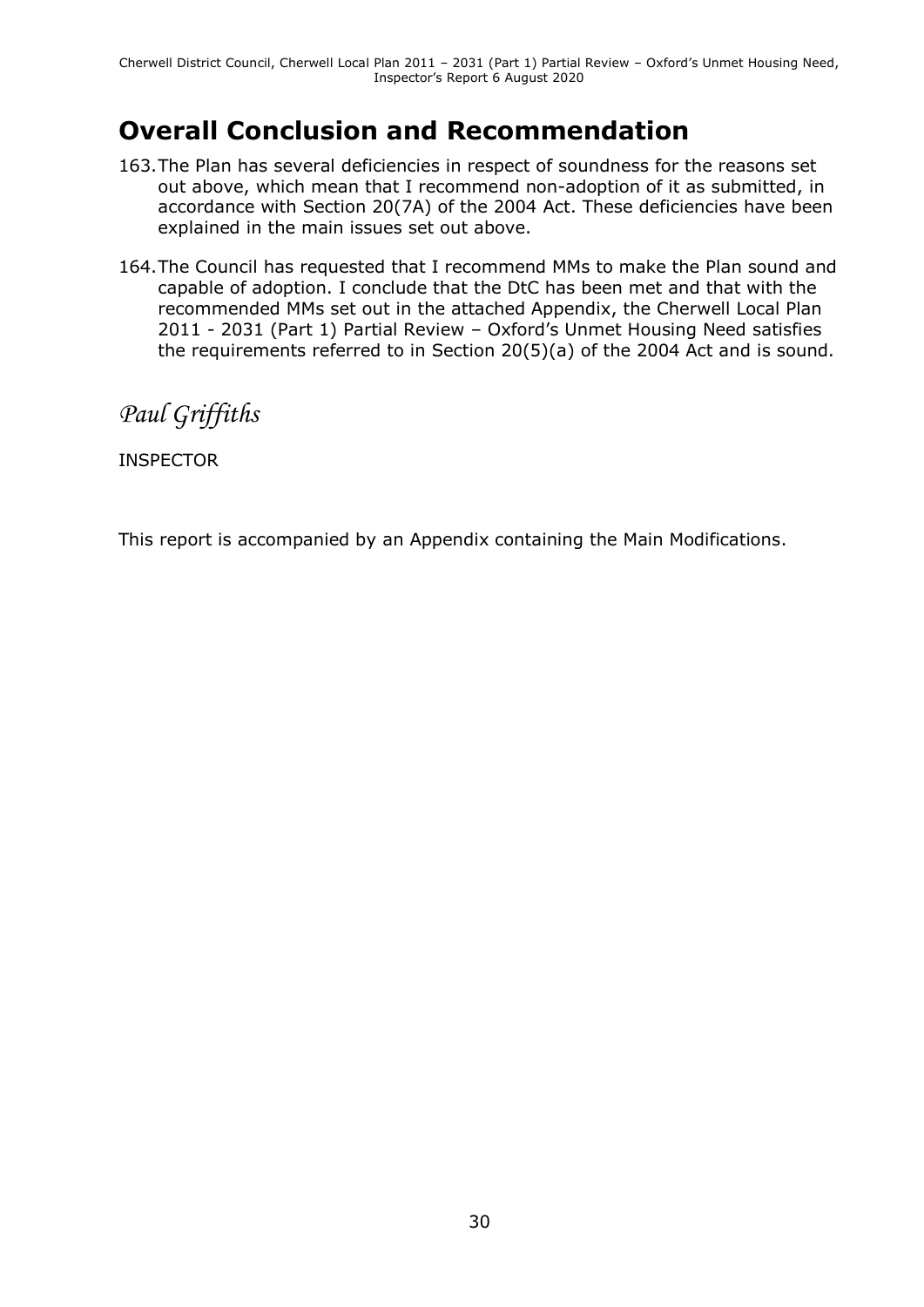# **Appendix – Main Modifications**

The modifications below are expressed either in the conventional form of strikethrough for deletions and underlining for additions of text, or by specifying the modification in words in *italics*.

The page numbers and paragraph numbering below refer to the submission local plan, and do not take account of the deletion or addition of text.

| <b>Ref</b>      | Page | Policy/<br>Paragraph        | <b>Main Modification</b>                                                                                                                                                                                                                                                                                          |
|-----------------|------|-----------------------------|-------------------------------------------------------------------------------------------------------------------------------------------------------------------------------------------------------------------------------------------------------------------------------------------------------------------|
| MM <sub>1</sub> | 2    | Contents                    | Delete 'Woodstock' Heading and page number<br>reference                                                                                                                                                                                                                                                           |
| <b>MM 2</b>     | 8    | xiv                         | Amend to read:                                                                                                                                                                                                                                                                                                    |
|                 |      |                             | 'The Plan therefore focuses development on a<br>geographic area extending north from Oxford to<br>south Kidlington, and along the A44 corridor to<br>Yarnton and Begbroke., and up to Woodstock in West<br>Oxfordshire.                                                                                           |
| MM <sub>3</sub> | 9    | Table 1<br>PR <sub>6a</sub> | Replace '650' with '690'                                                                                                                                                                                                                                                                                          |
| MM <sub>4</sub> | 9    | Table 1<br>PR6b             | Replace '530' with'670'                                                                                                                                                                                                                                                                                           |
| <b>MM 5</b>     | 9    | Table 1<br>PR7a             | Replace '230' with '430'                                                                                                                                                                                                                                                                                          |
| <b>MM6</b>      | 9    | Table 1<br>PR7b             | Replace '100' with '120'                                                                                                                                                                                                                                                                                          |
| MM <sub>7</sub> | 9    | Table 1<br>PR <sub>9</sub>  | Replace '530' with '540'                                                                                                                                                                                                                                                                                          |
| <b>MM8</b>      | 9    | Table 1<br><b>PR10</b>      | Delete Woodstock row from Table 1.                                                                                                                                                                                                                                                                                |
| <b>MM9</b>      | 12   | 1.7                         | Amend to read:                                                                                                                                                                                                                                                                                                    |
|                 |      |                             | The Partial Review means change for the area of the<br>district which adjoins north Oxford and that which<br>focuses on the A44 corridor. from Oxford to<br>Woodstock in West Oxfordshire.                                                                                                                        |
| <b>MM 10</b>    | 24   | 2.2                         | Amend point 4 to read:                                                                                                                                                                                                                                                                                            |
|                 |      |                             | 'prepared to be consistent with national policy - to<br>meet the apportioned housing requirements so that<br>they meet core planning principles and demonstrate<br>clear, exceptional circumstances for development<br>within the Oxford Green Belt removing land from the<br>Oxford Green Belt for development.' |
| <b>MM 11</b>    | 27   | 2.10                        | Amend to read:<br>Seven Six residential development areas are identified in                                                                                                                                                                                                                                       |
|                 |      |                             | a geographic area extending north from Oxford (either                                                                                                                                                                                                                                                             |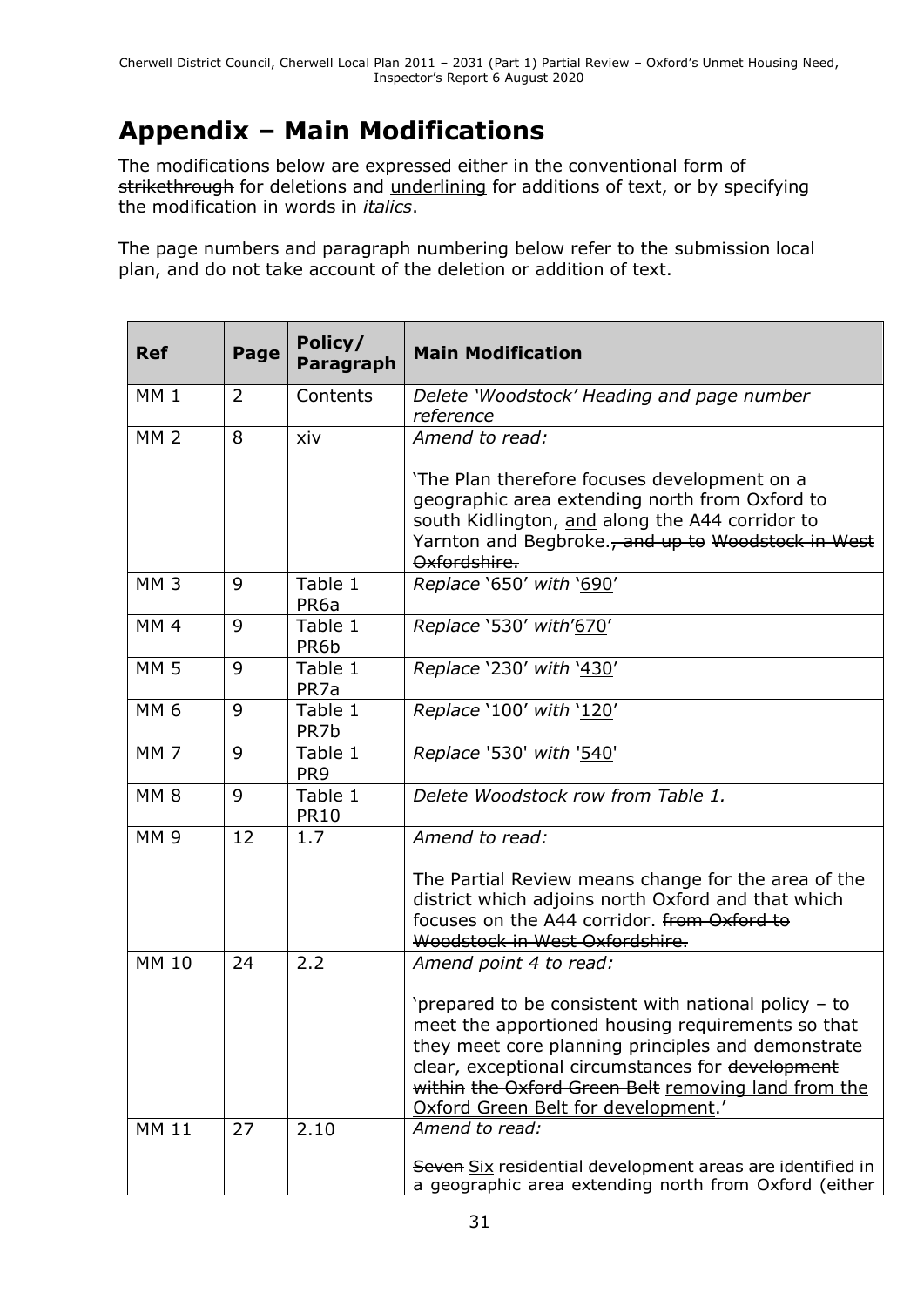| <b>Ref</b>                   | Page     | Policy/<br>Paragraph | <b>Main Modification</b>                                                                                                                                                                                                                                                                                                                                                                                                                                                                                                                                                                                                                                                                                                                              |
|------------------------------|----------|----------------------|-------------------------------------------------------------------------------------------------------------------------------------------------------------------------------------------------------------------------------------------------------------------------------------------------------------------------------------------------------------------------------------------------------------------------------------------------------------------------------------------------------------------------------------------------------------------------------------------------------------------------------------------------------------------------------------------------------------------------------------------------------|
|                              |          |                      | side of the A4165 Oxford Road) and along the A44<br>corridor and to Woodstock in West Oxfordshire.                                                                                                                                                                                                                                                                                                                                                                                                                                                                                                                                                                                                                                                    |
|                              |          |                      | Land East of Oxford Road, North Oxford (policy<br>1.<br>PR6a) - Gosford and Water Eaton Parish<br>Land West of Oxford Road, North Oxford (policy<br>2.<br>PR6b) - Gosford and Water Eaton Parish<br>Land at South East Kidlington (policy PR7a) -<br>3.<br>Gosford and Water Eaton Parish<br>Land at Stratfield Farm Kidlington (policy PR7b) -<br>4.<br>Kidlington Parish<br>Land East of the A44 at Begbroke/Yarnton (policy<br>5.<br>PR8) - Yarnton and Begbroke Parishes<br>(small area in Kidlington Parish)<br>Land West of the A44 at Yarnton (policy PR9) -<br>6.<br>Yarnton and Begbroke Parishes<br>7. Land East of Woodstock (policy PR10) - Shipton-on-<br>Cherwell and Thrupp Parish.                                                    |
| <b>MM 12</b>                 | 49       | 3.57                 | Amend to read:<br>'The Oxford Transport Strategy has three components:<br>mass transit, walking and cycling, and managing traffic<br>and travel demand. The Strategy is supported by the<br>Active and Healthy Travel Strategy and Oxfordshire County<br>Council Cycling and Walking Design Guides. Mass transit in<br>Oxford is planned to consist of rail, Rapid Transit (RT) and                                                                                                                                                                                                                                                                                                                                                                   |
| MM 13                        | 53       | 3.66                 | buses and coaches.'<br>Amend the first sentence to read:<br>'Woodstock is a focus for growth in West Oxfordshire's                                                                                                                                                                                                                                                                                                                                                                                                                                                                                                                                                                                                                                    |
|                              |          |                      | new, emerging adopted Local Plan. The draft Plan<br>includes more extensive'                                                                                                                                                                                                                                                                                                                                                                                                                                                                                                                                                                                                                                                                          |
| <b>MM 14</b><br><b>MM 15</b> | 53<br>54 | 3.66<br>3.73         | Amend to read:<br>'Woodstock is a focus for growth in West Oxfordshire's new,<br>emerging Local Plan. The draft Plan includes more extensive<br>growth at Witney and Chipping Norton, growth at Carterton<br>comparable to that at Woodstock and less significant<br>growth in the Burford-Charlbury Area. Larger strategic<br>development is planned at Eynsham on the A40 to the west<br>of Oxford, the majority of which is intended to address West<br>Oxfordshire's contribution (2750 homes) to Oxford's unmet<br>housing need. Oxfordshire's Local Transport Plan (LTP4):<br>A40 Strategy proposes a new link road in Cherwell between<br>the A40 and the A44 to improve access from West<br>Oxfordshire to the A44 and A34.<br>Amend to read: |
|                              |          |                      | 'A National Infrastructure Commission (NIC) report is<br>expected by the end of on the Cambridge-Milton-<br>Keynes-Oxford Arc was published in November 2017<br>including recommendations to the Government<br>linking east- west transport improvements with wider                                                                                                                                                                                                                                                                                                                                                                                                                                                                                   |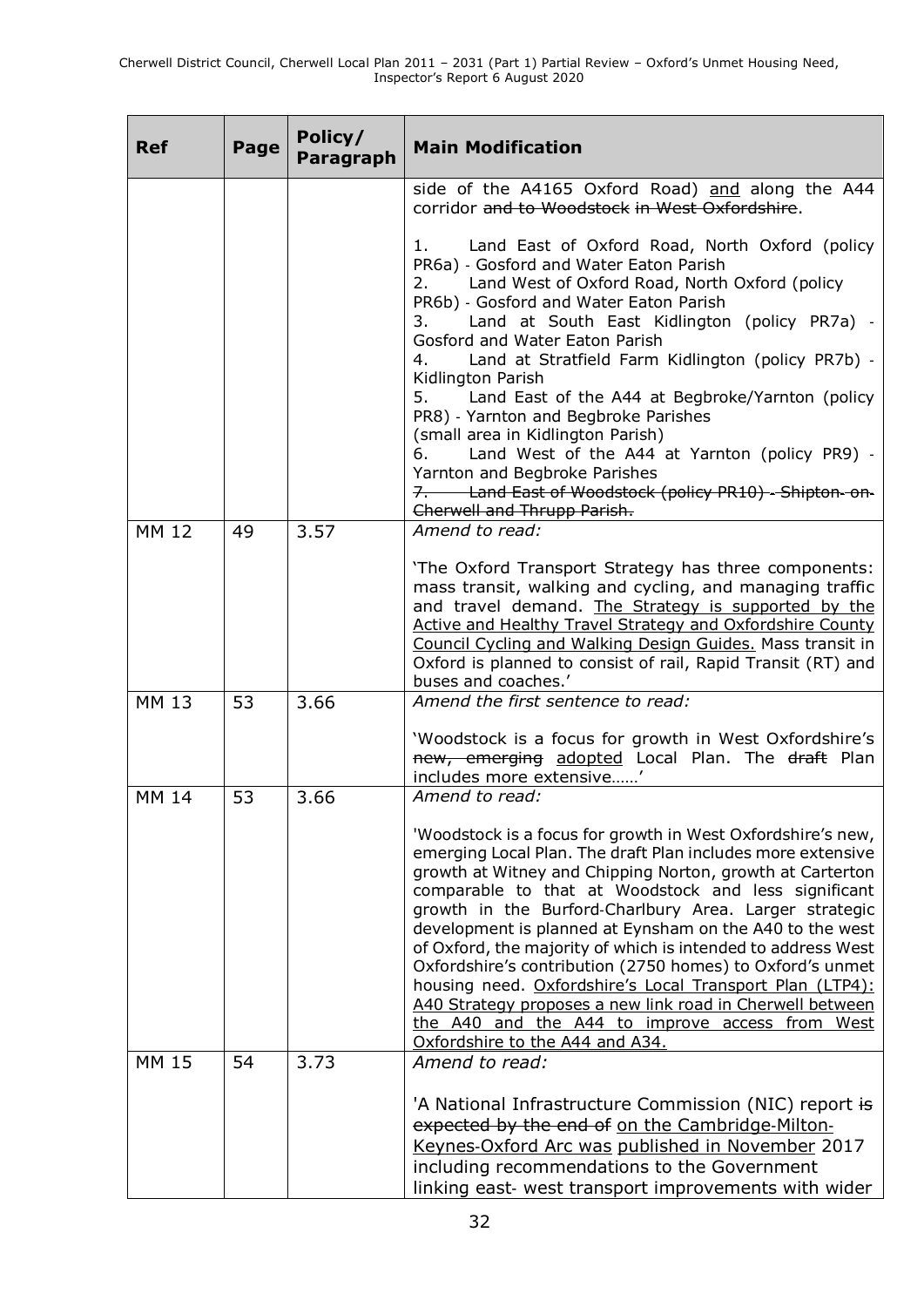| <b>Ref</b>   | Page | Policy/<br>Paragraph        | <b>Main Modification</b>                                                                                                                                                                                                                                                                                            |
|--------------|------|-----------------------------|---------------------------------------------------------------------------------------------------------------------------------------------------------------------------------------------------------------------------------------------------------------------------------------------------------------------|
|              |      |                             | growth and investment opportunities along this<br>corridor'                                                                                                                                                                                                                                                         |
| <b>MM 16</b> | 54   | 3.76                        | Amend to read:                                                                                                                                                                                                                                                                                                      |
|              |      |                             | 'Approximately 30,000 homes are being planned in The<br>emerging Vale of Aylesbury Vale Local Plan (Draft Plan,<br>2016) proposes 33,300 new homes to be built in the<br>district in for the period to 2033. The focus of the growth<br>will be at Aylesbury which has recently been granted<br>Garden Town status. |
| <b>MM 17</b> | 64   | Table 4<br>PR <sub>6a</sub> | Replace '650' with '690'                                                                                                                                                                                                                                                                                            |
| <b>MM 18</b> | 64   | Table 4<br>PR6b             | Replace '530' with '670'                                                                                                                                                                                                                                                                                            |
| <b>MM 19</b> | 64   | Table 4<br>PR <sub>7a</sub> | Replace '230' with '430'                                                                                                                                                                                                                                                                                            |
| <b>MM 20</b> | 64   | Table 4<br>PR7b             | Replace '100' with '120'                                                                                                                                                                                                                                                                                            |
| <b>MM 21</b> | 64   | Table 4<br>PR <sub>9</sub>  | Replace '530' with '540'                                                                                                                                                                                                                                                                                            |
| <b>MM 22</b> | 64   | Table 4<br><b>PR10</b>      | Delete Woodstock row from Table 4.                                                                                                                                                                                                                                                                                  |
| <b>MM 23</b> | 65   | 5.16                        | Amend to read:                                                                                                                                                                                                                                                                                                      |
|              |      |                             | 'Figure 10 illustrates our strategy for accommodating<br>growth for Oxford. It shows the geographic<br>relationship between Cherwell, Oxford and West<br>Oxfordshire and specifically the proximity of north<br>Oxford with Kidlington, Yarnton, and Begbroke and<br>Woodstock along the A44 corridor.'             |
| <b>MM 24</b> | 66   | 5.17                        | Amend to read:                                                                                                                                                                                                                                                                                                      |
|              |      |                             | `All of the sites we have identified other than land to the<br>south-east of Woodstock lie within the Oxford Green Belt.<br>We consider that there are exceptional circumstances for<br>the removal of these sites (either in full or in part) from<br>the Green Belt.'                                             |
| <b>MM 25</b> | 66   | 5.17                        | Delete as follows:                                                                                                                                                                                                                                                                                                  |
|              |      |                             | '8. the need to ensure a cautious approach at<br>Woodstock (in terms of the number of new homes)<br>due to the presence of international and national<br>heritage assets while responding to the proximity<br>and connectivity of a growing town to both Oxford<br>and the growth areas on the A44 corridor.        |
| <b>MM 26</b> | 66   | 5.17                        | Renumber point 9 as point 8, point 10 as point 9,<br>point 11 as point 10 and point 12 as point 11.                                                                                                                                                                                                                 |
| <b>MM 27</b> | 67   | 5.18                        | Delete as follows:                                                                                                                                                                                                                                                                                                  |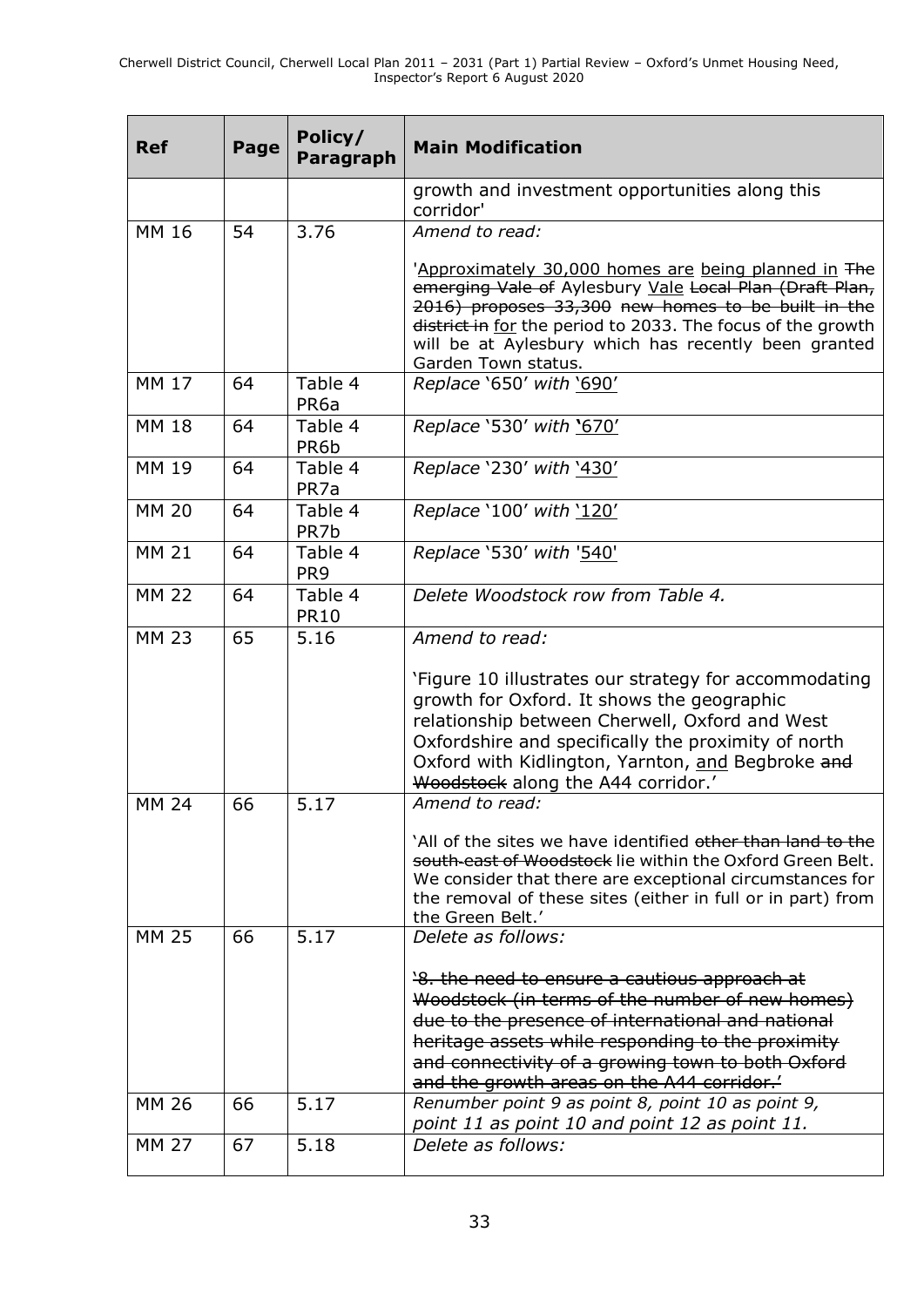| <b>Ref</b>   | Page | Policy/<br>Paragraph | <b>Main Modification</b>                                                                                                                                                                                                                                                                                                                                                                                                                                                                            |
|--------------|------|----------------------|-----------------------------------------------------------------------------------------------------------------------------------------------------------------------------------------------------------------------------------------------------------------------------------------------------------------------------------------------------------------------------------------------------------------------------------------------------------------------------------------------------|
|              |      |                      | Land to the south-east of Woodstock lies outside but<br>next to the Oxford Green Belt. Land at Frieze Farm is<br>to remain in the Green Belt as we consider that its<br>possible use as a replacement Golf Course would be<br>compatible with the purposes of Green Belts.'                                                                                                                                                                                                                         |
| <b>MM 28</b> | 69   | PR1                  | Amend to read:                                                                                                                                                                                                                                                                                                                                                                                                                                                                                      |
|              |      |                      | 'Cherwell District Council will work with Oxford City<br>Council, West Oxfordshire District Council,<br>Oxfordshire County Council, and the developers of<br>allocated sites to deliver:'                                                                                                                                                                                                                                                                                                           |
| <b>MM 29</b> | 69   | PR1                  | Amend point (a) to read:                                                                                                                                                                                                                                                                                                                                                                                                                                                                            |
|              |      |                      | '4,400 homes to help meet Oxford's unmet housing<br>needs and necessary supporting infrastructure by<br>2031'                                                                                                                                                                                                                                                                                                                                                                                       |
| <b>MM 30</b> | 73   | PR <sub>2</sub>      | Amend point 2 to read:                                                                                                                                                                                                                                                                                                                                                                                                                                                                              |
|              |      |                      | 'Provision of 80% of the affordable housing (as<br>defined by the NPPF) as affordable rent/social rented<br>dwellings and 20% as other forms on intermediate<br>affordable homes'                                                                                                                                                                                                                                                                                                                   |
| <b>MM 31</b> | 76   | 5.38                 | Amend to read:                                                                                                                                                                                                                                                                                                                                                                                                                                                                                      |
|              |      |                      | 'The Oxford Green Belt in Cherwell presently<br>comprises some 8409 hectares of land. Policy PR3<br>sets out the area of land for each strategic<br>development site that we are removing from the<br>Green Belt to accommodate residential and<br>associated land uses to help meet Oxford's unmet<br>housing needs. In total it comprises 253 275<br>hectares of land - a 3 3.3% reduction. Consequently,<br>the total area of Cherwell that comprises Green Belt<br>falls from 14.3% to 13.98%.' |
| <b>MM 32</b> | 77   | 5.39                 | Amend penultimate sentence to read:                                                                                                                                                                                                                                                                                                                                                                                                                                                                 |
|              |      |                      | 'The potential extension of the Science Park,<br>provided for by Policy Kidlington 1 of the Local Plan,<br>will be considered further in Local Plan Part 2'                                                                                                                                                                                                                                                                                                                                         |
| <b>MM 33</b> | 77   | PR <sub>3</sub>      | Amend the sentence to read:                                                                                                                                                                                                                                                                                                                                                                                                                                                                         |
|              |      |                      | 'Policy PR7a - removal of 10.8 21 hectares of land as<br>shown on inset Policies Map PR7a'                                                                                                                                                                                                                                                                                                                                                                                                          |
| <b>MM 34</b> | 77   | PR <sub>3</sub>      | Amend sentence to read:                                                                                                                                                                                                                                                                                                                                                                                                                                                                             |
|              |      |                      | 'Policy PR7b – removal of $4.3$ $5$ hectares of land as<br>shown on inset Policies Map PR7b'                                                                                                                                                                                                                                                                                                                                                                                                        |
| <b>MM 35</b> | 77   | PR <sub>3</sub>      | Amend sentence to read:                                                                                                                                                                                                                                                                                                                                                                                                                                                                             |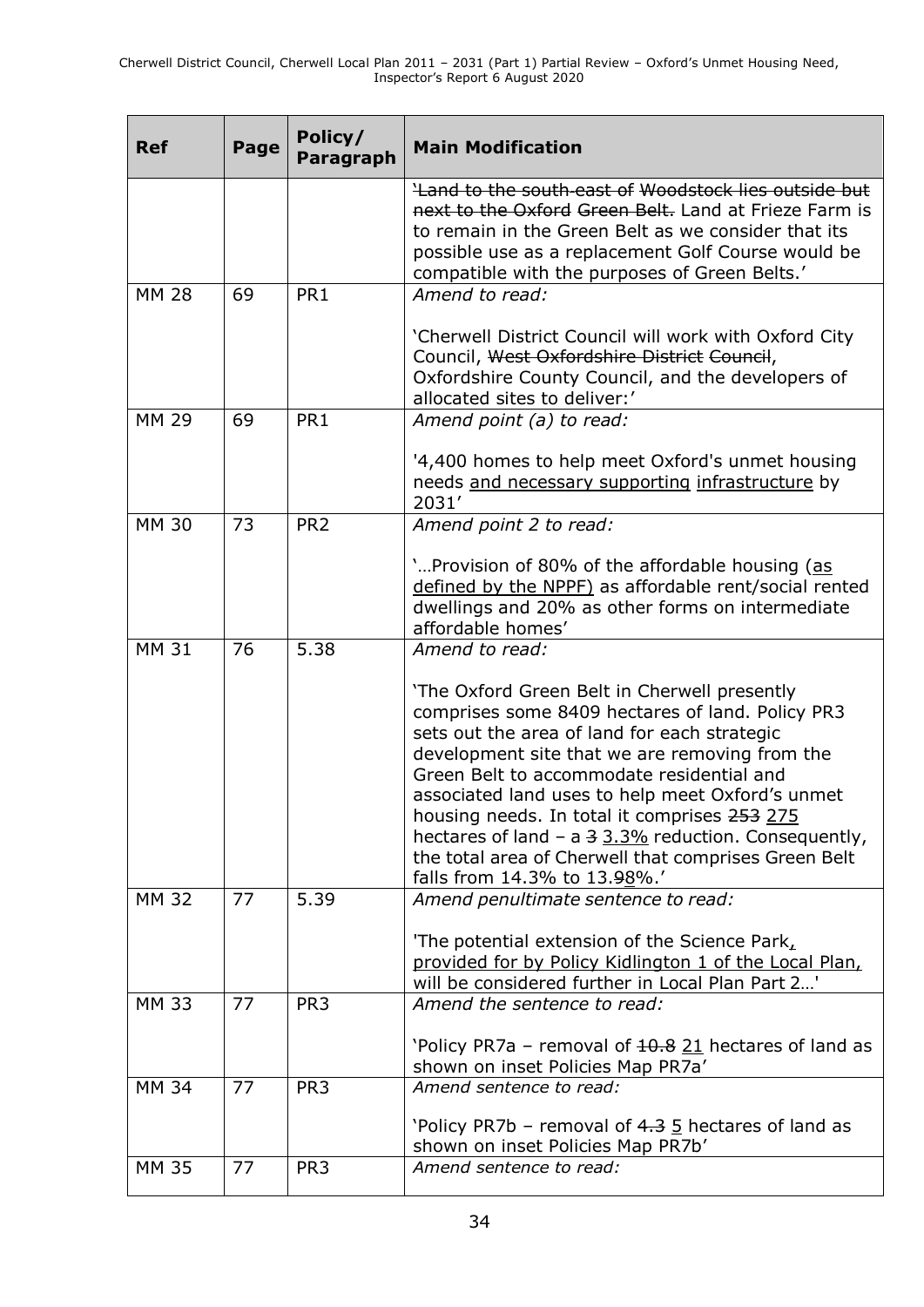| <b>Ref</b>   | Page | Policy/<br>Paragraph | <b>Main Modification</b>                                                                                                                                                                                                                                                                                                                                                        |
|--------------|------|----------------------|---------------------------------------------------------------------------------------------------------------------------------------------------------------------------------------------------------------------------------------------------------------------------------------------------------------------------------------------------------------------------------|
|              |      |                      | 'Policy PR9 - removal of 17.7 27 hectares of land as<br>shown on inset Policies Map PR9'                                                                                                                                                                                                                                                                                        |
| <b>MM 36</b> | 82   | 5.65                 | Amend last sentence to read:                                                                                                                                                                                                                                                                                                                                                    |
|              |      |                      | 'Site specific transport measures are identified in<br>Policies PR6a, PR6b, PR7a, PR7b, PR8, and PR9, and<br>PR <sub>10</sub> .                                                                                                                                                                                                                                                 |
| <b>MM 37</b> | 82   | PR <sub>4a</sub>     | Amend to read:                                                                                                                                                                                                                                                                                                                                                                  |
|              |      |                      | 'The strategic developments provided for under<br>Policies PR6 to PR910 will be expected to provide<br>proportionate financial contributions directly related<br>to the development in order to secure necessary<br>improvements to, and mitigations for, the highway<br>network and to deliver necessary improvements to<br>infrastructure and services for public transport.' |
| <b>MM 38</b> | 85   | 5.67                 | Amend sub-point v. to read:                                                                                                                                                                                                                                                                                                                                                     |
|              |      |                      | 'creating high- quality built and natural environments<br>that can be sustained in the long term, and'                                                                                                                                                                                                                                                                          |
|              |      |                      | Renumber sub-point vi. as sub-point vii.                                                                                                                                                                                                                                                                                                                                        |
|              |      |                      | Add new sub-point vi. to read:                                                                                                                                                                                                                                                                                                                                                  |
|              |      |                      | 'the construction of sustainable urban drainage systems'                                                                                                                                                                                                                                                                                                                        |
| <b>MM 39</b> | 86   | 5.69                 | Add new point 11 to read:                                                                                                                                                                                                                                                                                                                                                       |
|              |      |                      | 'enhance health and well-being'<br>Amend first sentence to read:                                                                                                                                                                                                                                                                                                                |
| <b>MM 40</b> | 86   | PR <sub>5</sub>      |                                                                                                                                                                                                                                                                                                                                                                                 |
| <b>MM 41</b> |      |                      | 'Policies PR6 to PR9 PR10'                                                                                                                                                                                                                                                                                                                                                      |
|              | 86   | PR <sub>5</sub>      | Amend point 1 to read:                                                                                                                                                                                                                                                                                                                                                          |
|              |      |                      | 'Applications will be expected to: (1) Identify existing<br>GI and its connectivity and demonstrate how this<br>will, as far as possible, be protected and incorporated<br>into the layout, design and appearance of the<br>proposed development'                                                                                                                               |
| MM 42        | 86   | PR <sub>5</sub>      | Amend point 8 to read:                                                                                                                                                                                                                                                                                                                                                          |
|              |      |                      | 'Demonstrate where multi- functioning GI can be<br>achieved, including helping to address climate<br>change impacts and taking into account best practice<br>quidance.'                                                                                                                                                                                                         |
| MM 43        | 86   | PR <sub>5</sub>      | Amend point 9 to read:                                                                                                                                                                                                                                                                                                                                                          |
|              |      |                      | 'Provide details of how GI will be maintained and<br>managed in the long term.'                                                                                                                                                                                                                                                                                                 |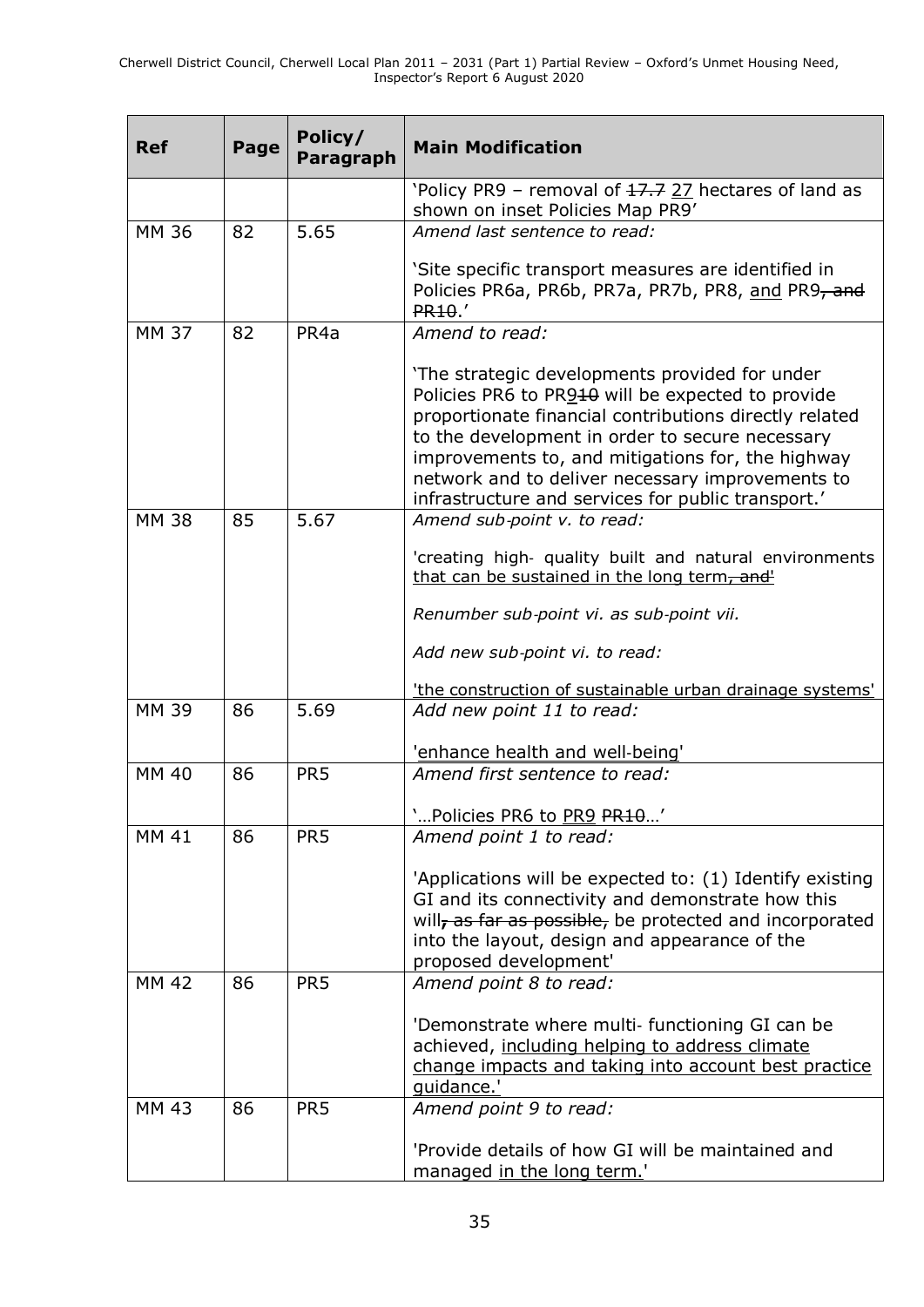| <b>Ref</b>   | Page | Policy/<br><b>Paragraph</b> | <b>Main Modification</b>                                                                                                                                                                                                                                                                                                                                                                                                                          |
|--------------|------|-----------------------------|---------------------------------------------------------------------------------------------------------------------------------------------------------------------------------------------------------------------------------------------------------------------------------------------------------------------------------------------------------------------------------------------------------------------------------------------------|
| MM 44        | 88   | 5.85                        | Amend 2 <sup>nd</sup> sentence to read:                                                                                                                                                                                                                                                                                                                                                                                                           |
|              |      |                             | 'It will be necessary to have regard to adopted<br>Development Plan policies for design and the built<br>environment for both Cherwell and Oxford, to the<br>emerging Cherwell Design Guide Supplementary<br>Planning Document (SPD), and to Oxford City<br>Council's SPD - High Quality Design in Oxford -<br>Respecting Heritage and Achieving Local<br>Distinctiveness, and Oxfordshire County Council's<br>Cycling and Walking Design Guides' |
| <b>MM 45</b> | 89   | <b>Policies</b><br>Map PR6a | Reduce land allocation for primary school use from 3.2<br>hectares to 2.2 hectares<br>Allocate 1 hectare to residential use (see attached<br>pages 47 and 48 of the Schedule of Main Modifications<br>November 2019)                                                                                                                                                                                                                              |
| MM 46        | 90   | PR <sub>6a</sub>            | Amend point 1 to read:                                                                                                                                                                                                                                                                                                                                                                                                                            |
|              |      |                             | 'Construction of 690 650 dwellings (net) on<br>approximately 25 24 hectares of land (the residential<br>area as shown). The dwellings are to be constructed<br>at an approximate average net density of 40<br>dwellings per hectare'                                                                                                                                                                                                              |
| <b>MM 47</b> | 90   | PR <sub>6a</sub>            | Amend point 3 to read:                                                                                                                                                                                                                                                                                                                                                                                                                            |
|              |      |                             | The provision of a primary school with at least three<br>two forms of entry on 32.2 hectares of land in the<br>location shown'                                                                                                                                                                                                                                                                                                                    |
| <b>MM 48</b> | 90   | PR <sub>6a</sub>            | Amend point 7 to read:                                                                                                                                                                                                                                                                                                                                                                                                                            |
|              |      |                             | pedestrian, wheelchair and all-weather cycle route<br>along the site's eastern boundary within the area of<br>green space as shown on the policies map.'                                                                                                                                                                                                                                                                                          |
| MM 49        | 91   | PR <sub>6a</sub>            | Add a second sentence to point 10 (a) to read:                                                                                                                                                                                                                                                                                                                                                                                                    |
|              |      |                             | 'Minor variations in the location of specific uses will<br>be considered where evidence is available.'                                                                                                                                                                                                                                                                                                                                            |
| <b>MM 50</b> | 91   | PR <sub>6a</sub>            | Amend point 10 (b) to read:                                                                                                                                                                                                                                                                                                                                                                                                                       |
|              |      |                             | 'Two pPoints of vehicular access and egress from and<br>to existing highways, primarily from Oxford Road'                                                                                                                                                                                                                                                                                                                                         |
| <b>MM 51</b> | 91   | PR <sub>6a</sub>            | Amend point 10 (c) to read:<br>'An outline scheme for public vehicular, cycle, pedestrian<br>and wheelchair connectivity within the site, to the built<br>environment of Oxford, to Cutteslowe Park, to the<br>allocated site to the west of Oxford Road (policy PR6b)<br>enabling connection to Oxford City Council's allocated<br>'Northern Gateway' site, to Oxford Parkway and Water<br>Eaton Park and Ride, and to existing or new points of |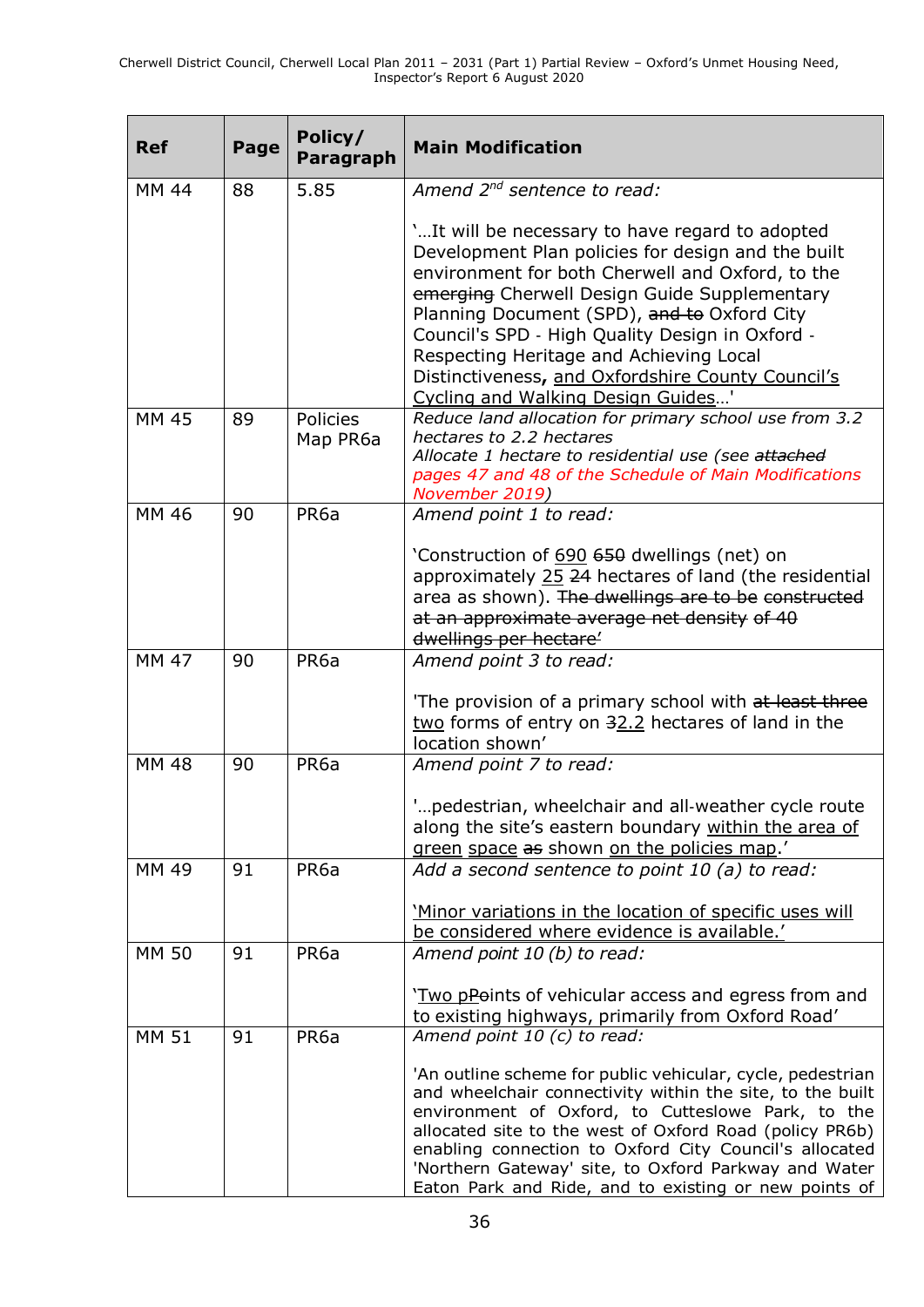| <b>Ref</b>   | Page | Policy/<br>Paragraph | <b>Main Modification</b>                                                                                                                                                                                                                                                                                                                                                                                                                                                                                                                                                     |
|--------------|------|----------------------|------------------------------------------------------------------------------------------------------------------------------------------------------------------------------------------------------------------------------------------------------------------------------------------------------------------------------------------------------------------------------------------------------------------------------------------------------------------------------------------------------------------------------------------------------------------------------|
|              |      |                      | connection off-site and to existing or potential public<br>transport services. Required access to existing property<br>via the site should be maintained.'                                                                                                                                                                                                                                                                                                                                                                                                                   |
| <b>MM 52</b> | 92   | PR <sub>6a</sub>     | Amend point 13 to read:                                                                                                                                                                                                                                                                                                                                                                                                                                                                                                                                                      |
|              |      |                      | The application(s) shall be supported by a phase 1<br>habitat survey including habitat suitability index<br>(HSI) survey for great crested newts, and protected<br>and notable species surveys as appropriate, including<br>for great crested newt presence/absence surveys<br>(dependent on HSI survey), surveys for badgers,<br>breeding birds and reptiles, an internal building<br>assessment for roosting barn owl, a tree survey and<br>an assessment of the watercourse that forms the<br>south-eastern boundary of the site and Hedgerow<br>Regulations Assessment.' |
| <b>MM 53</b> | 92   | PR <sub>6a</sub>     | Amend point 15 to read:                                                                                                                                                                                                                                                                                                                                                                                                                                                                                                                                                      |
|              |      |                      | 'The application shall be supported by a Heritage<br>Impact Assessment which will include identify<br>measures to avoid or minimise conflict with the<br>identified heritage assets within the site, particularly<br>the Grade 2* Listed St Frideswide Farmhouse. These<br>measures shall be incorporated or reflected, as<br>appropriate, in any proposed development scheme.'                                                                                                                                                                                              |
| <b>MM 54</b> | 92   | PR <sub>6a</sub>     | Amend point 17 to read:                                                                                                                                                                                                                                                                                                                                                                                                                                                                                                                                                      |
|              |      |                      | 'The application should demonstrate that Thames Water<br>has agreed in principle and the Environment Agency<br>have been consulted regarding wastewater treatment<br>capacity and agreement has been reached in principle<br>that foul drainage from the site will be accepted into the<br>drainage its network.'                                                                                                                                                                                                                                                            |
| MM 55        | 93   | PR <sub>6a</sub>     | Amend point 18 to read:                                                                                                                                                                                                                                                                                                                                                                                                                                                                                                                                                      |
|              |      |                      | "mitigation measures. The outcomes of the<br>investigation and mitigation measures shall be<br>incorporated or reflected, as appropriate, in any<br>proposed development scheme.'                                                                                                                                                                                                                                                                                                                                                                                            |
| <b>MM 56</b> | 93   | PR <sub>6a</sub>     | Add new point 20 to read:                                                                                                                                                                                                                                                                                                                                                                                                                                                                                                                                                    |
|              |      |                      | The application shall include a management plan for the<br>appropriate re- use and improvement of soils'<br>Re-number subsequent points                                                                                                                                                                                                                                                                                                                                                                                                                                      |
| <b>MM 57</b> | 93   | PR <sub>6a</sub>     | Amend the final sentence of point 21 to read:                                                                                                                                                                                                                                                                                                                                                                                                                                                                                                                                |
|              |      |                      | 'The Delivery Plan shall include a start date for<br>development, demonstration of how the<br>development would be completed by 2031 and a                                                                                                                                                                                                                                                                                                                                                                                                                                   |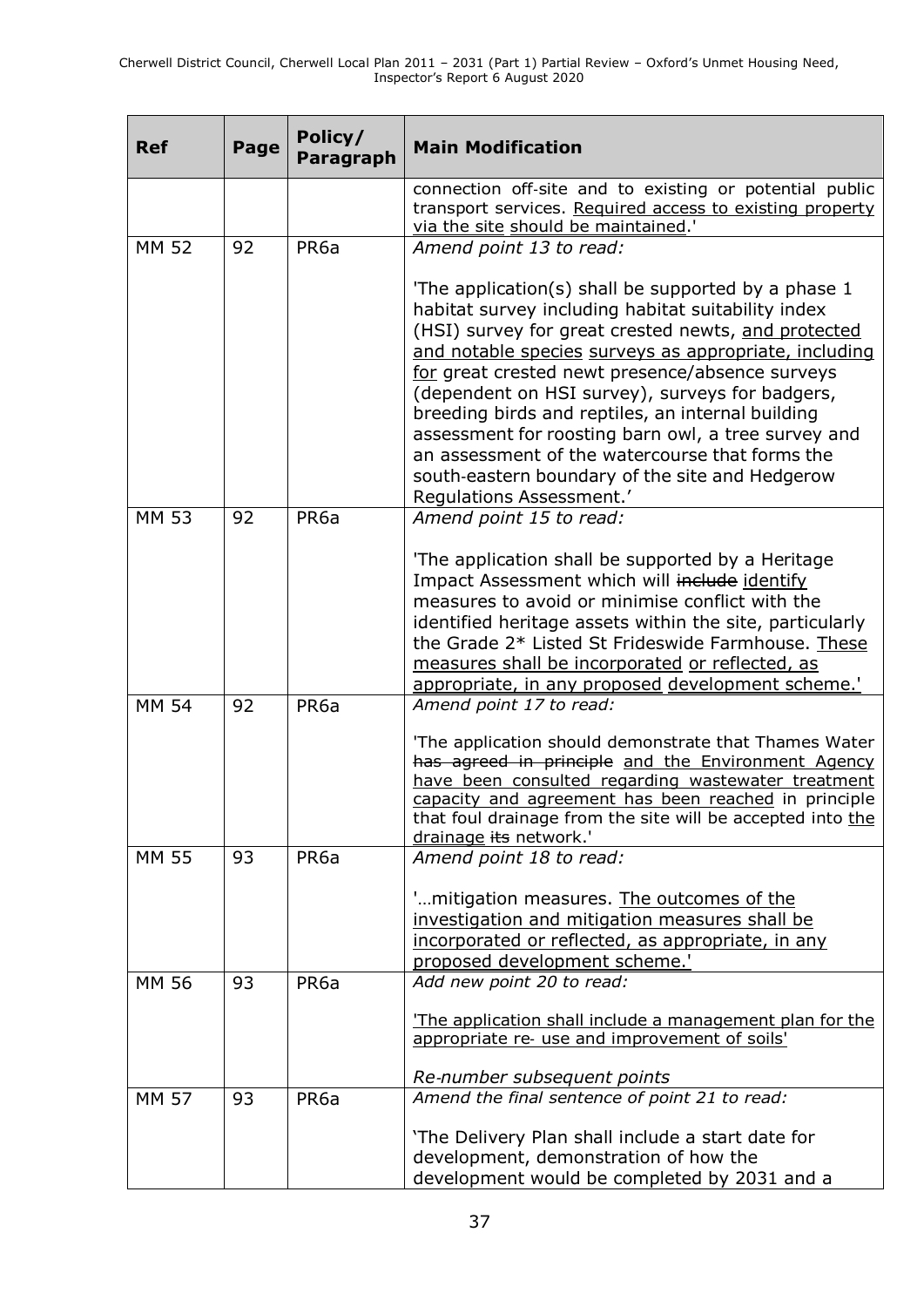| <b>Ref</b>   | Page | Policy/<br><b>Paragraph</b> | <b>Main Modification</b>                                                                                                                                                                                                                                                                                                                                                                                                                                                   |
|--------------|------|-----------------------------|----------------------------------------------------------------------------------------------------------------------------------------------------------------------------------------------------------------------------------------------------------------------------------------------------------------------------------------------------------------------------------------------------------------------------------------------------------------------------|
|              |      |                             | programme showing how the site will contribute<br>towards maintaining a five year supply of housing.<br>(for the site) will be maintained year on year.'                                                                                                                                                                                                                                                                                                                   |
| <b>MM 58</b> | 94   | PR <sub>6a</sub>            | Amend point 28 to read:                                                                                                                                                                                                                                                                                                                                                                                                                                                    |
|              |      |                             | 'The location of archaeological features, including the<br>tumuli to the east of the Oxford Road, should be<br>incorporated and made evident in the landscape design<br>of the site.'                                                                                                                                                                                                                                                                                      |
| <b>MM 59</b> | 96   | PR6b                        | Amend point 1 to read:                                                                                                                                                                                                                                                                                                                                                                                                                                                     |
|              |      |                             | 'Construction of 670 530 dwellings (net) on 32<br>hectares of land (the residential area as shown). The<br>dwellings are to be constructed at an approximate<br>average net density of 25 dwellings per hectare.'                                                                                                                                                                                                                                                          |
| MM 60        | 96   | PR6b                        | Add a second sentence to point 8 (a) to read:                                                                                                                                                                                                                                                                                                                                                                                                                              |
|              |      |                             | 'Minor variations in the location of specific uses will<br>be considered where evidence is available.'                                                                                                                                                                                                                                                                                                                                                                     |
| MM 61        | 96   | PR6b                        | Amend point 8 (b) to read:                                                                                                                                                                                                                                                                                                                                                                                                                                                 |
|              |      |                             | 'Two pPoints of vehicular access and egress from and<br>to existing highways, primarily from Oxford Road,<br>and connecting within the site.                                                                                                                                                                                                                                                                                                                               |
| MM 62        | 98   | PR6b                        | Amend point 11 to read:                                                                                                                                                                                                                                                                                                                                                                                                                                                    |
|              |      |                             | 'The application(s) shall be supported by a phase 1<br>habitat survey including habitat suitability index (HSI)<br>survey for great crested newts, and protected and<br>notable species surveys as appropriate, including great<br>crested newt presence/absence surveys (dependent on<br>HSI survey), surveys for badgers, breeding birds and<br>reptiles, an internal building assessment for roosting<br>barn owl, a tree survey and an assessment of water<br>bodies.' |
| MM 63        | 98   | PR6b                        | Amend point 13 to read:                                                                                                                                                                                                                                                                                                                                                                                                                                                    |
|              |      |                             | 'The application(s) shall be supported by a desk-<br>based archaeological investigation which may then<br>require predetermination evaluations and appropriate<br>mitigation measures. The outcomes of the<br>investigation and mitigation measures shall be<br>incorporated or reflected, as appropriate, in any<br>proposed development scheme.'                                                                                                                         |
| MM 64        | 98   | PR6b                        | Amend point 15 to read:                                                                                                                                                                                                                                                                                                                                                                                                                                                    |
|              |      |                             | The application should demonstrate that Thames<br>Water has agreed in principle and the Environment<br>Agency have been consulted regarding wastewater<br>treatment capacity and agreement has been reached                                                                                                                                                                                                                                                                |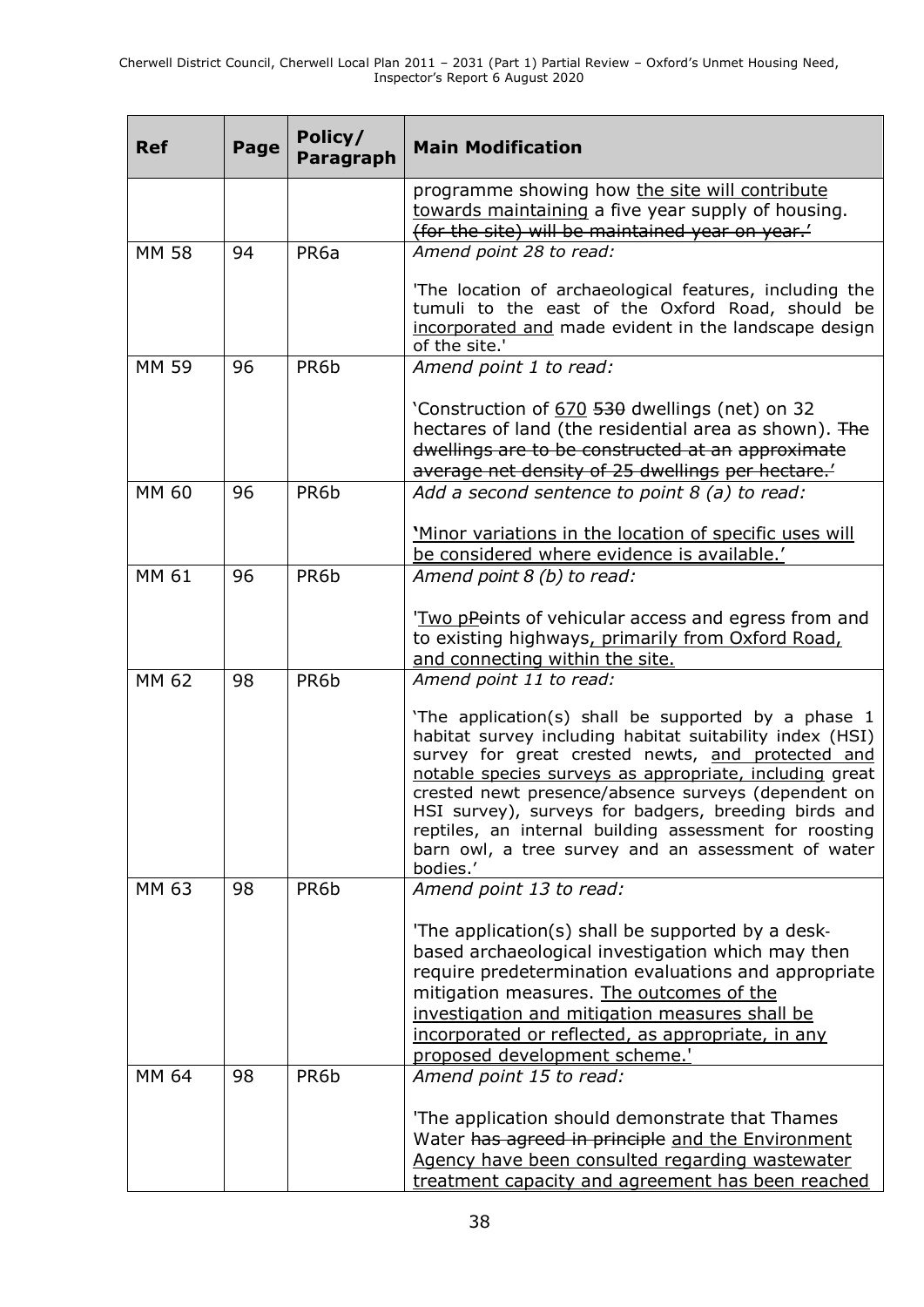| <b>Ref</b> | Page | Policy/<br>Paragraph | <b>Main Modification</b>                                                                                                                                                                                                                                                                                                                                                                  |
|------------|------|----------------------|-------------------------------------------------------------------------------------------------------------------------------------------------------------------------------------------------------------------------------------------------------------------------------------------------------------------------------------------------------------------------------------------|
|            |      |                      | in principle that foul drainage from the site will be<br>accepted into the drainage its network.'                                                                                                                                                                                                                                                                                         |
| MM 65      | 98   | PR6b                 | Add new point 16 to read:                                                                                                                                                                                                                                                                                                                                                                 |
|            |      |                      | The application shall include a management plan for<br>the appropriate re- use and improvement of soils'                                                                                                                                                                                                                                                                                  |
|            |      |                      | Re-number subsequent points                                                                                                                                                                                                                                                                                                                                                               |
| MM 66      | 98   | PR6b                 | Delete point 17 and renumber subsequent points<br>accordingly                                                                                                                                                                                                                                                                                                                             |
| MM 67      | 99   | PR6b                 | Amend the final sentence of point 19 to read:                                                                                                                                                                                                                                                                                                                                             |
|            |      |                      | 'The Delivery Plan shall include a start date for<br>development, demonstration of how the<br>development would be completed by 2031 and a<br>programme showing how the site will contribute<br>towards maintaining a five year supply of housing.<br>(for the site) will be maintained year on year.                                                                                     |
| MM 68      | 101  | PR <sub>6</sub> c    | Amend to read:                                                                                                                                                                                                                                                                                                                                                                            |
|            |      |                      | 'Land at Frieze Farm will be reserved for the potential<br>construction of a golf course should this be required as a<br>result of the development of Land to the West of Oxford<br>Road under Policy PR6b.                                                                                                                                                                               |
|            |      |                      | <b>Planning Application Requirements</b><br>$1.$ The application will be expected to be supported by,<br>and prepared in accordance with, a Development Brief<br>for the entire site to be jointly prepared and agreed in<br>advance between the appointed representative(s) of the<br>landowner(s) and Cherwell District Council and in<br>consultation with Oxfordshire County Council. |
|            |      |                      | The Development Brief shall include:                                                                                                                                                                                                                                                                                                                                                      |
|            |      |                      | (a) A scheme and outline layout for delivery of the<br>required land uses and associated infrastructure                                                                                                                                                                                                                                                                                   |
|            |      |                      | (b) Points of vehicular access and egress from and to<br>existing highways                                                                                                                                                                                                                                                                                                                |
|            |      |                      | (c) An outline scheme for public vehicular, cycle,<br>pedestrian and wheelchair connectivity within the site, to<br>the built environment, and to existing or new points of<br>connection off-site and to existing or potential public<br>transport services.                                                                                                                             |
|            |      |                      | Protection and connection of existing public rights of<br>(d)<br>way                                                                                                                                                                                                                                                                                                                      |
|            |      |                      | incorporate dDesign principles that respond to the<br><u>(e)</u><br>landscape, canal-side and Green Belt setting and the                                                                                                                                                                                                                                                                  |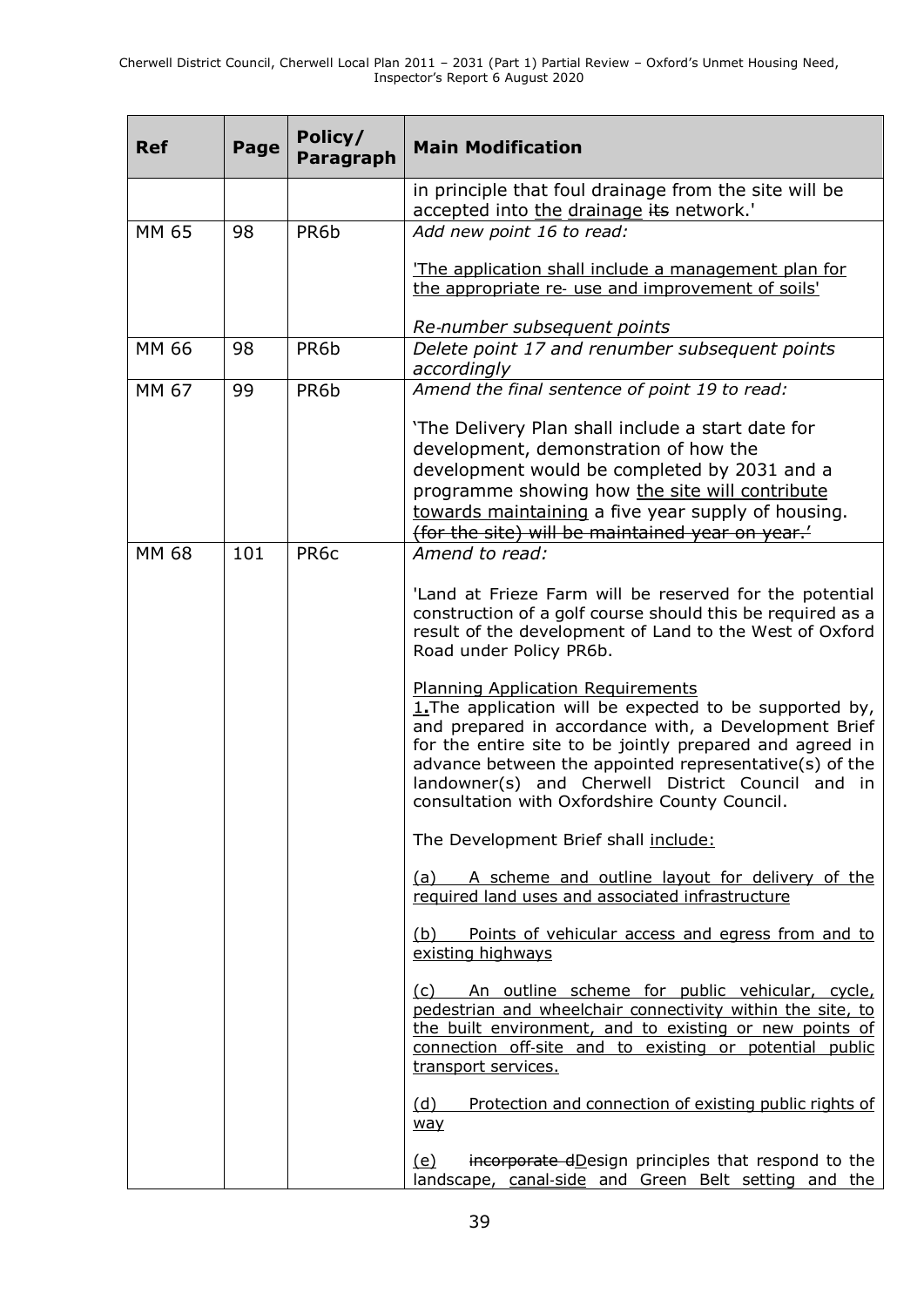| <b>Ref</b> | Page | Policy/<br>Paragraph | <b>Main Modification</b>                                                                                                                                                                                                                                      |
|------------|------|----------------------|---------------------------------------------------------------------------------------------------------------------------------------------------------------------------------------------------------------------------------------------------------------|
|            |      |                      | historic context of Oxford                                                                                                                                                                                                                                    |
|            |      |                      | (f) Outline measures for securing net biodiversity gains<br>informed by a Biodiversity Impact Assessment in<br>accordance with (2) below                                                                                                                      |
|            |      |                      | (g) An outline scheme for vehicular access by the<br>emergency services                                                                                                                                                                                       |
|            |      |                      | 2. The application(s) shall be supported by the<br>Biodiversity Impact Assessment (BIA) based on the DEFRA<br>biodiversity metric (unless the Council has adopted a local,<br>alternative methodology), to be agreed with Cherwell<br><b>District Council</b> |
|            |      |                      | 3. The application(s) shall be supported by a proposed<br>Biodiversity Improvement and Management Plan (BIMP)<br>informed by the findings of the BIA and habitat surveys and<br>to be agreed before development commences. The BIMP<br>shall include:         |
|            |      |                      | (a) measures for securing net biodiversity gain within<br>the site and for the protection of wildlife during construction                                                                                                                                     |
|            |      |                      | (b) measures for retaining and conserving<br>protected/notable species (identified within baseline<br>surveys) within the development                                                                                                                         |
|            |      |                      | (c) demonstration that designated environmental<br>assets will not be harmed, including no detrimental impacts<br>through hydrological, hydro chemical or sedimentation<br>impacts                                                                            |
|            |      |                      | (d) measures for the protection and enhancement of<br>existing wildlife corridors and the protection of existing<br>hedgerows and trees                                                                                                                       |
|            |      |                      | (e) the creation of a green infrastructure network with<br>connected wildlife corridors                                                                                                                                                                       |
|            |      |                      | (f) measures to minimise light spillage and noise levels<br>on habitats especially along wildlife corridors                                                                                                                                                   |
|            |      |                      | (g) a scheme for the provision for bird and bat boxes<br>and for the viable provision of designated green walls and<br>roofs                                                                                                                                  |
|            |      |                      | farmland bird compensation<br>(h)                                                                                                                                                                                                                             |
|            |      |                      | (i) proposals for long-term wildlife management and<br>maintenance                                                                                                                                                                                            |
|            |      |                      | Measures for the retention of the Grade II listed<br>4.<br>Frieze Farmhouse and an appropriate sensitive setting                                                                                                                                              |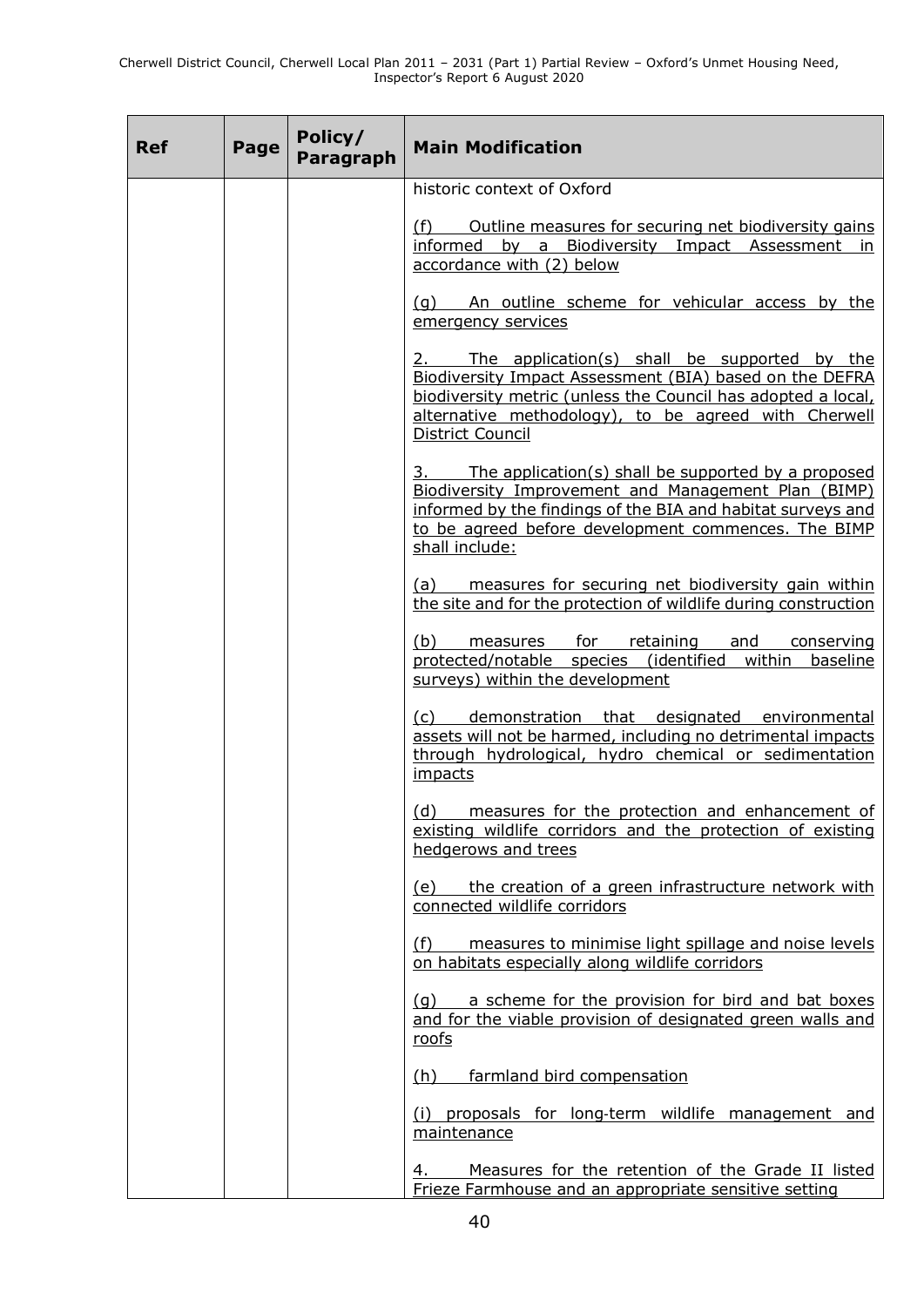| <b>Ref</b> | Page | Policy/<br><b>Paragraph</b> | <b>Main Modification</b>                                                                                                                                                                                                                                                                                                                                                                                                                                                                                                                                                                                                                                                                                                                 |
|------------|------|-----------------------------|------------------------------------------------------------------------------------------------------------------------------------------------------------------------------------------------------------------------------------------------------------------------------------------------------------------------------------------------------------------------------------------------------------------------------------------------------------------------------------------------------------------------------------------------------------------------------------------------------------------------------------------------------------------------------------------------------------------------------------------|
|            |      |                             | The application shall be supported by a Heritage<br>5.<br>Impact Assessment which will identify measures to avoid or<br>minimise conflict with identified heritage assets within and<br>adjacent to the site, particularly the Grade II Listed Frieze<br>Farmhouse. These measures shall be incorporated or<br>reflected, as appropriate, in any proposed development<br>scheme'                                                                                                                                                                                                                                                                                                                                                         |
|            |      |                             | The application(s) shall be supported by a desk-<br>6. __<br>based archaeological investigation which may then require<br>predetermination evaluations and appropriate mitigation<br>measures. The outcomes of the investigation and mitigation<br>measures shall be incorporated or reflected, as appropriate,<br>in any proposed development scheme                                                                                                                                                                                                                                                                                                                                                                                    |
|            |      |                             | <u>7. The application(s) shall be supported by a Transport</u><br>Assessment and Travel Plan including measures for<br>maximising sustainable transport connectivity, minimising<br>the impact of motor vehicles on existing communities and<br>actions for updating the Travel Plan during the construction<br>of the development                                                                                                                                                                                                                                                                                                                                                                                                       |
|            |      |                             | The application will be supported by a Flood Risk<br>Assessment, informed by a suitable ground investigation<br>and having regard to guidance contained within the<br>Council's Level 1 Strategic Flood Risk Assessment. The<br>Flood Risk Assessment should include detailed modelling of<br>watercourses taking into account allowance for climate<br>change. There should be no ground raising or built<br>development within the modelled flood zone.                                                                                                                                                                                                                                                                                |
|            |      |                             | 9. The application shall be supported by a landscaping<br>scheme including details of materials for land modelling (to<br>be agreed with the Environment Agency), together with a<br>management plan for the appropriate re-use and<br>improvement of soils                                                                                                                                                                                                                                                                                                                                                                                                                                                                              |
|            |      |                             | The application should demonstrate that Thames<br>10.<br>Water has agreed in principle that foul drainage from the<br>site will be accepted into its network.                                                                                                                                                                                                                                                                                                                                                                                                                                                                                                                                                                            |
|            |      |                             | 11. A single comprehensive, outline scheme shall be<br>approved for the entire site. The scheme shall be supported<br>by draft Heads of Terms for developer contributions that<br>are proposed to be secured by way of legal agreement. The<br>application(s) shall be supported by a Delivery Plan<br>demonstrating how the implementation and phasing of the<br>development shall be secured comprehensively and how<br>the provision of supporting infrastructure will be delivered.<br>The Delivery Plan shall include a start date for development<br>and a programme showing how and when the golf course<br>would be constructed to meet any identified need as a result<br>of the development of Land to the West of Oxford Road |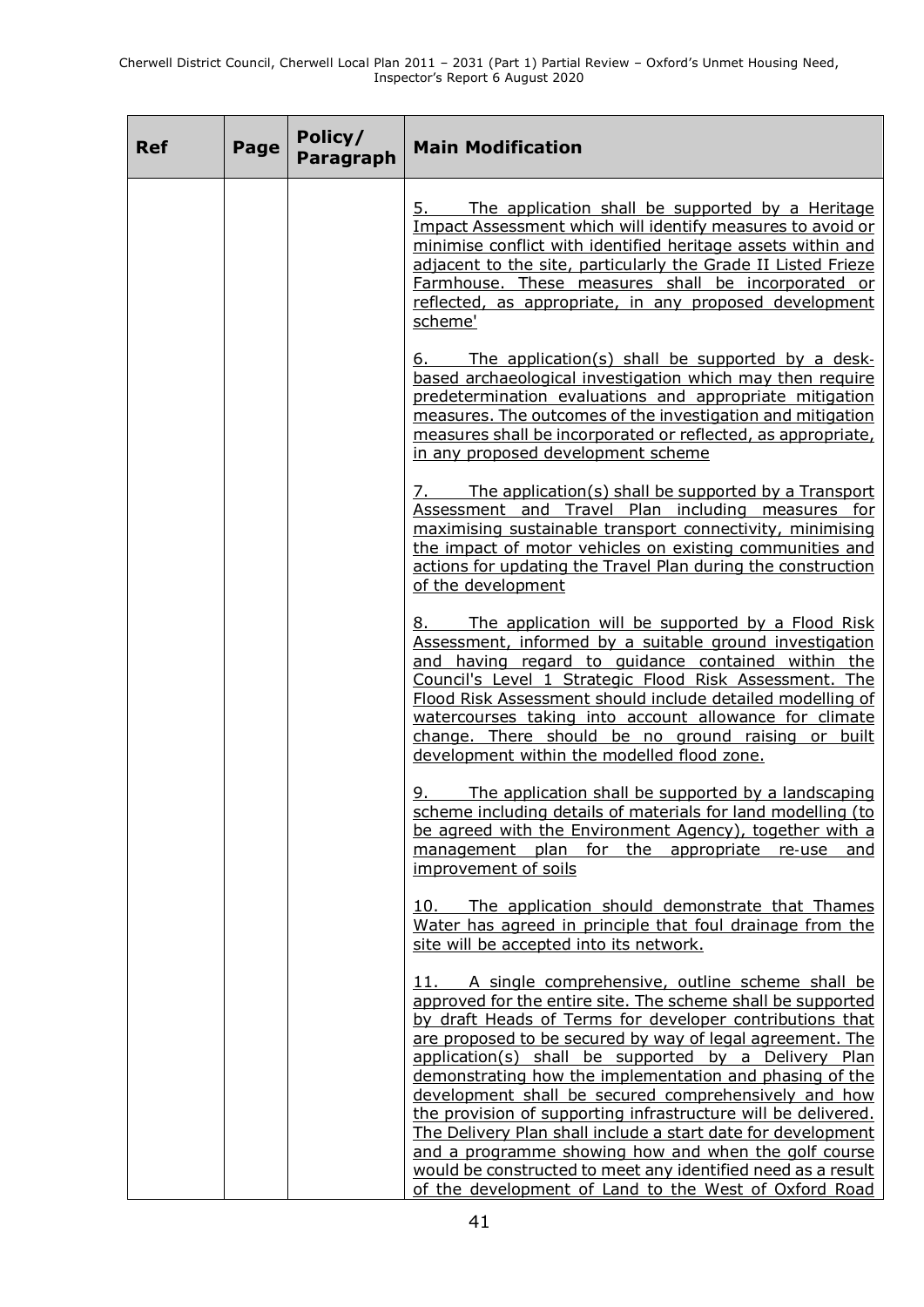| <b>Ref</b>   | Page      | Policy/<br><b>Paragraph</b> | <b>Main Modification</b>                                                                                                                                                                                                                      |
|--------------|-----------|-----------------------------|-----------------------------------------------------------------------------------------------------------------------------------------------------------------------------------------------------------------------------------------------|
|              |           |                             | (Policy PR6b)                                                                                                                                                                                                                                 |
| MM 69        | 103       | 5.90                        | Amend last sentence to read:                                                                                                                                                                                                                  |
|              |           |                             | 'A clearly defined field boundary partially marks the<br>extent of the area that is identified for development<br>and the remainder of the southern boundary follows<br>a former historic field boundary.'                                    |
| <b>MM 70</b> | 104       | 5.95                        | Delete first two sentences and replace with:                                                                                                                                                                                                  |
|              |           |                             | The farmhouse looks south across land planted as<br>an orchard. To the west of the farmhouse is an area<br>of trees and a traditional orchard which forms an<br>important part of its historic setting.'                                      |
| <b>MM 71</b> | 104<br>to | 5.96                        | Renumber points 5 to 8 as 6 to 9                                                                                                                                                                                                              |
|              | 105       |                             | Insert new point 5 to read:                                                                                                                                                                                                                   |
|              |           |                             | 'Retention and renovation of the Grade II Listed<br>Stratfield Farmhouse and the protection of its historic<br>setting.'                                                                                                                      |
| <b>MM 72</b> | 106       | Policies<br>Map PR7a        | Increase extent of residential area<br>Reduce extent of Outdoor Sports Provision<br>Amend revised Green Belt boundary (see attached<br>pages 49 and 50 of the Schedule of Main<br><b>Modifications November 2019)</b>                         |
| <b>MM 73</b> | 106       | <b>Policies</b><br>Map PR7a | Amend the policies map to include 'new green<br>space/parks' notation over (in addition to) 'Outdoor<br>Sports provision' on the policies map (see attached<br>pages 49 and 50 of the Schedule of Main<br><b>Modifications November 2019)</b> |
| <b>MM 74</b> | 107       | PR <sub>7a</sub>            | Amend point 1 to read:                                                                                                                                                                                                                        |
|              |           |                             | 'Construction of 430 230 dwellings (net) on 21 11<br>hectares of land (the residential area as shown). The<br>dwellings to be constructed at an approximate<br>average net density of 35 dwellings per hectare.                               |
| <b>MM 75</b> | 107       | PR7a                        | Amend point 4 to read:                                                                                                                                                                                                                        |
|              |           |                             | The provision of 21.5 11 hectares of land to provide<br>formal sports facilities for the development and for<br>the wider community and green infrastructure within<br>the Green Belt.'                                                       |
| <b>MM 76</b> | 107       | PR <sub>7a</sub>            | Add a second sentence to point 9 (a) to read:                                                                                                                                                                                                 |
|              |           |                             | 'Minor variations in the location of specific uses will<br>be considered where evidence is available.'                                                                                                                                        |
| <b>MM 77</b> | 109       | PR7a                        | Amend point 12 to read:                                                                                                                                                                                                                       |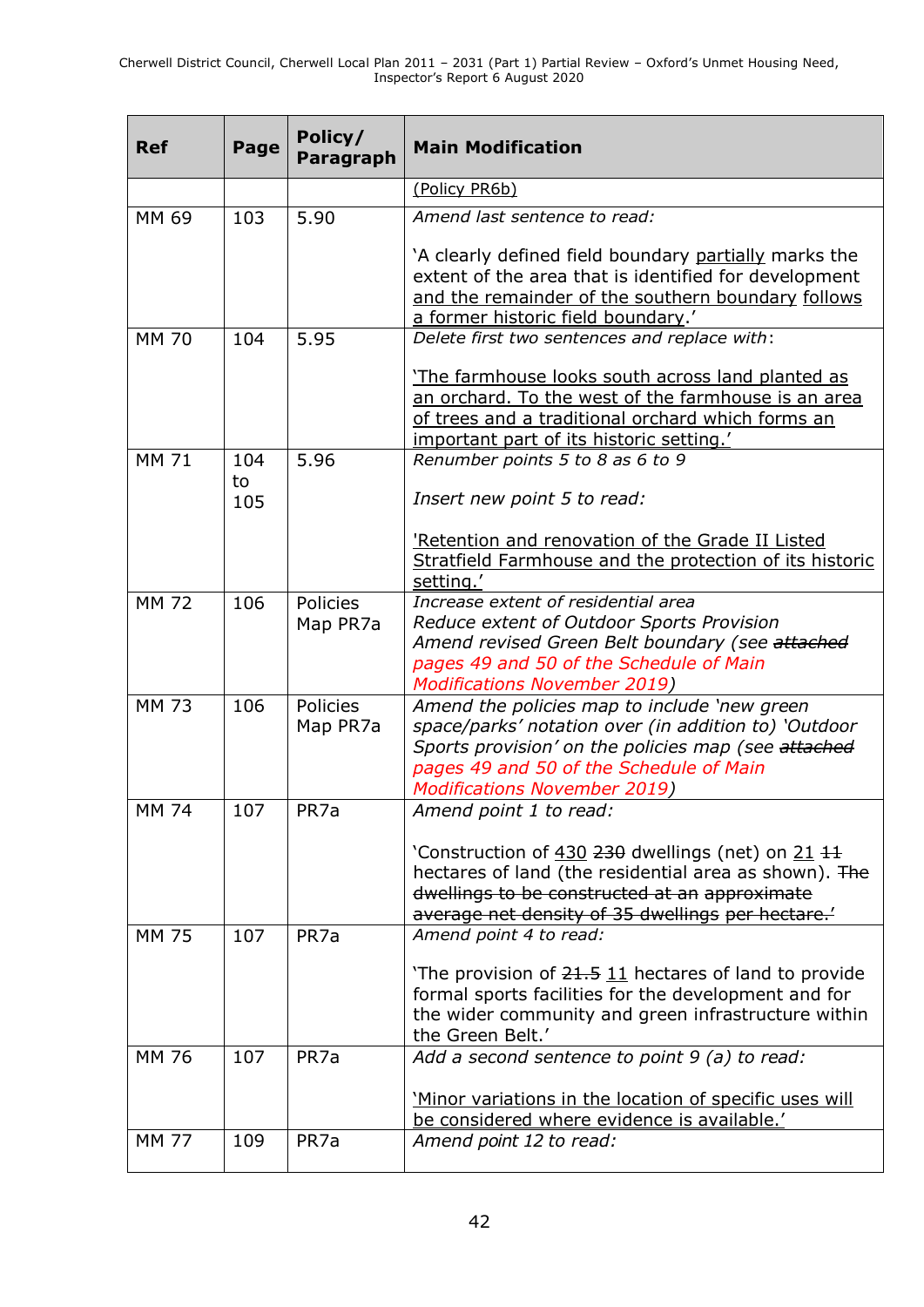| <b>Ref</b>   | Page | Policy/<br>Paragraph | <b>Main Modification</b>                                                                                                                                                                                                                                                                                                                                                                                                                                                  |
|--------------|------|----------------------|---------------------------------------------------------------------------------------------------------------------------------------------------------------------------------------------------------------------------------------------------------------------------------------------------------------------------------------------------------------------------------------------------------------------------------------------------------------------------|
|              |      |                      | The application(s) shall be supported by a phase 1<br>habitat survey including habitat suitability index<br>(HSI) survey for great crested newts, and protected<br>and notable species surveys as appropriate, including<br>great crested newt presence/absence surveys<br>(dependent on HSI survey), surveys for badgers,<br>breeding birds and reptiles, an internal building<br>assessment for roosting barn owl, a tree survey and<br>an assessment of water bodies.' |
| <b>MM 78</b> | 109  | PR7a                 | Amend point 14 to read:<br>'The application should demonstrate that Thames<br>Water, Natural England has agreed in principle and                                                                                                                                                                                                                                                                                                                                          |
|              |      |                      | the Environment Agency have been consulted<br>regarding wastewater treatment capacity and<br>agreement has been reached in principle that foul<br>drainage from the site will be accepted into the<br>drainage its network.'                                                                                                                                                                                                                                              |
| <b>MM 79</b> | 109  | PR7a                 | Amend point 16 to read:                                                                                                                                                                                                                                                                                                                                                                                                                                                   |
|              |      |                      | 'The application(s) shall be supported by a desk-based<br>archaeological investigation which may then require<br>predetermination evaluations and appropriate mitigation<br>measures. The outcomes of the investigation and<br>mitigation measures shall be incorporated or reflected,<br>as appropriate, in any proposed development scheme'                                                                                                                             |
| <b>MM 80</b> | 109  | PR <sub>7a</sub>     | Add new point 17 to read:                                                                                                                                                                                                                                                                                                                                                                                                                                                 |
|              |      |                      | The application shall include a management plan for the<br>appropriate re- use and improvement of soils'                                                                                                                                                                                                                                                                                                                                                                  |
| <b>MM 81</b> | 110  | PR <sub>7a</sub>     | Re-number subsequent points<br>Amend the final sentence of point 19 to read:                                                                                                                                                                                                                                                                                                                                                                                              |
|              |      |                      | 'The Delivery Plan shall include a start date for<br>development, demonstration of how the<br>development would be completed by 2031 and a<br>programme showing how the site will contribute<br>towards maintaining a five year supply of housing.<br>(for the site) will be maintained year on year.'                                                                                                                                                                    |
| <b>MM 82</b> | 111  | Policies<br>Map PR7b | Increase Residential area<br>Reduce Nature Conservation Area<br>Amend Revised Green Belt boundary<br>Amend Green Space boundary (see attached pages 51<br>and 52 of the Schedule of Main Modifications November<br>2019)                                                                                                                                                                                                                                                  |
| <b>MM 83</b> | 112  | PR7b                 | Amend point 1 to read:<br>'Construction of 120 100 homes (net) on 5 4 hectares<br>of land (the residential area). The dwellings to be                                                                                                                                                                                                                                                                                                                                     |
|              |      |                      | constructed at an approximate average net density of                                                                                                                                                                                                                                                                                                                                                                                                                      |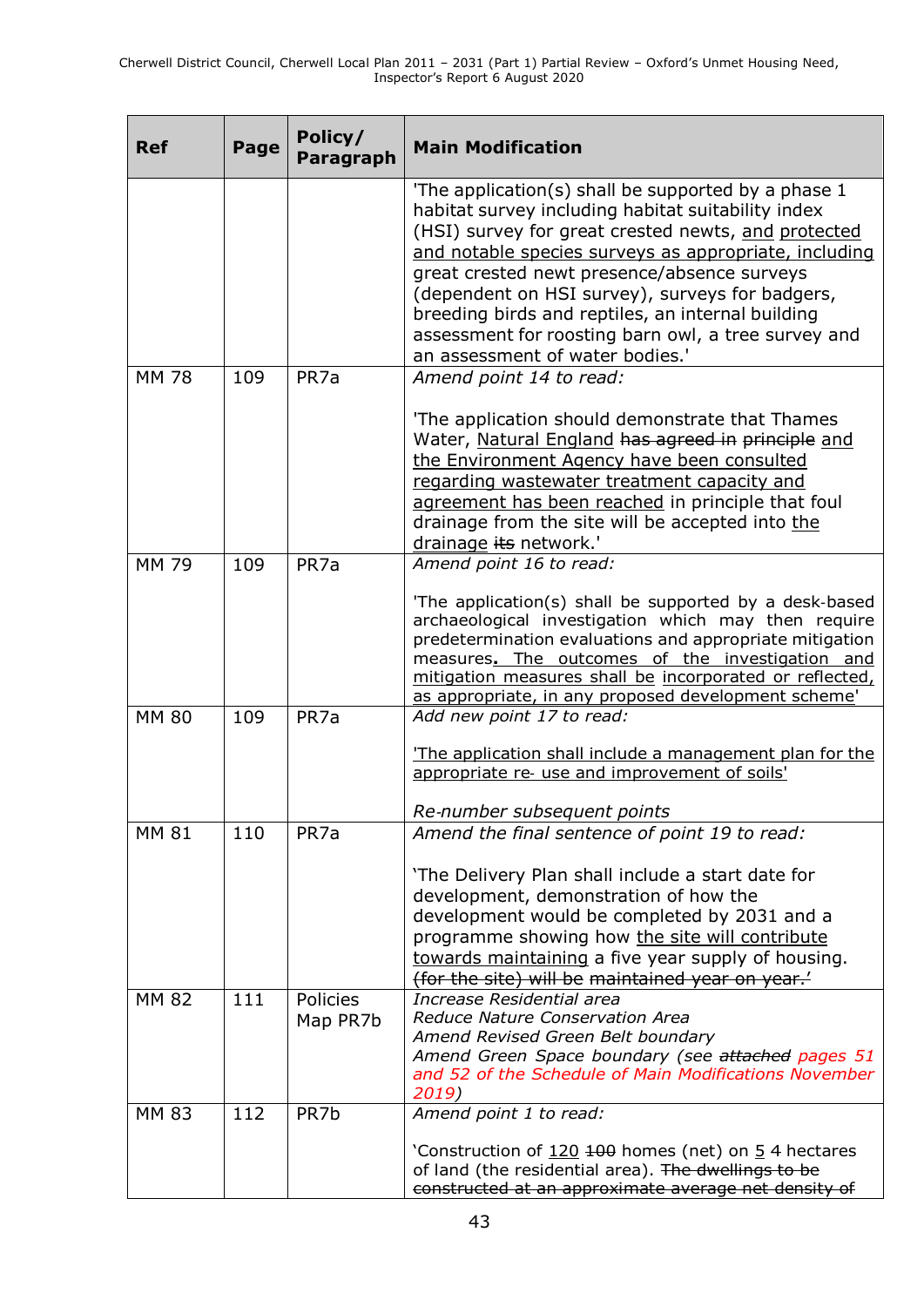| <b>Ref</b>   | Page | Policy/<br><b>Paragraph</b> | <b>Main Modification</b>                                                                                                                                                                                                                                                                                                                                                                                                                                                                                                                                           |
|--------------|------|-----------------------------|--------------------------------------------------------------------------------------------------------------------------------------------------------------------------------------------------------------------------------------------------------------------------------------------------------------------------------------------------------------------------------------------------------------------------------------------------------------------------------------------------------------------------------------------------------------------|
|              |      |                             | 25 dwellings per hectare.                                                                                                                                                                                                                                                                                                                                                                                                                                                                                                                                          |
| <b>MM 84</b> | 112  | PR7b                        | Amend point 7 to read:                                                                                                                                                                                                                                                                                                                                                                                                                                                                                                                                             |
|              |      |                             | Creation of a nature conservation area on 6.3 5.3<br>hectares of land as shown on the inset Policies Map,<br>incorporating the community orchard and with the<br>opportunity to connect to and extend Stratfield Brake<br>District Wildlife Site.'                                                                                                                                                                                                                                                                                                                 |
| <b>MM 85</b> | 112  | PR7b                        | Amend last sentence of point 9 to read:                                                                                                                                                                                                                                                                                                                                                                                                                                                                                                                            |
|              |      |                             | 'The Development Brief shall be prepared in<br>consultation with Oxfordshire County Council, and<br>Oxford City Council and the Canal and River Trust'                                                                                                                                                                                                                                                                                                                                                                                                             |
| MM 86        | 112  | PR <sub>7</sub> b           | Add a second sentence to point 10 (a) to read:                                                                                                                                                                                                                                                                                                                                                                                                                                                                                                                     |
|              |      |                             | 'Minor variations in the location of specific uses will<br>be considered where evidence is available.'                                                                                                                                                                                                                                                                                                                                                                                                                                                             |
| <b>MM 87</b> | 113  | PR <sub>7</sub> b           | Amend point 10 (b) to read:<br>'Points of vehicular access and egress from and to<br>existing highways with, unless otherwise approved, at<br>least two separate points:'                                                                                                                                                                                                                                                                                                                                                                                          |
| <b>MM 88</b> | 113  | PR7b                        | Amend point 10 (c) to read:<br>'The scheme shall include an access road from the<br>Kidlington roundabout to the easternmost<br>development parcels and the Stratfield Farm building<br>complex. only., as shown on the inset Policies Map.'                                                                                                                                                                                                                                                                                                                       |
| <b>MM 89</b> | 114  | PR7b                        | Amend point 13 to read:<br>'The application(s) shall be supported by a phase 1<br>habitat survey including an habitat suitability index<br>(HSI) survey for great crested newts, and protected<br>and notable species surveys as appropriate, including<br>great crested newt presence/absence surveys<br>(dependent on HSI survey), hedgerow and tree<br>survey, surveys for badgers, water vole, otter,<br>invertebrate, dormouse, breeding birds and reptiles,<br>an internal building assessment for roosting barn<br>owl, and an assessment of water bodies.' |
| MM 90        | 115  | PR7b                        | Amend point 16 to read:<br>'The application should demonstrate that Thames<br>Water, Natural England has agreed in principle and<br>the Environment Agency, have been consulted<br>regarding wastewater treatment capacity and<br>agreement has been reached in principle that foul<br>drainage from the site will be accepted into the<br>drainage its network.'                                                                                                                                                                                                  |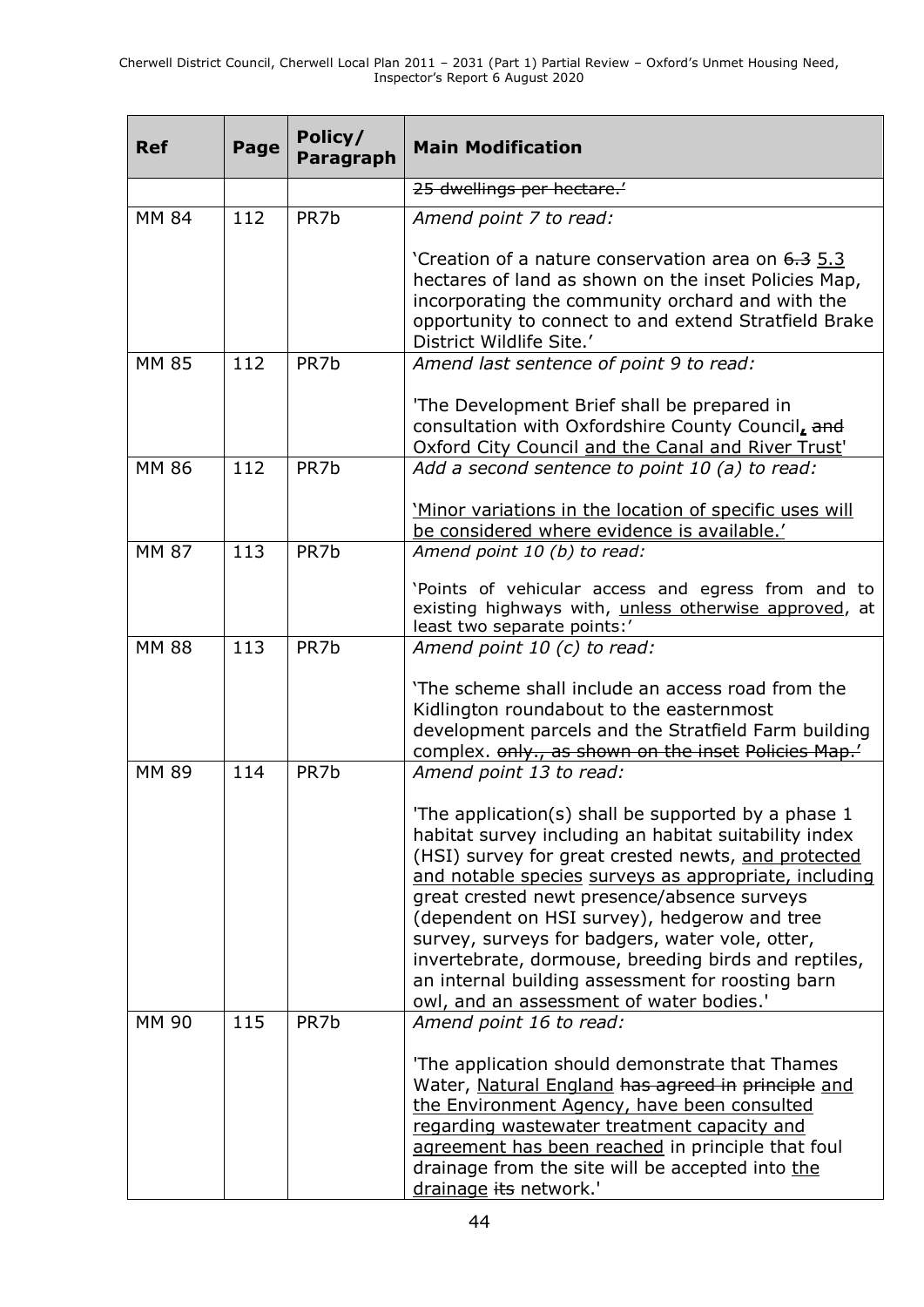| <b>Ref</b>   | Page | Policy/<br><b>Paragraph</b> | <b>Main Modification</b>                                                                                                                                                                                                                                                                                                    |
|--------------|------|-----------------------------|-----------------------------------------------------------------------------------------------------------------------------------------------------------------------------------------------------------------------------------------------------------------------------------------------------------------------------|
| MM 91        | 115  | PR7b                        | Amend point 17 to read:                                                                                                                                                                                                                                                                                                     |
|              |      |                             | " a Heritage Impact Assessment which will identify<br>include measures to avoid or minimise conflict with<br>identified heritage assets within and adjacent to the<br>site, particularly Stratfield Farmhouse. These<br>measures shall be incorporated or reflected, as<br>appropriate, in any proposed development scheme' |
| <b>MM 92</b> | 115  | PR <sub>7</sub> b           | Amend point 18 to read:                                                                                                                                                                                                                                                                                                     |
|              |      |                             | "a desk-based archaeological investigation which<br>may then require predetermination evaluations and<br>appropriate mitigation measures. The outcomes of<br>the investigation and mitigation measures shall be<br>incorporated or reflected, as appropriate, in any<br>proposed development scheme'                        |
| <b>MM 93</b> | 115  | PR <sub>7</sub> b           | Add new point 19 to read:                                                                                                                                                                                                                                                                                                   |
|              |      |                             | 'The application shall include a management plan for the<br>appropriate re- use and improvement of soils'                                                                                                                                                                                                                   |
| MM 94        | 115  | PR <sub>7</sub> b           | Re-number subsequent points<br>Amend the final sentence of point 21 to read:                                                                                                                                                                                                                                                |
|              |      |                             | 'The Delivery Plan shall include a start date for<br>development, demonstration of how the development<br>would be completed by 2031 and a programme showing<br>how the site will contribute towards maintaining a five<br>year supply of housing. (for the site) will be maintained<br>year on year.                       |
| <b>MM 95</b> | 121  | PR <sub>8</sub>             | Amend point 1 to read:                                                                                                                                                                                                                                                                                                      |
|              |      |                             | 'Construction of 1,950 dwellings (net) on<br>approximately 66 hectares of land (the residential<br>area as shown). The dwellings are to be constructed<br>at an approximate average net density of 45<br>dwellings per hectare'                                                                                             |
| MM 96        | 121  | PR8                         | Amend point 4 to read:                                                                                                                                                                                                                                                                                                      |
|              |      |                             | The provision of a primary school with at least three<br>forms of entry on 3.2 hectares of land in the location<br>shown'                                                                                                                                                                                                   |
| MM 97        | 121  | PR8                         | Amend point 5 to read:                                                                                                                                                                                                                                                                                                      |
|              |      |                             | The provision of a primary school with at least two<br>forms of entry on 2.2 hectares of land in the location<br>shown if required in consultation with the Education<br>Authority and unless otherwise agreed with Cherwell<br>District Council.'                                                                          |
| <b>MM 98</b> | 122  | PR8                         | Amend last sentence of point 17 to read:                                                                                                                                                                                                                                                                                    |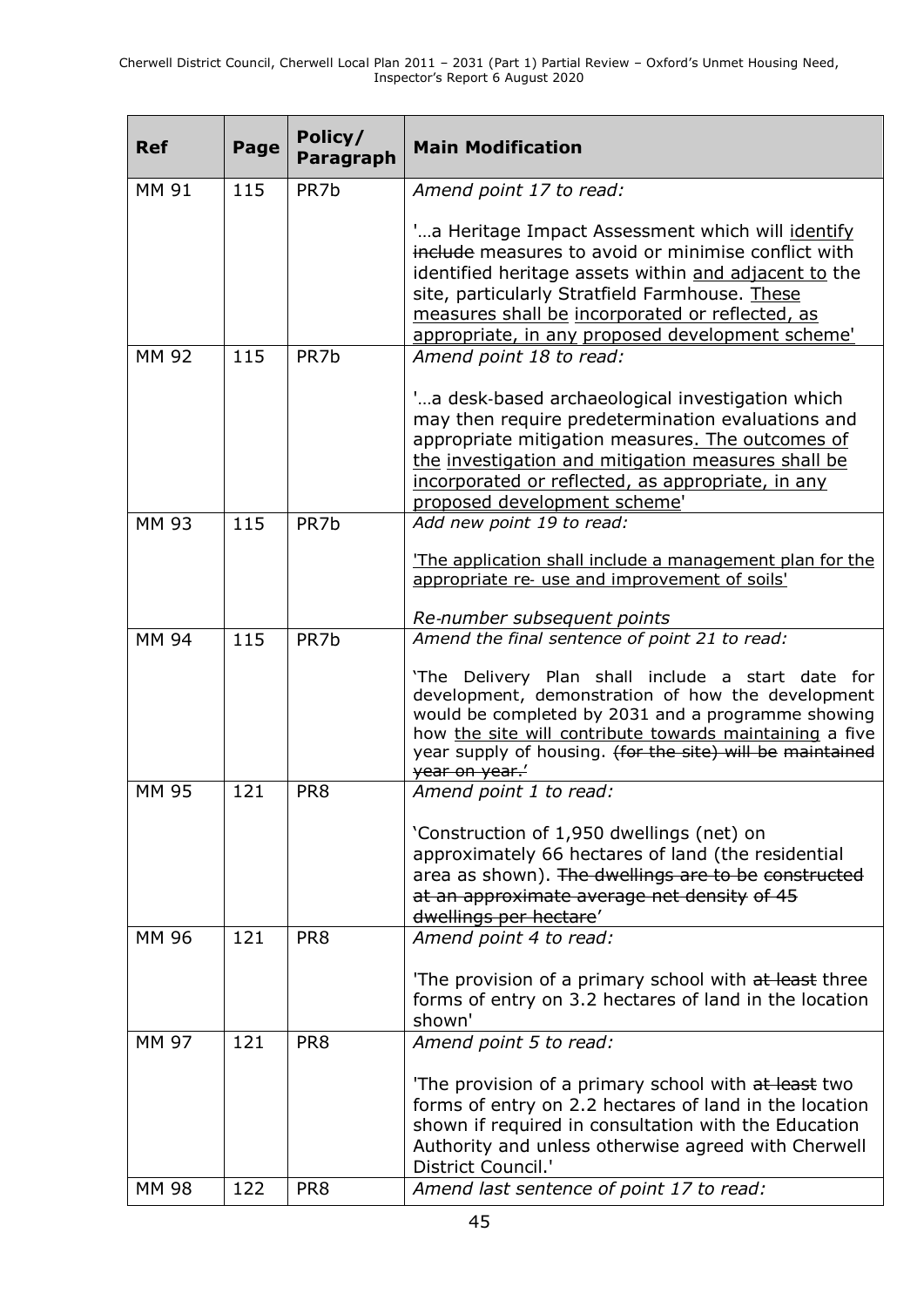| <b>Ref</b> | Page | Policy/<br><b>Paragraph</b> | <b>Main Modification</b>                                                                                                                                                                                                                                                                                                                                                                                                                                                                                                                                                                                                                                                                                                                                                |
|------------|------|-----------------------------|-------------------------------------------------------------------------------------------------------------------------------------------------------------------------------------------------------------------------------------------------------------------------------------------------------------------------------------------------------------------------------------------------------------------------------------------------------------------------------------------------------------------------------------------------------------------------------------------------------------------------------------------------------------------------------------------------------------------------------------------------------------------------|
|            |      |                             | 'The Development Brief shall be prepared in<br>consultation with Oxfordshire County Council, and<br>Oxford City Council, Network Rail and the Canal and<br>River Trust'                                                                                                                                                                                                                                                                                                                                                                                                                                                                                                                                                                                                 |
| MM 99      | 122  | PR8                         | Add a second sentence to point 18 (a) to read:                                                                                                                                                                                                                                                                                                                                                                                                                                                                                                                                                                                                                                                                                                                          |
|            |      |                             | 'Minor variations in the location of specific uses will<br>be considered where evidence is available.'                                                                                                                                                                                                                                                                                                                                                                                                                                                                                                                                                                                                                                                                  |
| MM 100     | 122  | PR8                         | Amend point 18 (b) to read:                                                                                                                                                                                                                                                                                                                                                                                                                                                                                                                                                                                                                                                                                                                                             |
|            |      |                             | 'Points of vehicular access and egress from and to<br>existing highways with at least two separate,<br>connecting points from and to the A44 and including<br>the use of the existing Science Park access road.                                                                                                                                                                                                                                                                                                                                                                                                                                                                                                                                                         |
| MM 101     | 123  | PR8                         | Amend point 18 (f) to read:                                                                                                                                                                                                                                                                                                                                                                                                                                                                                                                                                                                                                                                                                                                                             |
|            |      |                             | 'In consultation with Oxfordshire County Council and<br>Network Rail, proposals for the closure/unadoption of<br>Sandy Lane, the closure of Sandy Lane to motor<br>vehicles'                                                                                                                                                                                                                                                                                                                                                                                                                                                                                                                                                                                            |
| MM 102     | 123  | PR <sub>8</sub>             | Amend point 19 to read:                                                                                                                                                                                                                                                                                                                                                                                                                                                                                                                                                                                                                                                                                                                                                 |
|            |      |                             | 'The application(s) shall be supported by the Biodiversity<br>Impact Assessment (BIA) based on the DEFRA<br>biodiversity metric (unless the Council has adopted a<br>local, alternative methodology), prepared in consultation<br>and agreed with Cherwell District Council. The BIA shall<br>include be informed by a hydrogeological risk<br>assessment to determine whether there would be any<br>material change in ground water levels as a result of the<br>development and any associated adverse impact,<br>particularly<br>Rushy<br>Meadows<br>SSSI,<br>requiring<br>on<br>mitigation. It shall also be informed by investigation of<br>any above or below ground hydrological connectivity<br>with the SSSI and between Rowel Brook and Rushy<br>Meadows SSSI |
| MM 103     | 124  | PR8                         | Amend point 21 to read:<br>The application(s) shall be supported by a phase 1<br>habitat survey and protected and notable species<br>surveys as appropriate, including and surveys for<br>badgers, nesting birds, amphibians (in particular<br>Great Crested Newts), reptiles and for bats including<br>associated tree assessment, hedgerow regulations<br>assessment.'                                                                                                                                                                                                                                                                                                                                                                                                |
| MM 104     | 124  | PR8                         | Amend point 22 to read:                                                                                                                                                                                                                                                                                                                                                                                                                                                                                                                                                                                                                                                                                                                                                 |
|            |      |                             | 'The application(s) shall be supported by a Transport<br>Assessment and Travel Plan including measures for                                                                                                                                                                                                                                                                                                                                                                                                                                                                                                                                                                                                                                                              |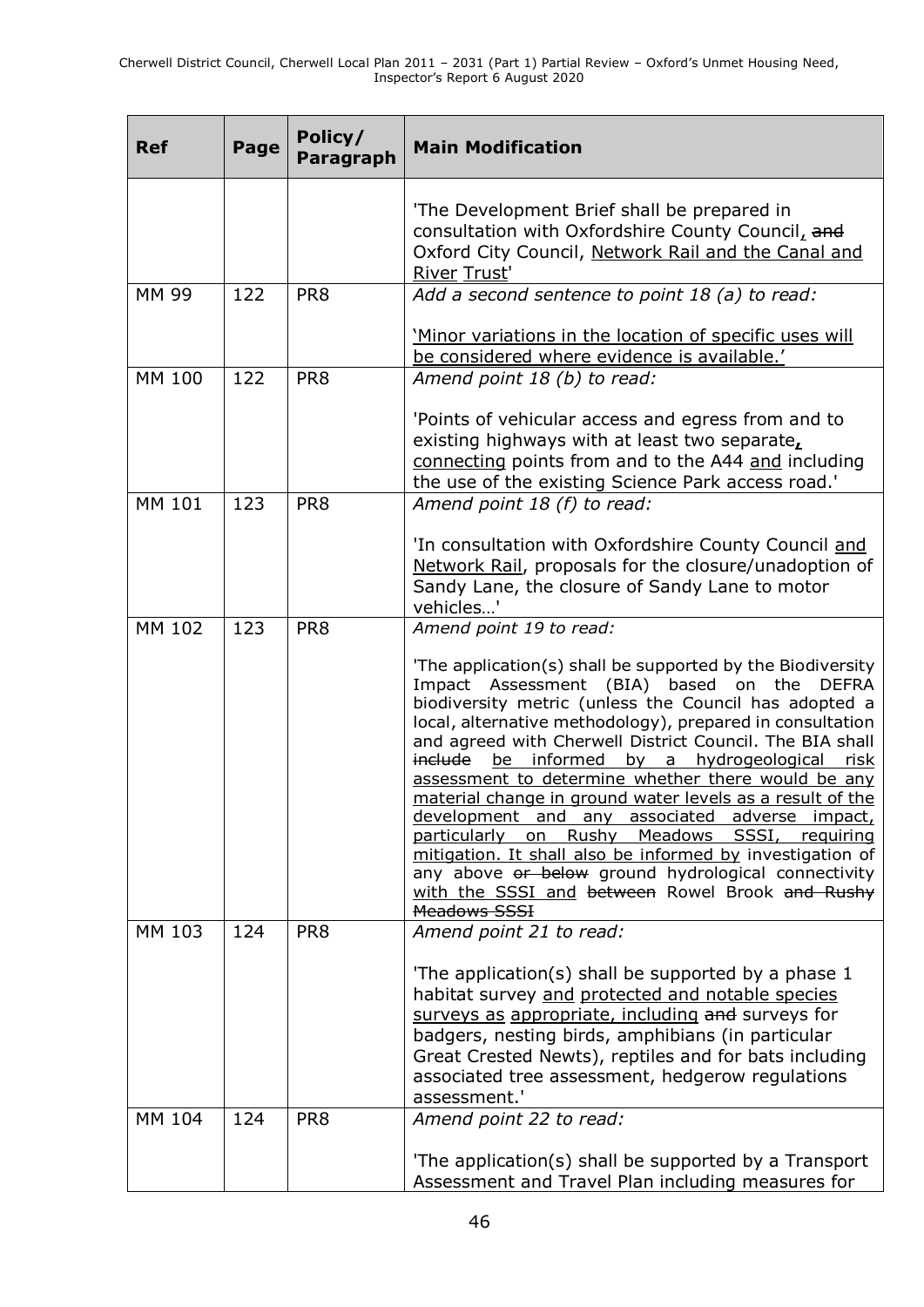| <b>Ref</b> | Page | Policy/<br>Paragraph | <b>Main Modification</b>                                                                                                                                                                                                                                                                                                                                                                                                                                                                                                                                                                                                                                                      |
|------------|------|----------------------|-------------------------------------------------------------------------------------------------------------------------------------------------------------------------------------------------------------------------------------------------------------------------------------------------------------------------------------------------------------------------------------------------------------------------------------------------------------------------------------------------------------------------------------------------------------------------------------------------------------------------------------------------------------------------------|
|            |      |                      | maximising sustainable transport connectivity,<br>minimising the impact of motor vehicles on new<br>residents and existing communities, and actions for<br>updating the Travel Plan during construction of the<br>development. The Transport Assessment shall<br>include consideration of the effect of vehicular and<br>non-vehicular traffic on use of the railway level<br>crossings at Sandy Lane, Yarnton Lane and<br>Roundham.'                                                                                                                                                                                                                                         |
| MM 105     | 125  | PR <sub>8</sub>      | Amend point 23 to read:<br>'The application shall be supported by a Flood Risk<br>Assessment informed by a suitable ground investigation,<br>and having regard to guidance contained within the<br>Council's Level 2 Strategic Flood Risk Assessment. A<br>surface water management framework shall be prepared<br>to maintain run off rates to greenfield run off rates and<br>volumes, with use of Sustainable Drainage Systems in<br>accordance with adopted Policy ESD7, taking into<br>account recommendations contained in the Council's<br>Level 1 and Level 2 SFRAs. Residential development<br>must be located outside the modelled Flood Zone 2 and<br>3 envelope.' |
| MM 106     | 125  | PR <sub>8</sub>      | Amend point 24 to read:<br>'The application should demonstrate that Thames<br>Water, Natural England has agreed in principle and<br>the Environment Agency have been consulted<br>regarding wastewater treatment capacity and<br>agreement has been reached in principle that foul<br>drainage from the site will be accepted into the<br>drainage its network.'                                                                                                                                                                                                                                                                                                              |
| MM 107     | 125  | PR8                  | Amend point 25 to read:<br>'The application shall be supported by a Heritage<br>Impact Assessment which will include identify<br>measures to avoid or minimise conflict with the<br>identified heritage assets within the site, particularly<br>the Oxford Canal Conservation Area and the listed<br>structures along its length. These measures shall be<br>incorporated or reflected, as appropriate, in any<br>proposed development scheme.'                                                                                                                                                                                                                               |
| MM 108     | 125  | PR8                  | Amend point 26 to read:<br>"mitigation measures. The outcomes of the<br>investigation and mitigation measures shall be<br>incorporated or reflected, as appropriate, in any<br>proposed development scheme.'                                                                                                                                                                                                                                                                                                                                                                                                                                                                  |
| MM 109     | 125  | PR8                  | Add new point 28 to read:                                                                                                                                                                                                                                                                                                                                                                                                                                                                                                                                                                                                                                                     |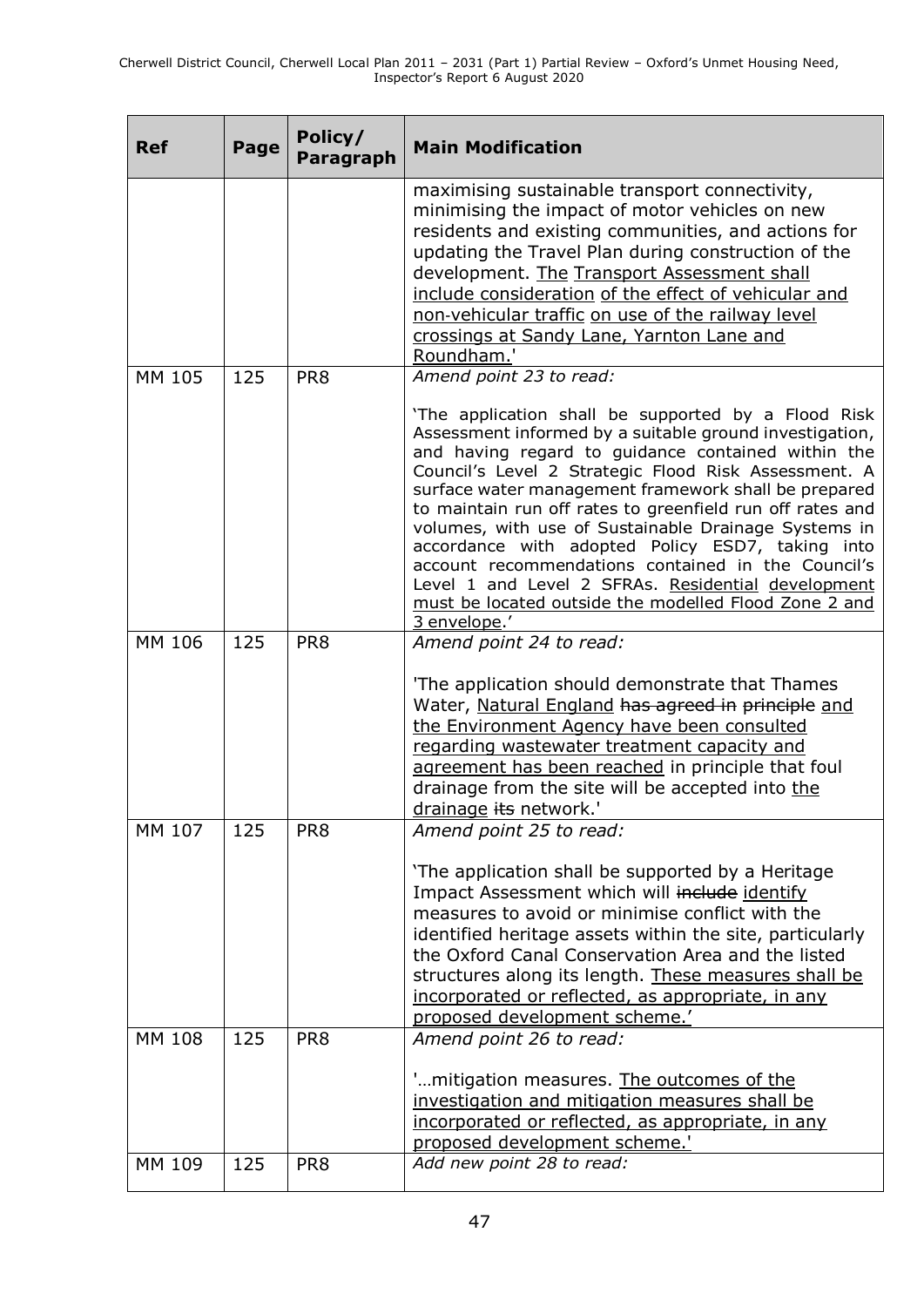| <b>Ref</b> | Page | Policy/<br><b>Paragraph</b> | <b>Main Modification</b>                                                                                                                                                                                                                                                                                                                                                                                                                                                                                                                                                                                                                                                                   |
|------------|------|-----------------------------|--------------------------------------------------------------------------------------------------------------------------------------------------------------------------------------------------------------------------------------------------------------------------------------------------------------------------------------------------------------------------------------------------------------------------------------------------------------------------------------------------------------------------------------------------------------------------------------------------------------------------------------------------------------------------------------------|
|            |      |                             | 'The application shall include a management plan for<br>the appropriate re- use and improvement of soils'                                                                                                                                                                                                                                                                                                                                                                                                                                                                                                                                                                                  |
|            |      |                             | Re-number subsequent points                                                                                                                                                                                                                                                                                                                                                                                                                                                                                                                                                                                                                                                                |
| MM 110     | 125  | PR <sub>8</sub>             | Amend the final sentence of point 30 to read:<br>'The Delivery Plan shall include a start date for<br>development, demonstration of how the<br>development would be completed by 2031 and a<br>programme showing how the site will contribute<br>towards maintaining a five year supply of housing.                                                                                                                                                                                                                                                                                                                                                                                        |
| MM 111     | 127  | 5.121                       | (for the site) will be maintained year on year.<br>Amend to read:                                                                                                                                                                                                                                                                                                                                                                                                                                                                                                                                                                                                                          |
|            |      |                             | 'We are also seeking to enhance the beneficial use of the<br>Green Belt within the site by requiring improved informal<br>access to the countryside and significant ecological and<br>biodiversity gains primarily through the establishment of<br>publicly accessible informal parkland<br>between the<br>proposed built development and the retained agricultural<br>land to the west. There will also be opportunities for<br>significant ecological and<br>biodiversity gains.<br>The<br>Council's priority will be the creation of a new Local<br>Nature Reserve at the southern end of the site with good<br>access to the primary school and the existing public<br>rights of way.' |
| MM 112     | 129  | Policies<br>Map PR9         | Extend residential area to 25.3 hectares<br>Delete Public Access Land<br>Amend Revised Green Belt boundary<br>Add 24.8 hectares of new green space/parks<br>Add 39.2 hectares of retained agricultural land (see<br>attached pages 53 and 54 of the Schedule of Main<br><b>Modifications November 2019)</b>                                                                                                                                                                                                                                                                                                                                                                                |
| MM 113     | 130  | PR <sub>9</sub>             | Amend point 1 to read:<br>'Construction of 540 530 dwellings (net) on<br>approximately 25 16 hectares of land (the residential<br>area as shown). The dwellings are to be constructed<br>at an approximate average net density of 35<br>dwellings per hectare'                                                                                                                                                                                                                                                                                                                                                                                                                             |
| MM 114     | 130  | PR <sub>9</sub>             | Amend point 3 to read:<br>The provision of $1.6$ 1.8 hectares of land for use by<br>the existing William Fletcher Primary School to<br>enable potential school expansion within the existing<br>school site and the replacement of playing pitches<br>and amenity space.'                                                                                                                                                                                                                                                                                                                                                                                                                  |
| MM 115     | 130  | PR <sub>9</sub>             | Amend point 5 to read:<br>'Public access within the 74 hectares of land The<br>provision of public open green space as informal                                                                                                                                                                                                                                                                                                                                                                                                                                                                                                                                                            |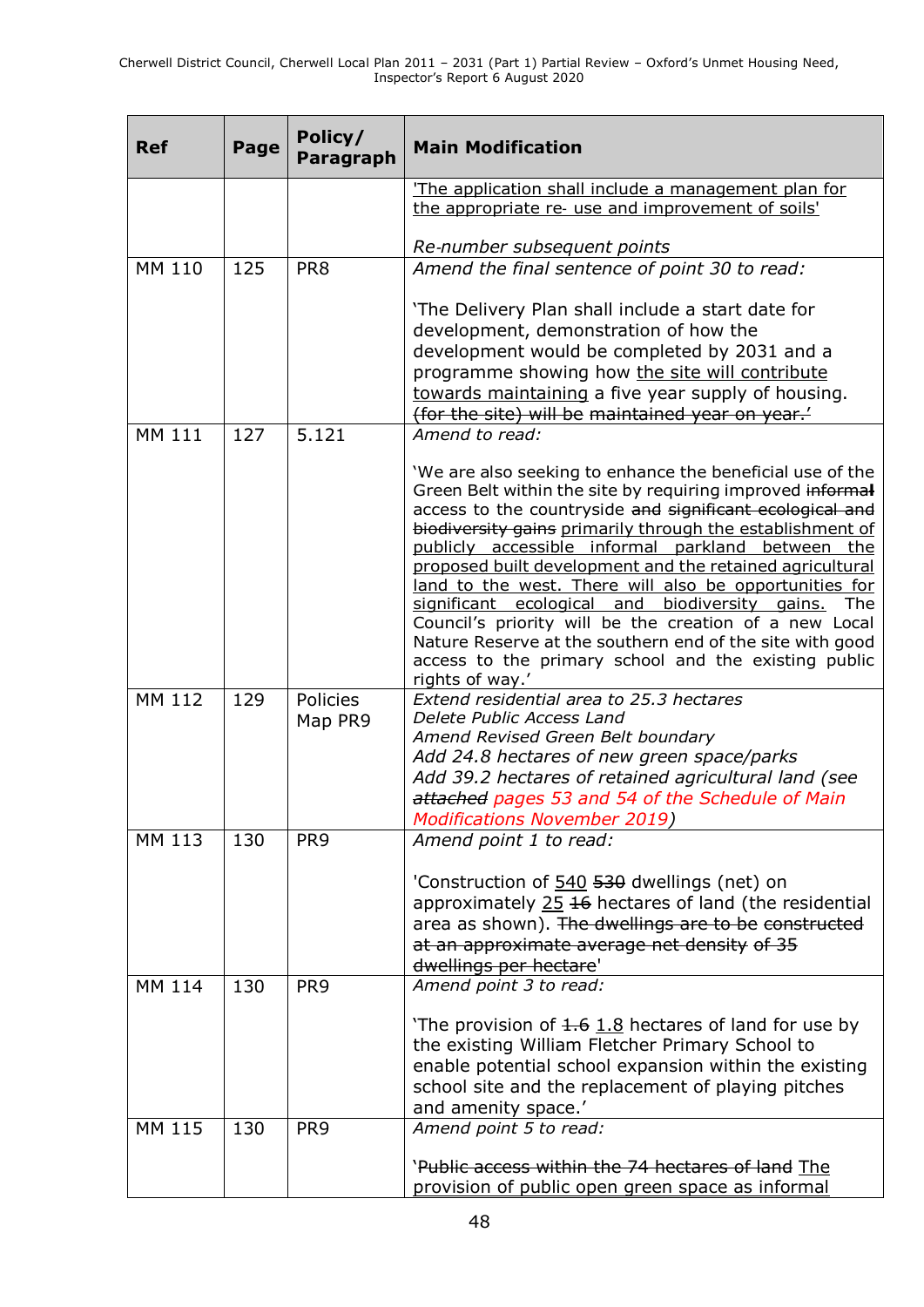| <b>Ref</b> | Page | Policy/<br>Paragraph | <b>Main Modification</b>                                                                                                                                                                                                                                                                                                                                                                                                                                                                                                              |
|------------|------|----------------------|---------------------------------------------------------------------------------------------------------------------------------------------------------------------------------------------------------------------------------------------------------------------------------------------------------------------------------------------------------------------------------------------------------------------------------------------------------------------------------------------------------------------------------------|
|            |      |                      | parkland on 24.8 hectares of land to the west of the<br>residential area and a new Local Nature Reserve<br>accessible to William Fletcher Primary School.'                                                                                                                                                                                                                                                                                                                                                                            |
| MM 116     | 130  | PR <sub>9</sub>      | Insert point 7 to read:                                                                                                                                                                                                                                                                                                                                                                                                                                                                                                               |
|            |      |                      | The retention of 39.2 hectares of land in agricultural<br>use in the location shown'                                                                                                                                                                                                                                                                                                                                                                                                                                                  |
| MM 117     | 130  | PR <sub>9</sub>      | Add a second sentence to point $8$ (a) to read:                                                                                                                                                                                                                                                                                                                                                                                                                                                                                       |
|            |      |                      | 'Minor variations in the location of specific uses will<br>be considered where evidence is available.'                                                                                                                                                                                                                                                                                                                                                                                                                                |
| MM 118     | 130  | PR <sub>9</sub>      | Amend point 8 (b) to read:                                                                                                                                                                                                                                                                                                                                                                                                                                                                                                            |
|            |      |                      | 'At least two separate pPoints of vehicular access and<br>egress to and from the A44 with a connecting road<br>between.'                                                                                                                                                                                                                                                                                                                                                                                                              |
| MM 119     | 132  | PR <sub>9</sub>      | Amend point 11 to read:                                                                                                                                                                                                                                                                                                                                                                                                                                                                                                               |
|            |      |                      | The application(s) shall be supported by a phase 1<br>habitat survey including habitat suitability index<br>survey for great crested newts, and protected and<br>notable species surveys as appropriate, including<br>great crested newt presence/absence surveys<br>(dependent on HSI survey), for badgers, breeding<br>birds, internal building assessment for roosting barn<br>owl, dormouse, reptile, tree and building assessment<br>for bats, bat activity, hedgerow regulations<br>assessment and assessment of water courses" |
| MM 120     | 132  | PR <sub>9</sub>      | Amend point 14 to read:<br>'The application should demonstrate that Thames<br>Water has agreed in principle and the Environment<br>Agency have been consulted regarding wastewater<br>treatment capacity and agreement has been reached<br>in principle that foul drainage from the site will be<br>accepted into the drainage its network.'                                                                                                                                                                                          |
| MM 121     | 132  | PR <sub>9</sub>      | Amend point 16 to read:<br>'mitigation<br>The<br>measures.<br>outcomes<br>the<br>οf<br>investigation and mitigation<br>shall<br><u>be</u><br>measures<br>incorporated or reflected, as appropriate,<br>$\mathsf{In}^-$<br><u>any</u><br>proposed development scheme.'                                                                                                                                                                                                                                                                 |
| MM 122     | 132  | PR <sub>9</sub>      | Add new point 17 to read:<br>'The application shall include a management plan for<br>the appropriate re- use and improvement of soils'<br>Re-number subsequent points                                                                                                                                                                                                                                                                                                                                                                 |
| MM 123     | 133  | PR <sub>9</sub>      | Amend the final sentence of point 18 to read:                                                                                                                                                                                                                                                                                                                                                                                                                                                                                         |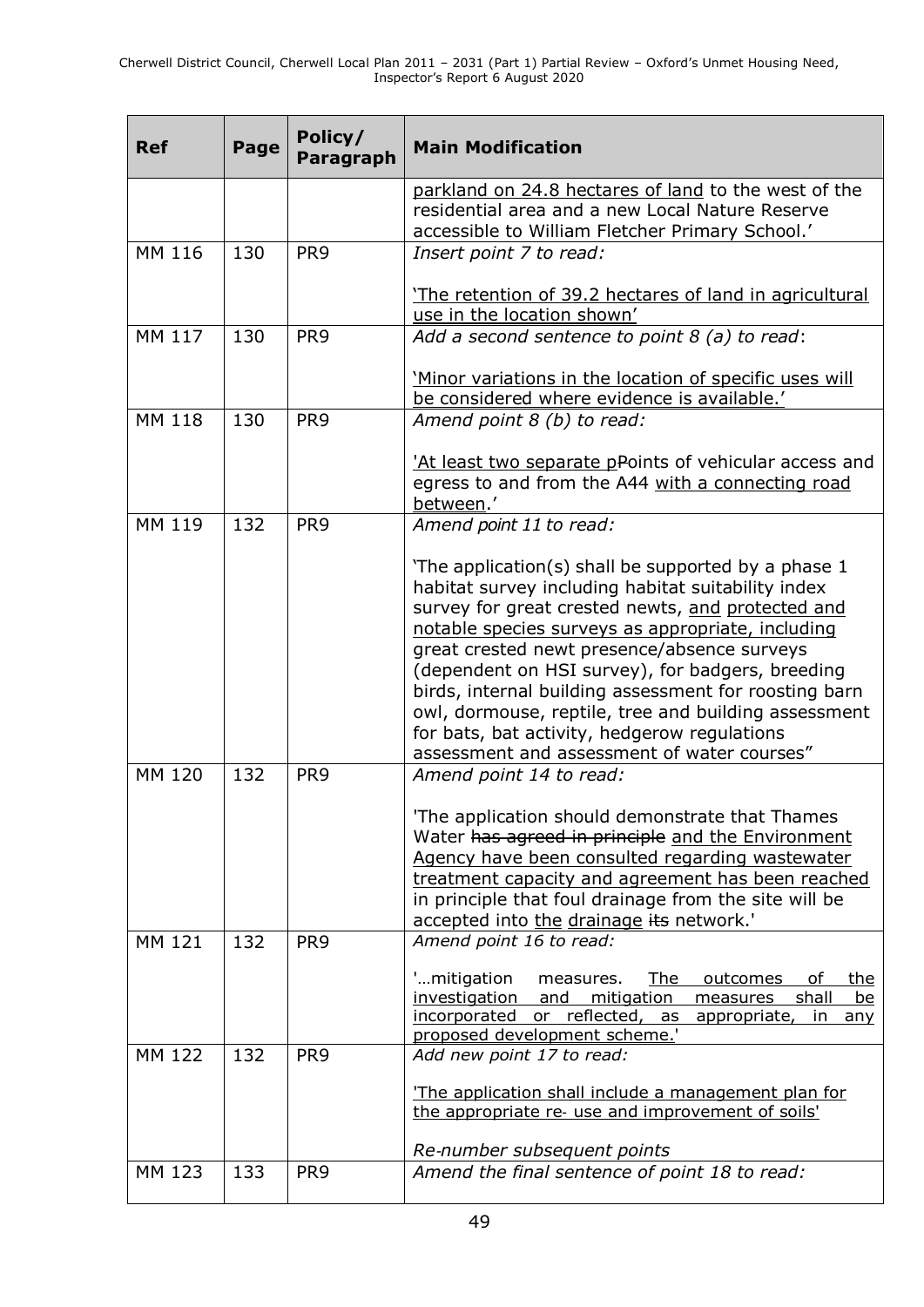| <b>Ref</b> | Page             | Policy/<br><b>Paragraph</b> | <b>Main Modification</b>                                                                                                                                                                                                                                                                                                                                                                                                                                                                                                                                                                                                                                                                                            |
|------------|------------------|-----------------------------|---------------------------------------------------------------------------------------------------------------------------------------------------------------------------------------------------------------------------------------------------------------------------------------------------------------------------------------------------------------------------------------------------------------------------------------------------------------------------------------------------------------------------------------------------------------------------------------------------------------------------------------------------------------------------------------------------------------------|
|            |                  |                             | 'The Delivery Plan shall include a start date for<br>development, demonstration of how the<br>development would be completed by 2031 and a<br>programme showing how the site will contribute<br>towards maintaining a five year supply of housing.<br>(for the site) will be maintained year on year.                                                                                                                                                                                                                                                                                                                                                                                                               |
| MM 124     | 135<br>to<br>137 | $5.124$ to<br>5.139         | Delete paragraphs 5.124 to 5.139.                                                                                                                                                                                                                                                                                                                                                                                                                                                                                                                                                                                                                                                                                   |
| MM 125     | 138<br>to<br>144 | Policies<br>Map PR10        | Delete Policies Map and Key                                                                                                                                                                                                                                                                                                                                                                                                                                                                                                                                                                                                                                                                                         |
| MM 126     | 139<br>to<br>143 | <b>PR10</b>                 | Delete Policy PR10                                                                                                                                                                                                                                                                                                                                                                                                                                                                                                                                                                                                                                                                                                  |
| MM 127     | 145              | 5.143                       | Amend to read:                                                                                                                                                                                                                                                                                                                                                                                                                                                                                                                                                                                                                                                                                                      |
|            |                  |                             | 'The Council's emerging Supplementary Planning<br>Document provides guidance on Developer<br>Contributions associated with new development. The<br>Council has consulted on a draft Charging Schedule<br>for a possible Community Infrastructure Levy, a<br>potential complementary means of acquiring funds<br>for infrastructure. However, it has not yet been<br>determined whether the Council will introduce CIL,<br>particularly as the Government is reviewing how CIL<br>functions, and its relationship with securing<br>developer contributions through 'Section 106' legal<br>obligations and options for reform. An announcement<br>is expected by the Government at the Autumn<br><b>Budget 2017."</b> |
| MM 128     | 146              | 5.148                       | Amend to read:<br>' liaison on infrastructure issues will be required<br>with partner authorities including the County Council,<br>and Oxford City Council and West Oxfordshire<br>District Council-.'                                                                                                                                                                                                                                                                                                                                                                                                                                                                                                              |
| MM 129     | 146              | 5.148                       | Amend to read:<br>In delivering the developments identified in this Plan,<br>liaison on infrastructure issues will be required with<br>partner authorities including the County Council and<br>Oxford City Council and West Oxfordshire District<br>Council. for example to ensure a joined-up approach to<br>the provision of additional school places and public open<br>space where there are cross-boundary implementation<br>matters to consider.                                                                                                                                                                                                                                                              |
| MM 130     | 147              | <b>PR11</b>                 | Amend point 1 to read:<br>'Working with partners including central Government,                                                                                                                                                                                                                                                                                                                                                                                                                                                                                                                                                                                                                                      |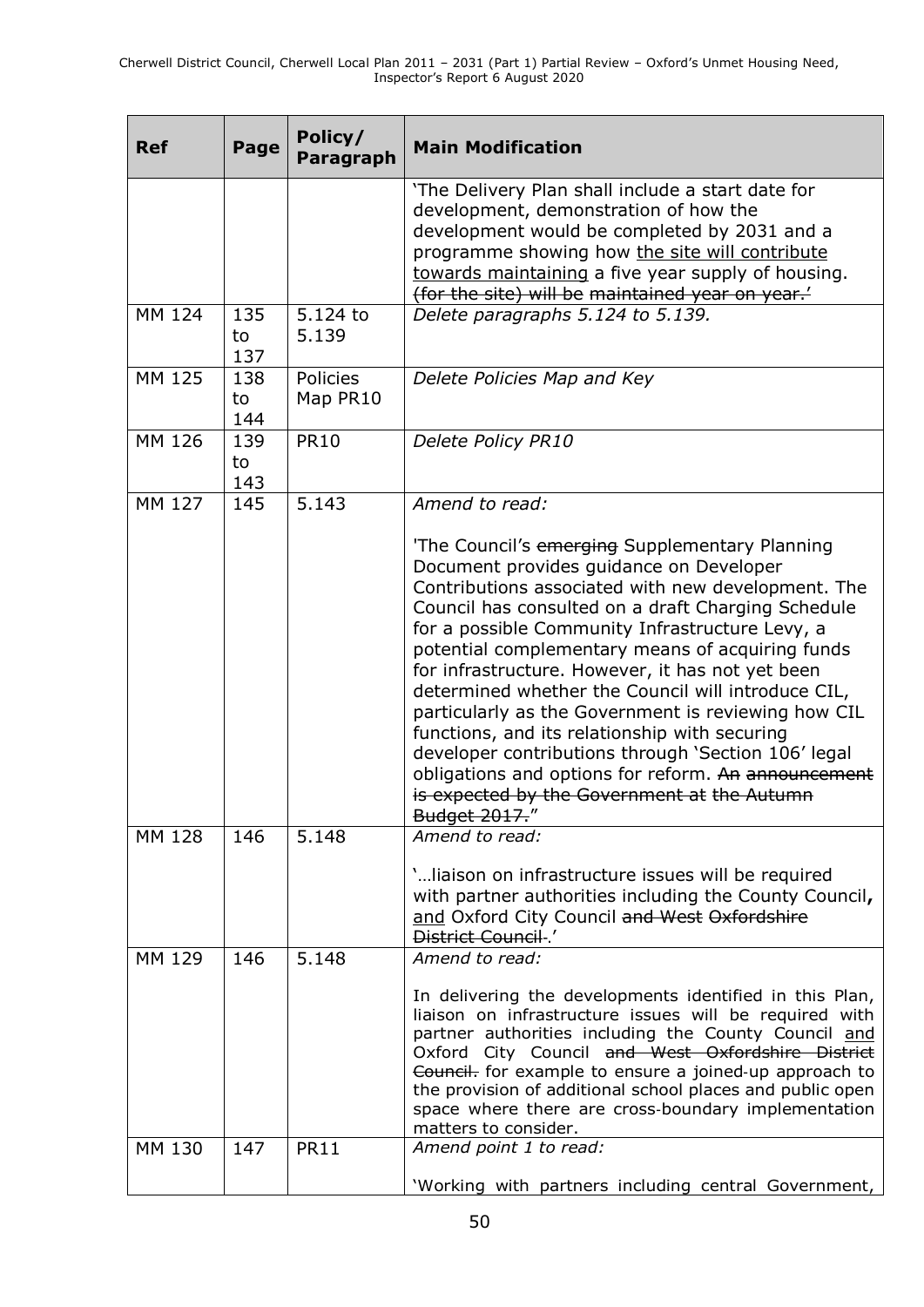| <b>Ref</b> | Page | Policy/<br><b>Paragraph</b> | <b>Main Modification</b>                                                                                                                                                                                                                                                                                                                                                                                                                    |
|------------|------|-----------------------------|---------------------------------------------------------------------------------------------------------------------------------------------------------------------------------------------------------------------------------------------------------------------------------------------------------------------------------------------------------------------------------------------------------------------------------------------|
|            |      |                             | the Local Enterprise Partnership, Oxford City Council, West<br>Oxfordshire District Council, Oxfordshire County Council<br>and other service providers to:'                                                                                                                                                                                                                                                                                 |
| MM 131     | 147  | <b>PR11</b>                 | Amend point 1 (a) to read:                                                                                                                                                                                                                                                                                                                                                                                                                  |
|            |      |                             | 'provide and maintain physical, community and<br>green infrastructure'                                                                                                                                                                                                                                                                                                                                                                      |
| MM 132     | 148  | <b>PR11</b>                 | Amend point 2 to read:                                                                                                                                                                                                                                                                                                                                                                                                                      |
|            |      |                             | Completing and k 'Keeping up-to-date a Developer<br>Contributions '                                                                                                                                                                                                                                                                                                                                                                         |
| MM 133     | 148  | <b>PR11</b>                 | Amend point 3 to read:                                                                                                                                                                                                                                                                                                                                                                                                                      |
|            |      |                             | 'Ensure that Ddevelopment proposals will be required to<br>demonstrate that infrastructure requirements can be<br>met including the provision of transport, education,<br>health, social, sport, leisure and community facilities,<br>wastewater treatment and<br>sewerage,<br>and<br>with<br>necessary developer contributions in accordance with<br>adopted requirements including those of the Council's<br>Developer Contributions SPD. |
| MM 134     | 148  | <b>PR11</b>                 | Add new point 4 to read:                                                                                                                                                                                                                                                                                                                                                                                                                    |
|            |      |                             | 'All sites are required to contribute to the delivery of<br>Local Plan infrastructure. Where forward funding for<br>infrastructure has been provided, for example from<br>the Oxfordshire Growth Board as part of the<br>Oxfordshire Housing and Growth Deal, all sites are<br>required to contribute to the recovery of these funds<br>as appropriate.'                                                                                    |
| MM 135     | 150  | 5.165                       | Delete point 2.                                                                                                                                                                                                                                                                                                                                                                                                                             |
| MM 136     | 150  | 5.165                       | Amend point 3 to read:<br>'3. we are requiring developers to clearly show that<br>they can maintain contribute towards maintaining a<br>five year supply. for their own sites.'                                                                                                                                                                                                                                                             |
| MM 137     | 150  | PR12a                       | Delete 3rd paragraph:                                                                                                                                                                                                                                                                                                                                                                                                                       |
|            |      |                             | <b>Land South East of Kidlington (Policy PR7a - 230)</b><br>homes) and Land South East of Woodstock (Policy<br>PR10 - 410 homes) will only be permitted to<br>commence development before 1 April 2026 if the<br>calculation of the five year land supply over the<br>period 2021 to 2026 falls below five years'.                                                                                                                          |
| MM 138     | 150  | PR12a                       | Amend fifth paragraph to read:                                                                                                                                                                                                                                                                                                                                                                                                              |
|            |      |                             | 'Permission will only be granted for any of the<br>allocated sites if it can be demonstrated at<br>application stage that they will contribute in<br>delivering a continuous five year housing land supply                                                                                                                                                                                                                                  |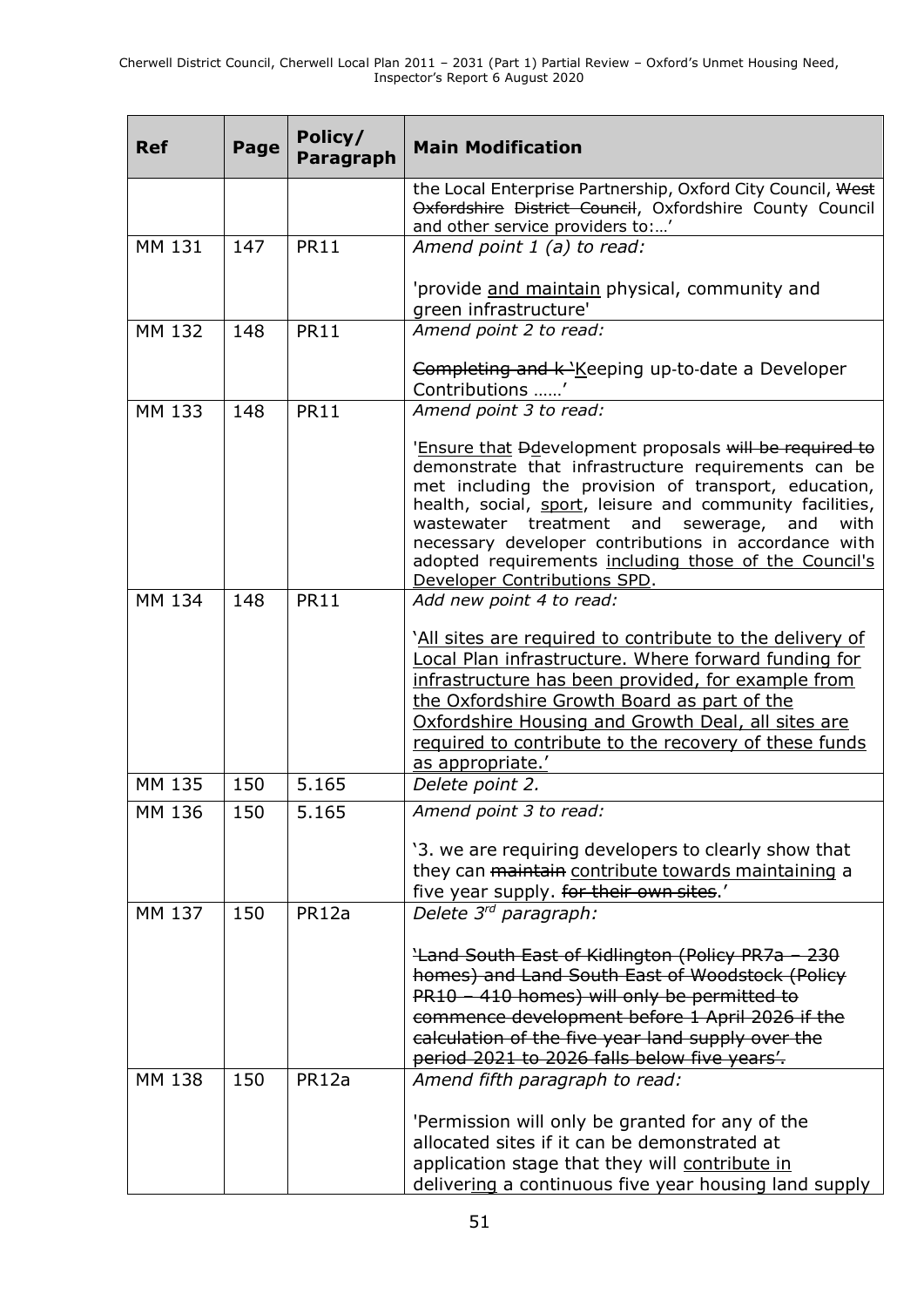| <b>Ref</b> | Page | Policy/<br><b>Paragraph</b> | <b>Main Modification</b>                                                                                                                                                                                                                                                                              |
|------------|------|-----------------------------|-------------------------------------------------------------------------------------------------------------------------------------------------------------------------------------------------------------------------------------------------------------------------------------------------------|
|            |      |                             | on a site specific basis (i.e. measured against the<br>local plan housing trajectory allocation for the site).<br>This will be achieved via the Delivery Plans required<br>for each strategic development site.                                                                                       |
| MM 139     | 151  | PR12b                       | Amend point 3 to read:                                                                                                                                                                                                                                                                                |
|            |      |                             | 'the site has been identified in the Council's Housing<br>and Economic Land Availability Assessment as a<br>potentially Ddevelopable site'                                                                                                                                                            |
| MM 140     | 151  | PR12b                       | Amend point 5 (a) to read:                                                                                                                                                                                                                                                                            |
|            |      |                             | 'A comprehensive Development Brief and place shaping<br>principles for the entire site to be agreed in advance by<br>the Council in consultation with Oxfordshire County<br>Council and Oxford City Council                                                                                           |
| MM 141     | 151  | PR12b                       | Amend point 5 (b) to read:                                                                                                                                                                                                                                                                            |
|            |      |                             | 'The Delivery Plan shall include a start date for<br>development, demonstration of how the<br>development would be completed by 2031 and a<br>programme showing how the site will contribute<br>towards maintaining a five year supply of housing.<br>(for the site) will be maintained year on year. |
| MM 142     | 152  | PR12b                       | Amend point 5 (h) to read:                                                                                                                                                                                                                                                                            |
|            |      |                             | 'a Heritage Impact Assessment which will identify<br>include measures to avoid or minimise conflict with<br>identified heritage assets within and adjacent to the<br>site. These measures shall be incorporated or<br>reflected, as appropriate, in any proposed<br>development scheme.'              |
| MM 143     | 152  | PR12b                       | Amend point 5 (i) to read:                                                                                                                                                                                                                                                                            |
|            |      |                             | 'a desk-based archaeological investigation which may<br>then require predetermination evaluations and<br>appropriate mitigation measures. The outcomes of<br>the investigation and mitigation measures shall be<br>incorporated or reflected, as appropriate, in any<br>proposed development scheme'  |
| MM 144     | 151  | PR12b                       | Add new point 3 to read:                                                                                                                                                                                                                                                                              |
|            |      |                             | <u>'50% of the homes are provided as affordable</u><br>housing as defined by the National Planning Policy<br>Framework.'<br>Renumber existing points 3 to 5 as 4 to 6.                                                                                                                                |
| MM 145     | 155  | <b>PR13</b>                 | Amend last sentence of 3rd paragraph to read:                                                                                                                                                                                                                                                         |